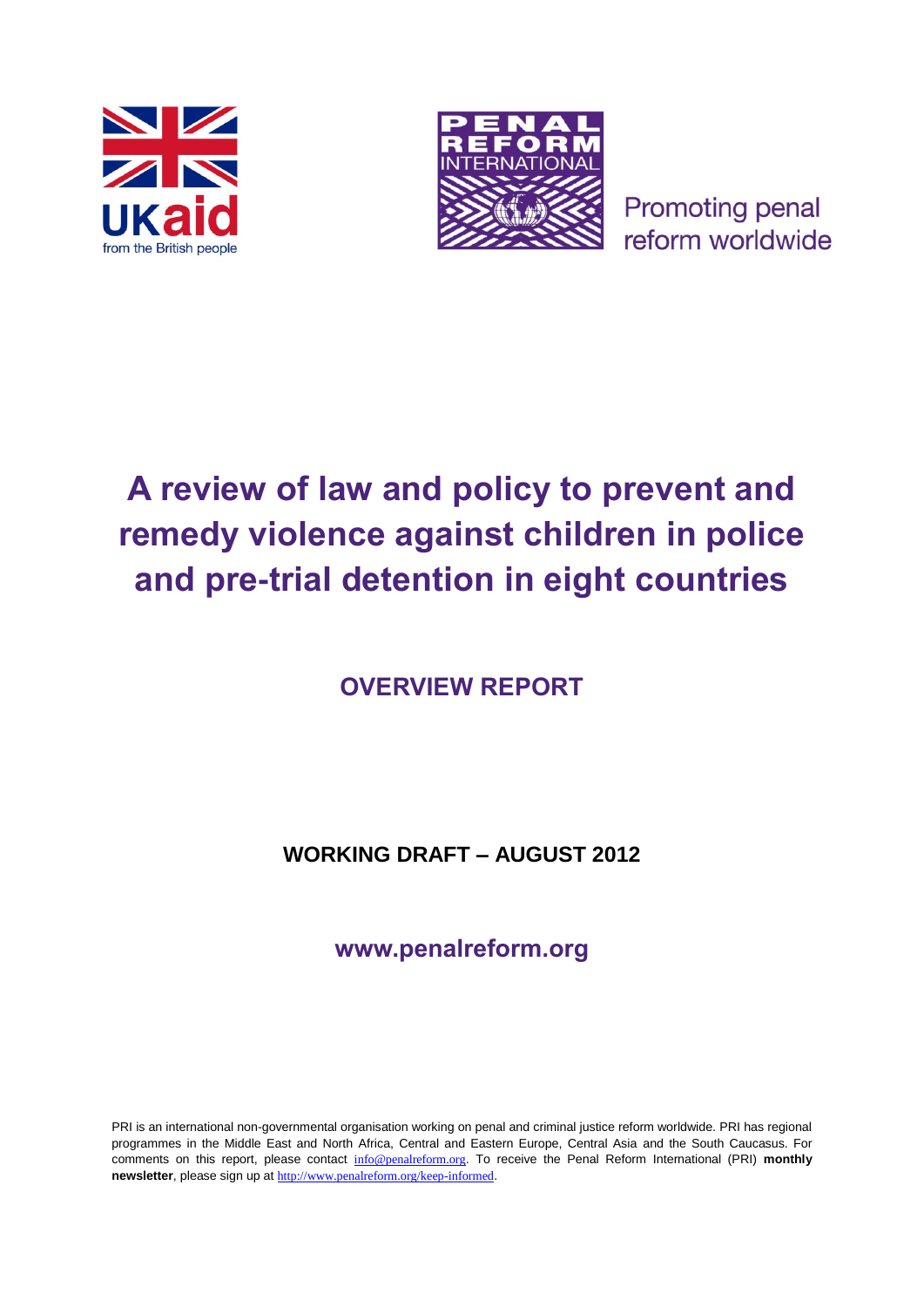| 1.         |                                                                       |  |  |  |
|------------|-----------------------------------------------------------------------|--|--|--|
| 2.1.       |                                                                       |  |  |  |
| 2.2<br>2.3 |                                                                       |  |  |  |
| 3.1        |                                                                       |  |  |  |
| 3.2.       | Comprehensive law and policy on juvenile justice12                    |  |  |  |
| 3.3        |                                                                       |  |  |  |
| 3.4        |                                                                       |  |  |  |
| 3.5        |                                                                       |  |  |  |
| 3.6        |                                                                       |  |  |  |
| 3.7        | Prevention measures in pre-trial detention facilities 24              |  |  |  |
| 3.8        | Independent monitoring of police and pre-trial detention facilities33 |  |  |  |
| 3.9        |                                                                       |  |  |  |
|            |                                                                       |  |  |  |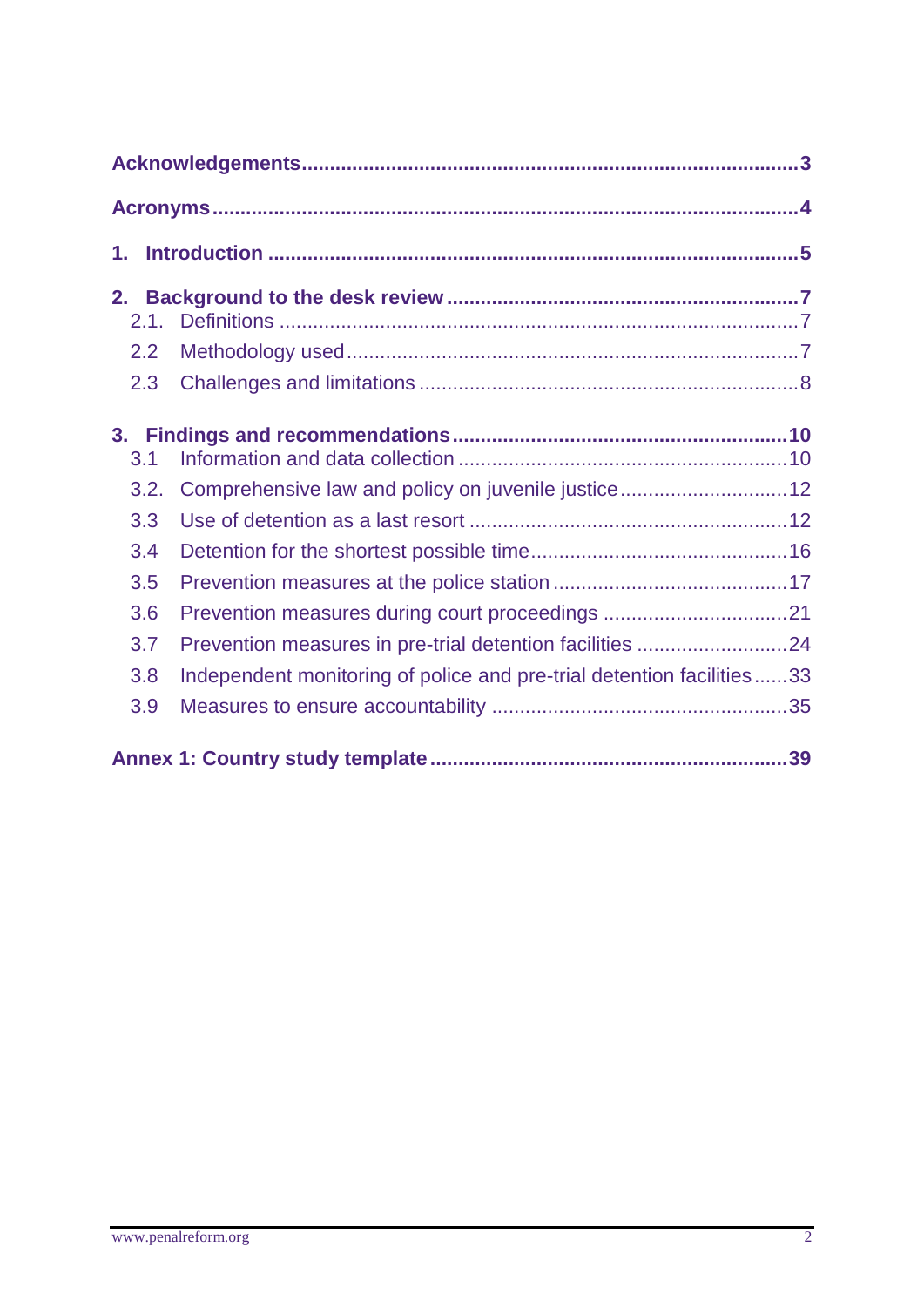# **Acknowledgements**

This review was undertaken by Penal Reform International (PRI) Associate, Frances Sheahan and Becky Randel, Research Assistant, PRI. A wide range of people commented on different drafts of this review and PRI would like to thank the following wholeheartedly for their assistance: Justice M. Imman Ali, Appellate Division of the Supreme Court of Bangladesh; Tsira Chanturia, South Caucasus Regional Director, PRI, Georgia; Taghreed Jaber, Middle East and North Africa Regional Director, PRI, Jordan; Dr. Parveen Azam Khan and colleagues, DOST Welfare Foundation, Pakistan; Abdullah Khoso, Save the Children International, Pakistan; Clement Mashamba, Executive Director, National Organisation for Legal Assistance (NOLA), Tanzania; Saule Mektepbayeva, Central Asia Regional Director, PRI, Kazakhstan; Livingstone Sewanyana and Josephine Kankunda, Foundation for Human Rights Initiative (FHRI), Uganda; Vika Sergeyeva, Russia, Ukraine and Belarus Regional Director, PRI, Russia.

This review has been funded by UK aid from the UK Government, however the views expressed do not necessary reflect the UK Government's official policies.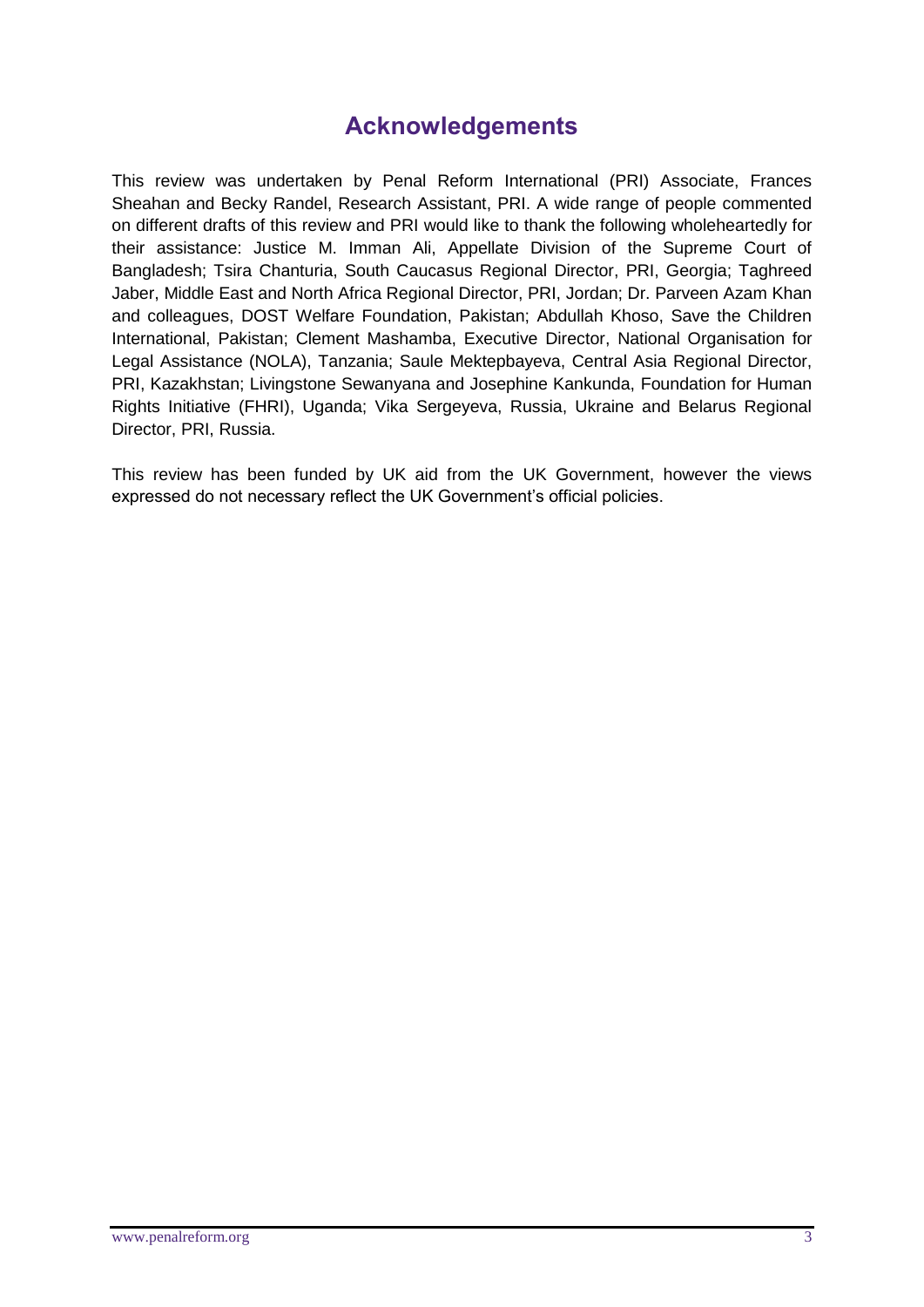# **Acronyms**

| <b>APP</b>    | African Prisons Project (Uganda)                                     |  |  |  |
|---------------|----------------------------------------------------------------------|--|--|--|
| <b>CAT</b>    | UN Convention against Torture and Other Cruel, Inhuman, or           |  |  |  |
|               | Degrading Treatment or Punishment                                    |  |  |  |
| <b>CEECIS</b> | Central and Eastern Europe and the Commonwealth of Independent       |  |  |  |
|               | <b>States</b>                                                        |  |  |  |
| <b>CHRAGG</b> | Commission for Human Rights and Good Governance (Tanzania)           |  |  |  |
| <b>CPT</b>    | European Committee for the Prevention of Torture                     |  |  |  |
| <b>CRC</b>    | UN Convention on the Rights of the Child                             |  |  |  |
| <b>FHRI</b>   | Foundation for Human Rights Initiative                               |  |  |  |
| <b>ICCPR</b>  | International Covenant on Civil and Political Rights                 |  |  |  |
| <b>ICRC</b>   | International Committee of the Red Cross                             |  |  |  |
| <b>JJSO</b>   | Juvenile Justice System Ordinance (Pakistan)                         |  |  |  |
| <b>NCHR</b>   | National Council for Human Rights (Jordan)                           |  |  |  |
| <b>NPMs</b>   | <b>National Preventative Mechanisms</b>                              |  |  |  |
| <b>OHCHR</b>  | Office of the High Commissioner for Human Rights                     |  |  |  |
| <b>OPCAT</b>  | Optional Protocol to the Convention against Torture and Other Cruel, |  |  |  |
|               | Inhuman or Degrading Treatment or Punishment                         |  |  |  |
| PRI           | <b>Penal Reform International</b>                                    |  |  |  |
| <b>SPARC</b>  | Society for the Protection for the Rights of the Child (Pakistan)    |  |  |  |
| <b>SRSG</b>   | Special Representative of the Secretary-General                      |  |  |  |
| <b>UHRC</b>   | Uganda Human Rights Commission                                       |  |  |  |
| <b>UN</b>     | <b>United Nations</b>                                                |  |  |  |
| <b>UNICEF</b> | <b>UN Children's Fund</b>                                            |  |  |  |
| <b>UNODC</b>  | UN Office on Drugs and Crime                                         |  |  |  |
| <b>UPR</b>    | <b>Universal Periodic Review</b>                                     |  |  |  |
| <b>WHO</b>    | World Health Organisation                                            |  |  |  |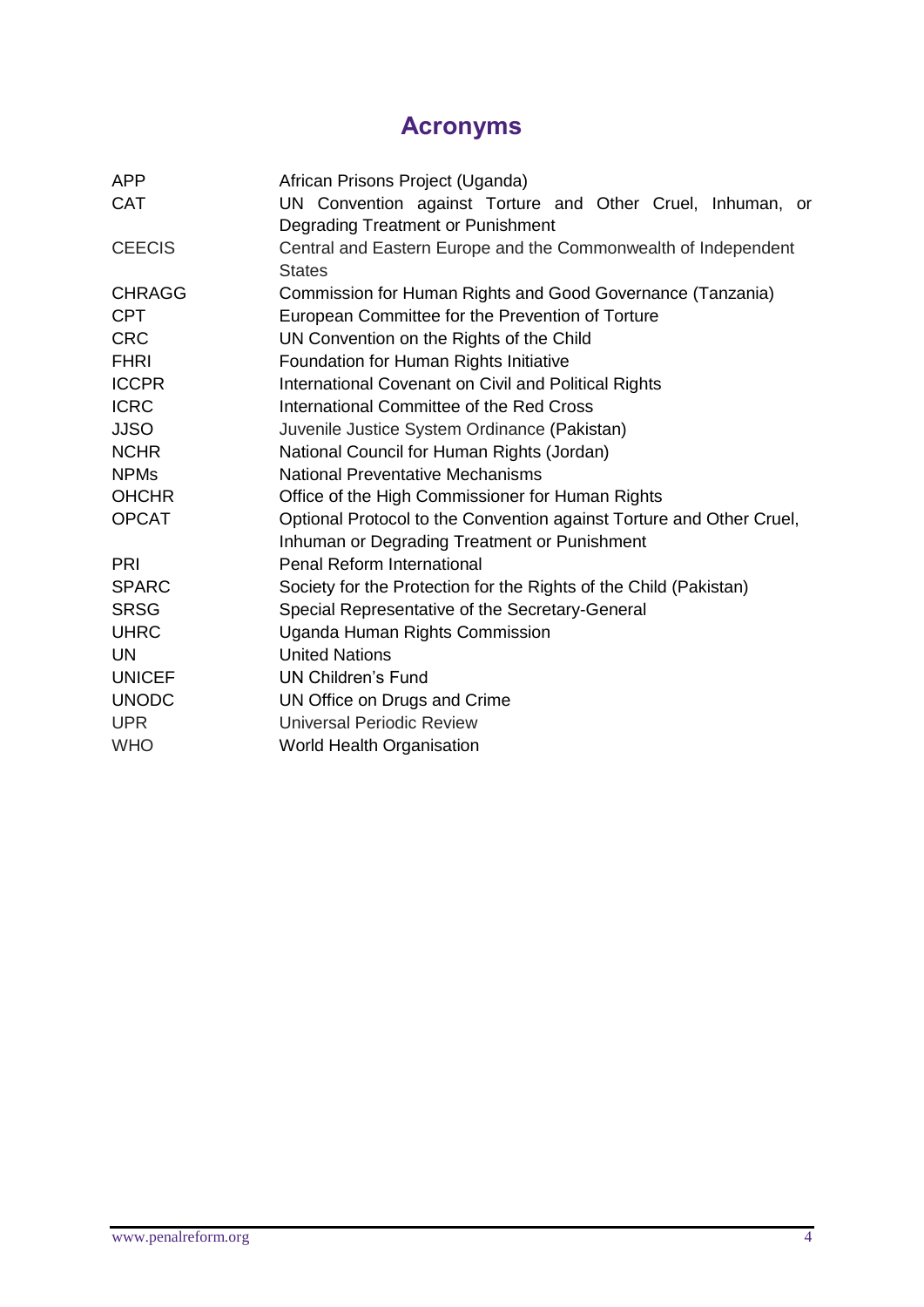# **1. INTRODUCTION**

'Juvenile justice is a core dimension of the rights of the child and a pivotal area where States' commitment to children's rights can be best expressed. We have a unique opportunity to promote a paradigm shift and help the criminal justice system evolve from an adult universe where children and adolescents hardly belong and where violence remains a high risk into an environment where children are seen as rights holders and are protected from all forms of violence at all times.'

Marta Santos Pais, the Special Representative of the Secretary-General (SRSG) on Violence Against Children speaking at an experts meeting held in January 2012 in Vienna to formulate and accelerate the adoption of effective measures to protect children within the juvenile justice system against all forms of violence.

Violence against children who are deprived of their liberty is a severe violation of child rights that is frequently invisible and under-researched. This is despite the fact that the 2006 UN Study on Violence found that children in care and justice institutions may be at higher risk of violence than virtually all other children.<sup>1</sup> It is very difficult to get a full and clear picture of the prevalence of violence against children in detention. Nonetheless, there is reliable and consistent evidence that children are at significant risk of violence in police and pre-trial detention in both developed and developing countries and that violence in these settings is widespread and in some cases normalised. The Special Rapporteur on torture and other cruel, inhuman or degrading treatment or punishment states that 'Violence in places of detention, including special institutions for children, is manifest in several ways, mainly through physical and sexual violence, as well as through verbal abuse. In addition, children are also subjected to violence as a result of conditions of detention, or as a form of discipline or punishment<sup>'.2</sup>

The World Health Organisation (WHO) explains how the impact of violence on children in the general population can have irreversible and life-long consequences: 'it is associated with risk factors and risk-taking behaviours later in life. These include violent victimization and the perpetration of violence, depression, smoking, obesity, high-risk sexual behaviours, unintended pregnancy, and alcohol and drug use. Such risk factors and behaviours can lead to some of the principal causes of death, disease and disability – such as heart disease, sexually transmitted diseases, cancer and suicide.<sup>13</sup>

States that are parties to the Convention on the Rights of the Child (CRC) have a clear obligation to take all appropriate legislative, administrative and educational measures to protect children in detention from all forms of physical or mental violence, injury or abuse, neglect or negligent treatment or exploitation, including sexual abuse.<sup>4</sup> Furthermore, under Article 40 (1), of the CRC states are obliged to: 'recognise the right of every child alleged as,

<sup>1</sup> <sup>1</sup> United Nations Secretary-General, *World Report on Violence against Children* (2006), p175

<sup>2</sup> *Sexual Violence in Institutions, including in detention facilities,* Statement by Manfred Nowak, Special Rapporteur on Torture and other cruel, inhuman or degrading treatment or punishment (2010)

<sup>3</sup> WHO and the International Society for Prevention of Child Abuse and Neglect (2006) *Preventing child maltreatment: a guide to taking action and generating evidence*

<sup>&</sup>lt;sup>4</sup> CRC, Article 19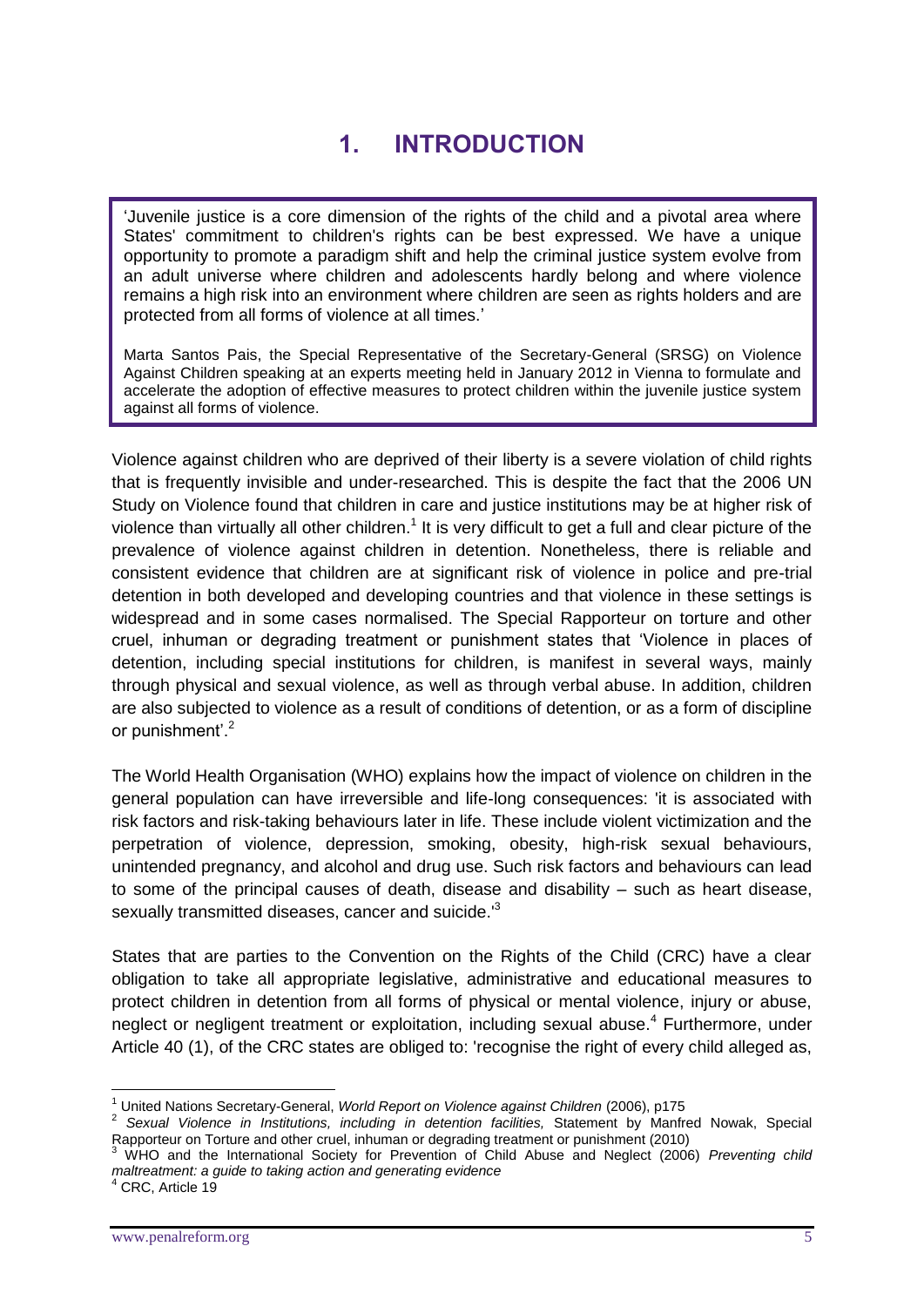accused of, or recognised as having infringed the penal law to be treated in a manner consistent with the promotion of the child's sense of dignity and worth, which reinforces the child's respect for the human rights and fundamental freedoms of others and which takes into account the child's age and the desirability of promoting the child's reintegration and the child's assuming a constructive role in society.' In their General Comment on Children's Rights in Juvenile Justice (General Comment No. 10) the CRC Committee asserts that all forms of violence in the treatment of children in conflict with the law must be prohibited and prevented.<sup>5</sup> The right of children to protection from violence is also found in the International Covenant on Civil and Political Rights (ICCPR) and the Convention against Torture and Other Cruel, Inhuman or Degrading Treatment or Punishment (CAT). Under Article 24 of the ICCPR, children enjoy the right 'to such measures of protection as are required by [their] statuses as minors. In addition, both the ICCPR and CAT prohibit cruel, inhuman, or degrading treatment.

Penal Reform International (PRI) has undertaken a desk review that aims to increase our understanding of the specific legal and policy measures that can work to prevent and remedy violence against children in detention. The review focuses on eight target countries selected because they are countries where PRI has a presence and/or relative influence to follow up recommendations - Bangladesh, Georgia, Jordan, Kazakhstan, Pakistan, Russia, Tanzania and Uganda. For each country the desk review aims to:

- identify policy and legislative measures already in place to prevent and detect violence, to assist victims and to make perpetrators accountable;
- highlight significant gaps in provision; and
- make recommendations for improvements.

This report first describes the background to and methodology used in the desk review before summarising its key findings and recommendations.

<sup>&</sup>lt;u>.</u> <sup>5</sup> UN Committee on the Rights of the Child (CRC), *CRC General Comment No. 10 (2007): Children's Rights in Juvenile Justice*, 25 April 2007, CRC/C/GC/10 hereafter General Comment No.10, para 13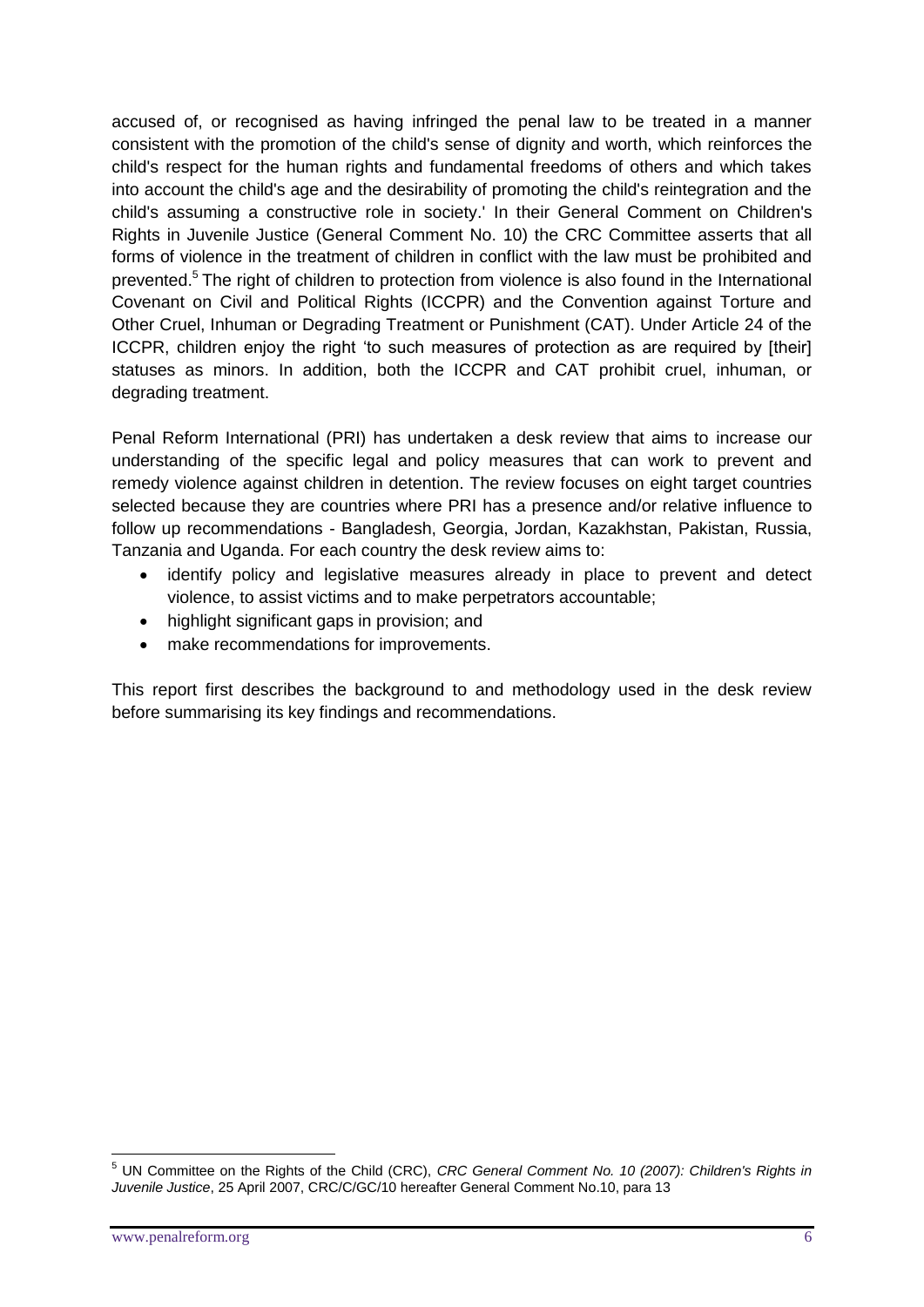# **2. BACKGROUND TO THE DESK REVIEW**

#### **2.1. DEFINITIONS**

For this desk review, children are defined as all those under 18. $<sup>6</sup>$  In the context of detention,</sup> violence against children can take many forms including torture, beatings, isolation, restraints, rape, harassment, self-harm and humiliation. This desk review draws on definitions of violence provided by the CRC: 'all forms of physical or mental violence, injury and abuse, neglect or negligent treatment, maltreatment or exploitation, including sexual abuse'.<sup>7</sup> This includes torture which is defined by the Committee on the Rights of the Child in a recent General Comment as 'violence in all its forms against children in order to extract a confession, to extra-judicially punish children for unlawful or unwanted behaviours, or to force children to engage in activities against their will, typically applied by police and law enforcement officers, staff of residential and other institutions and persons who have power over children, including non-State armed actors'.<sup>8</sup> The Committee on the Rights of the Child has emphasised that the term violence 'must not be interpreted in any way to minimize the impact of, and need to address, non-physical and/or non-intentional forms of harm (such as, *inter alia*, neglect and psychological maltreatment)'.<sup>9</sup>

#### **2.2 METHODOLOGY USED**

A list of indicators of law and policy measures that can prevent and respond to violence against children in detention were drawn up. These were based upon various sources including the report prepared by the Office of the High Commissioner for Human Rights (OHCHR), UN Office on Drugs and Crime (UNODC) and the SRSG on Violence against Children entitled *Joint Report on Prevention of and Responses to Violence Against Children within the Juvenile Justice System* and the research plan used by UNICEF in the Central and Eastern Europe and the Commonwealth of Independent States (CEE/CIS) region supporting research into the torture and ill-treatment of children in the context of juvenile justice: prevalence, impact, prevention, detection, assistance and accountability. Please see Annex 1 for the indicators used. These indicators include:

- Having systematic information and data gathering in place to determine the scale and character of the problem;
- Having a comprehensive policy on children's law and justice that makes it clear that children in conflict with the law are rights holders, violence against children in detention is unacceptable and that perpetrators will be held accountable;
- Ensuring that deprivation of liberty is used as a measure of last resort by having in place an appropriate minimum age of criminal responsibility, diversion measures and alternative measures to detention;
- Ensuring that children are detained for the shortest appropriate period of time by implementing effectively legal limits on time spent in police and pre-trial detention;
- Protecting children when they are in detention by separating children from adults, having properly trained, qualified and remunerated employees working in detention facilities and ensuring contact with families, lawyers and civil society;

 $6$  CRC, Article 1

<sup>7</sup> CRC, Article 19

<sup>8</sup> UN Committee on the Rights of the Child (CRC), *General Comment No. 13 (2011): The right of the child to freedom from all forms of violence*, 18 April 2011, CRC/C/GC/13 para 26 9

*Ibid.* para 4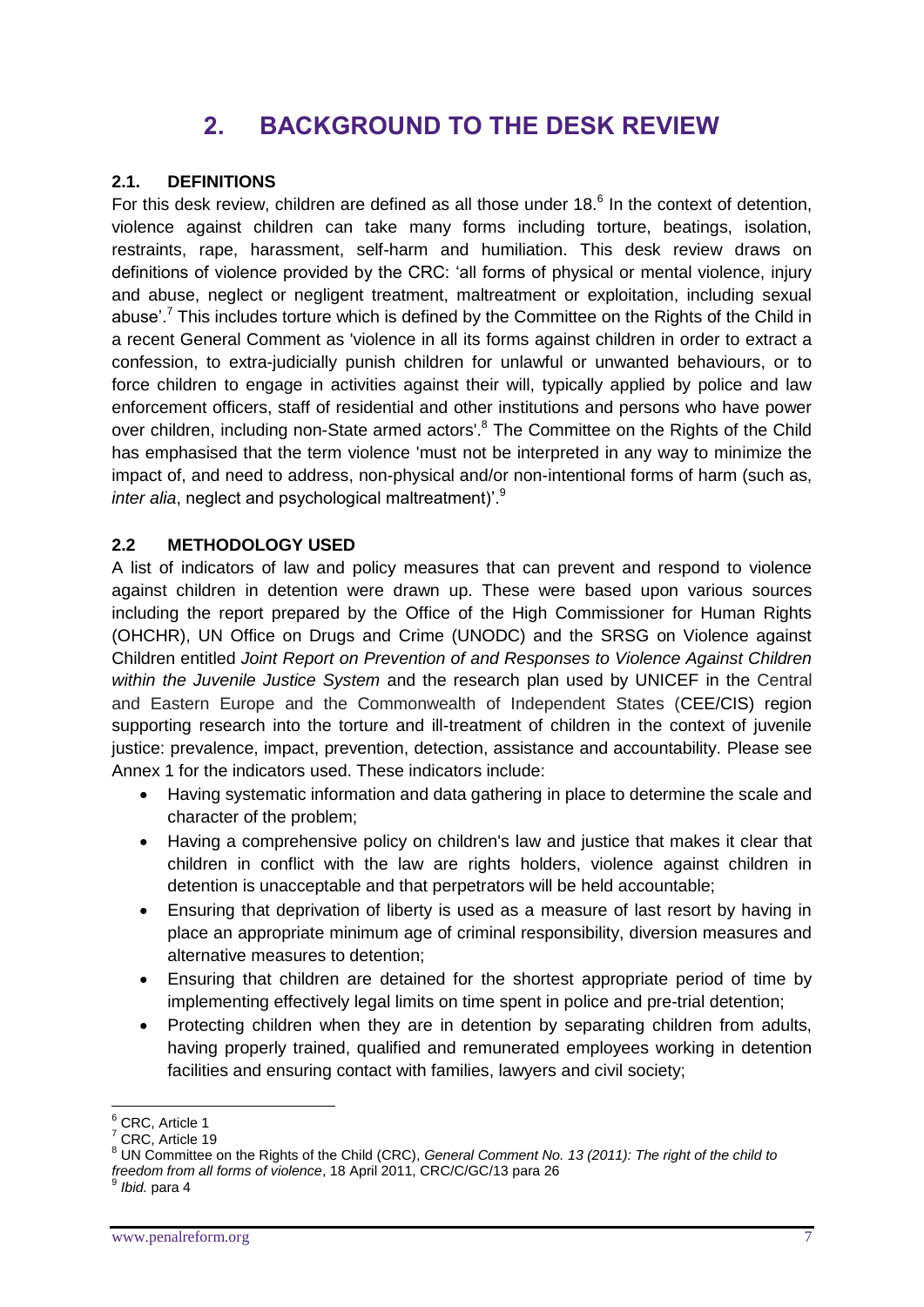- Having an effective independent complaints and monitoring mechanism; and
- Holding those responsible for violence against children accountable through investigation of allegations, prosecution of those implicated by the evidence and imposition of proportionate penalties where applicable.

A desk review was conducted to assess whether the above pre-defined law and policy measures were in place in Bangladesh, Georgia, Jordan, Kazakhstan, Pakistan, Russia, Tanzania and Uganda. The desk review also sought to consider the extent to which the measures were implemented in practice where such information was available. The desk review itself was an intensive literature search, review, and synthesis of relevant documents concerning each of the eight countries' current law and policy relating to the indicators identified. It drew upon a wide range of sources including information and reports from international NGOs such as UNICEF, UN and regional human rights mechanisms such as the Universal Periodic Review (UPR), National Human Rights Institutions, civil society and, in some instances, the media. Separate reports were developed for each country (these are annexed below) and the findings from the desk review were distributed to partner organisations and PRI regional offices that are working on children and justice in each country. They were asked to fill in remaining gaps and comment on the accuracy, credibility and relevance of the information provided.

This desk review focuses on police and pre-trial detention based on the assumption that these settings are particularly dangerous for children. Children can be vulnerable when in contact with the police: unreasonable force may be used in the course of arrest and during interrogations in order to force confessions; they may be held for lengthy periods of time alongside adult detainees; the arrest and placement of children in police detention may go unrecorded for some time, thereby providing law enforcement officials with a cloak of impunity; children can be very isolated at the police station; they may be denied access to legal representatives; and their families are often not told that their child has been arrested or where they are being held. Children in pre-trial detention are often at greater risk than those who have been convicted of being held in the same overcrowded pre-trial detention facilities as adults, which can increase the risk of violence occurring.

The way in which girls and boys experience violence in detention can be different. Girls are always in the minority within criminal justice systems for children and require special protection as a consequence. As a result of their low numbers, many countries do not have special facilities for them and they are often held with adult women, which may increase the risk of physical and sexual abuse. Furthermore, they can be at risk of being held in isolation or far from their homes in order to keep them in institutions separate from boys. There may be a lack of female staff in facilities where girls are detained. Efforts were made to reflect these differences in the design of the desk review questions for each country.

# **2.3 CHALLENGES AND LIMITATIONS**

This desk review is designed to provide a snapshot of the state of play of existing law and policy measures to prevent and reduce violence against children in eight countries and as such provide a useful springboard for further action on the ground. However, it has many limitations. It has a limited scope; for example, it doesn't consider primary and secondary crime prevention measures for children, it doesn't examine violence by police which doesn't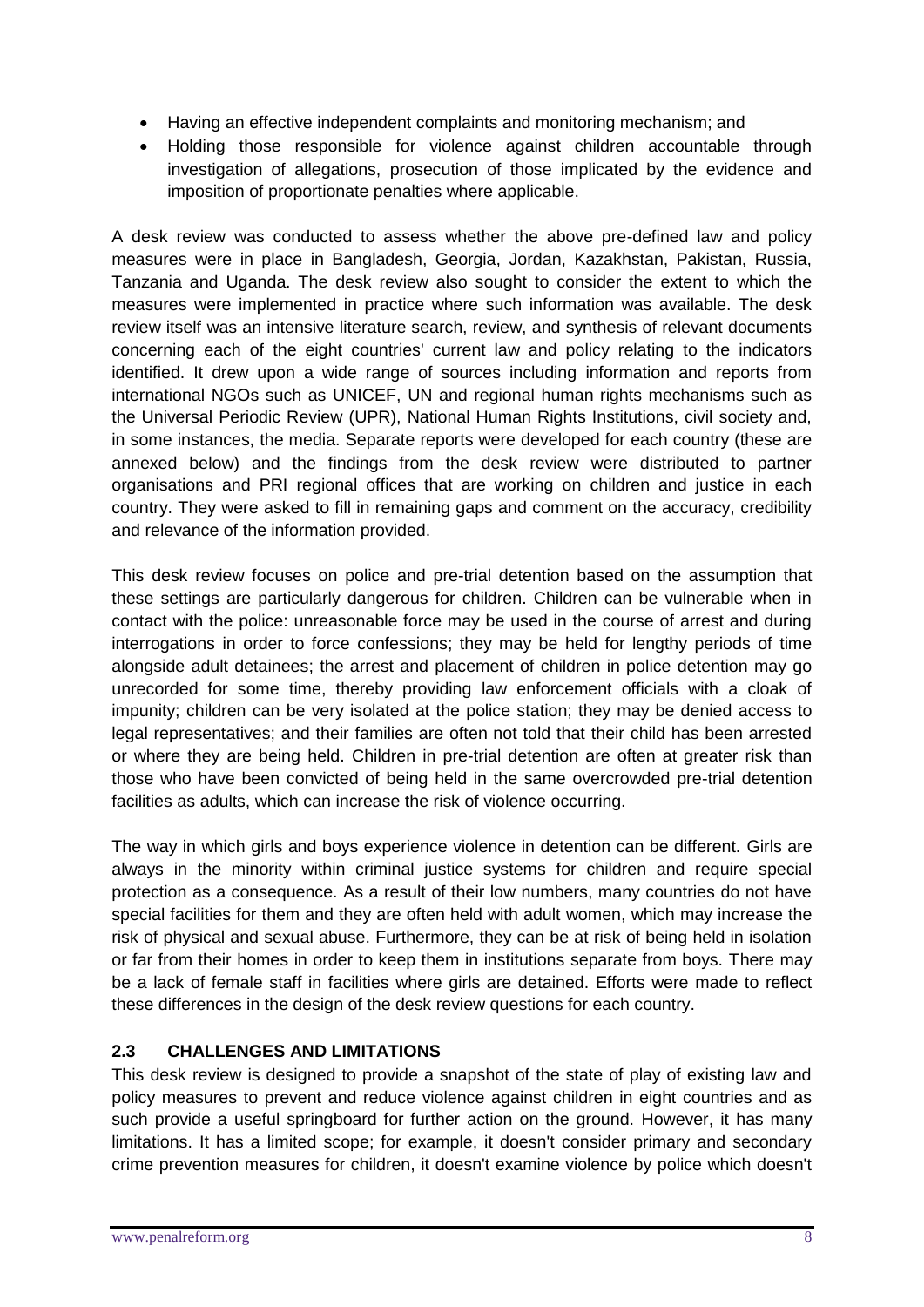result in arrest and detention (for example against children living or working on the street) and doesn't look at law and policy in place for children who are in post-trial detention. It also does not cover administrative or immigration detention or detention of children who are held with their mothers.

It is only a desk review and not original research and is therefore hampered by its reliance on existing research on the issue. Although every effort was made to ensure its comprehensiveness it is possible that key sources were not accessed. At times the only information available was out of date and it was not always possible to provide an up-to-theminute account of current law and policy measures. In many of the eight selected countries it was hard to find research on implementation of law and policy in practice so this research reveals gaps in law and policy alone. As a result the research was not always nuanced enough to identify which of the proposed complementary measures should be prioritised and which are most likely to succeed. Despite these limitations, it is hoped that the desk review and country reports are a useful starting point for further action.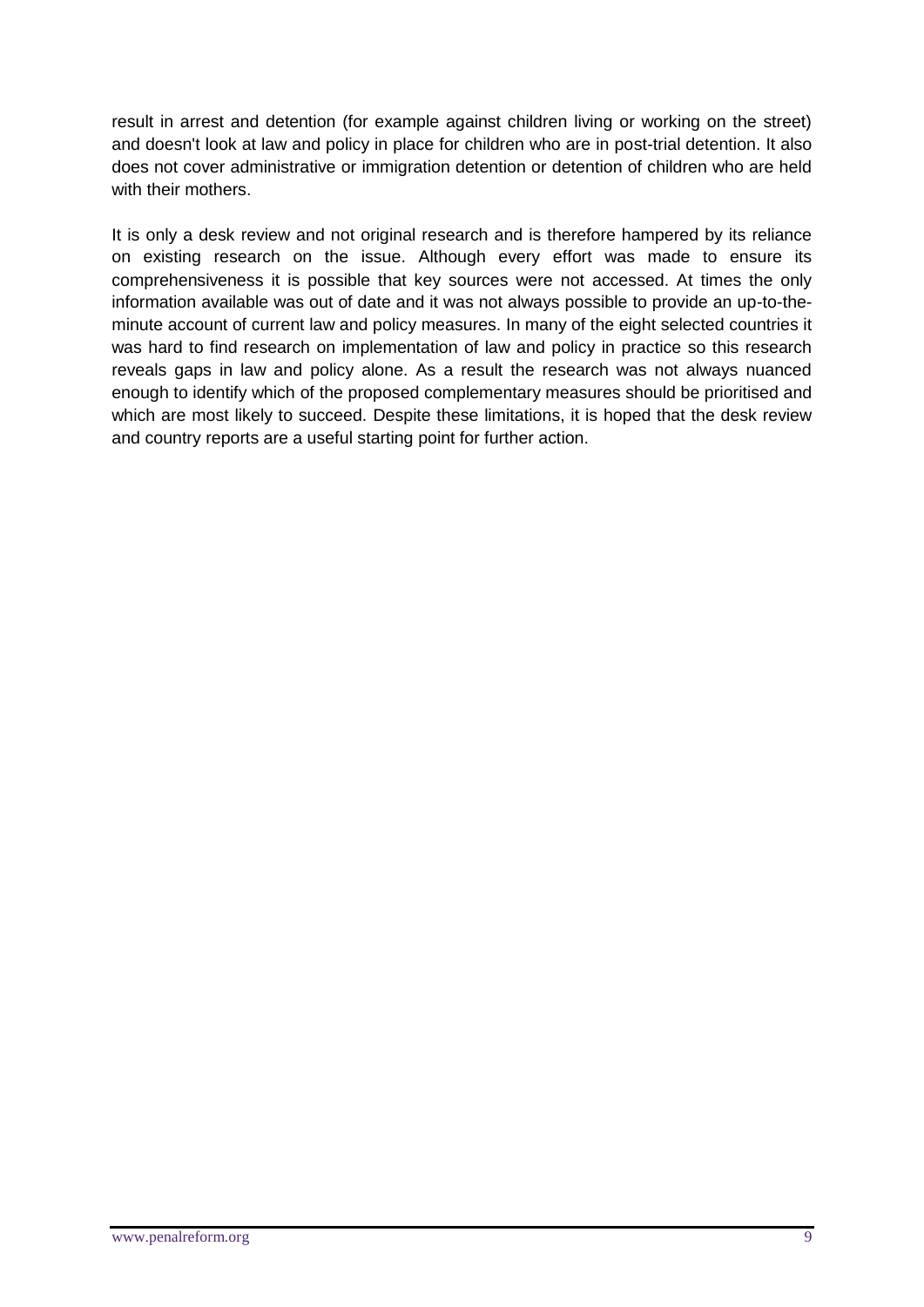# **3. FINDINGS AND RECOMMENDATIONS**

This desk review focuses on a number of legal and policy measures which, it is assumed are amongst the minimum measures that should be in place in order to construct a justice system for children which prevents, detects and remedies violence against children effectively. The following gives an overview of the extent to which these legal and policy measures are in place in our eight selected countries and makes some general recommendations for improvement. For more detailed analysis of the law and policy referred to please see the individual country reports annexed below. The findings are divided into the following nine categories of legal and policy measures:

- Information and data collection
- Comprehensive policy
- Use of detention as a last resort
- Detention for the shortest possible time
- Prevention measures at the police station
- Prevention measures during court proceedings
- Prevention measures in pre-trial detention facilities
- Independent monitoring mechanisms
- Measures to ensure accountability

# **3.1 INFORMATION AND DATA COLLECTION**

Evidence of violence against children in detention was found in all eight of our target countries from a variety of sources but it was very difficult to secure reliable and transparent data on the extent of the problem.

All eight of the target countries have ratified the CRC and evidence of violence against children in detention was found in the Committee on the Rights of the Child's Concluding Observations as well as shadow reports prepared by civil society organisations working directly with children in conflict with the law. All of our countries, except Tanzania, have ratified CAT, and shadow reports and Concluding Observations by the Committee against Torture were also sources of information.<sup>10</sup> Only Kazakhstan and Georgia have ratified the Optional Protocol to the Convention against Torture (OPCAT). Information about violence against children in police and pre-trial detention was also generated by the stakeholder's reports to the Universal Periodic Review (UPR) mechanism as well as the Special Procedures of the UN Human Rights Council (primarily the UN Special Rapporteur on Torture). Georgia and Russia have both ratified the European Convention for the Prevention of Torture and Inhuman or Degrading Treatment or Punishment and the reports of the Committee for the Prevention of Torture (CPT) were also drawn upon.

A further important source was information provided by National Human Rights Institutions that monitor detention facilities where children are held or receive complaints directly from children. This was particularly the case in Tanzania where its National Human Rights

<u>.</u>

<sup>&</sup>lt;sup>10</sup> However, Bangladesh's initial report to the Committee against Torture has been overdue since 1999 and Pakistan ratified in 2010 so has yet to submit its initial report.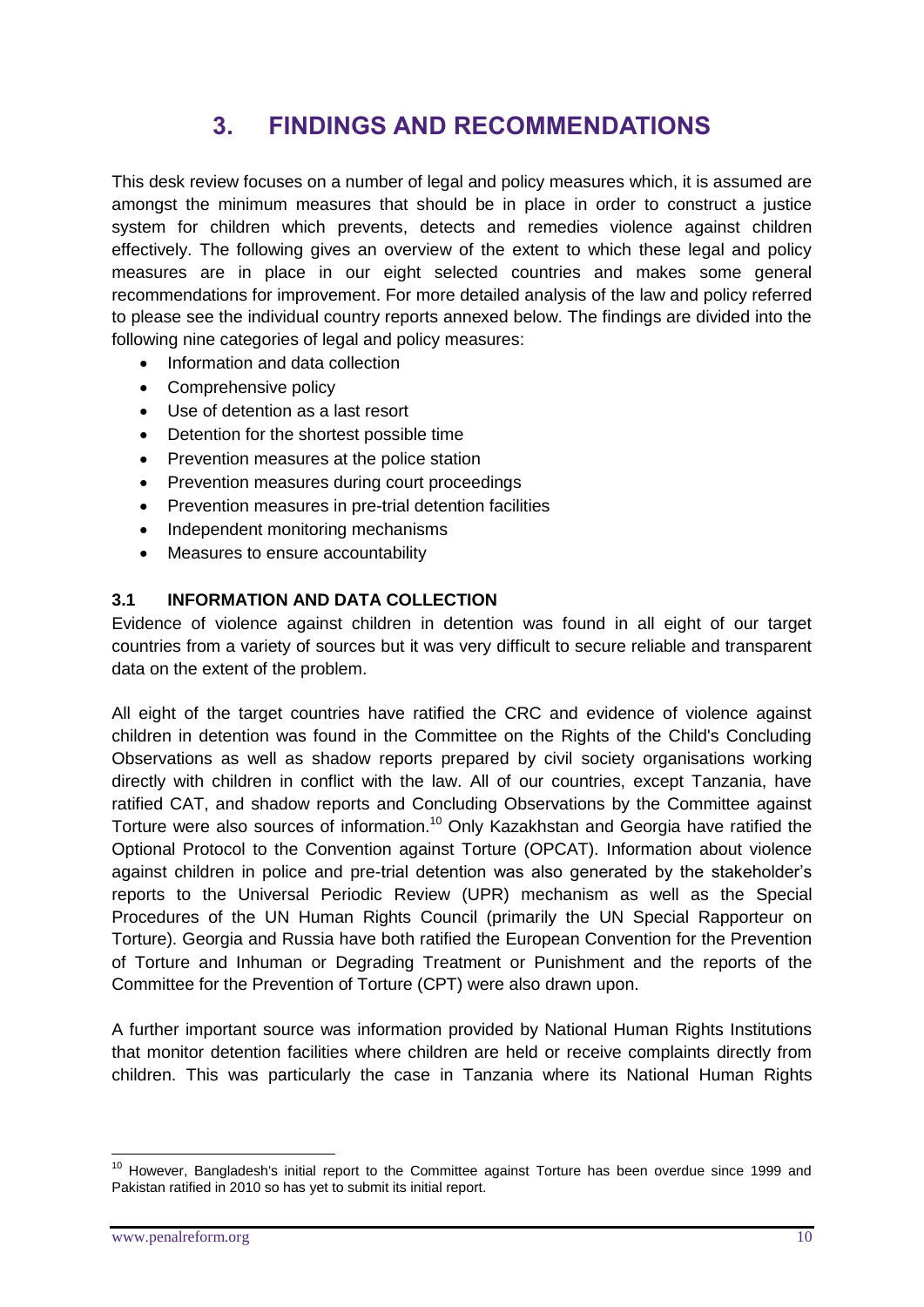Institution, the Commission for Human Rights and Good Governance (CHRAGG), conducted a series of monitoring visits to review the conditions for children in detention in Tanzania.<sup>11</sup>

However, the centrally-collected governmental data on children in conflict with the law that is publicly available - such as statistics published by Ministries of Justice - rarely include specific data relating to the prevalence of violence. In many contexts it was difficult to find data even regarding the numbers of children detained each year in pre-trial detention and very difficult to find numbers of children held in police custody. In most of our eight countries, the management of data regarding children in conflict with the law is not sufficiently coordinated, systematic or comprehensive and is not always publicly available. When a government does not have sufficient and relevant information about how a distinct justice system for children is working in practice then there is an increased risk that children may be exposed to violence, that perpetrators will not be held accountable and that the ill-treatment of children in detention remains invisible and unreported.

# **RECOMMENDATION TO IMPROVE THE GATHERING AND USE OF DATA**

All of our countries need to have more effective and more transparent data collection and publication on indicators that can help to address violence covering the following<sup>12</sup>:

- Time spent in detention before sentence
- Number of child deaths in detention during 12 months
- Percentage of children not wholly separated from adults
- Percentage of children visited by family member in last three months
- Percentage who enter a pre-trial or pre-sentence diversion scheme
- Number of children in detention per 100,000 child population
- Percentage of children in detention who are victims of self-harm during a 12-month period
- Percentage of children in detention who are victims of sexual abuse during a 12 month period
- Percentage of children in detention who have experienced closed or solitary confinement at least once during a 12-month period
- Existence of a system guaranteeing regular independent inspection of places of detention
- Existence of specialised standards and norms concerning recourse by personnel to physical restraint and use of force with respect to children deprived of liberty
- Existence of specialised standards and norms concerning disciplinary measures and procedures with respect to children deprived of liberty

The UNODC-UNICEF Manual suggests that data should be disaggregated by gender, ethnicity, offence and district of origin. It also suggests that data on juveniles deprived of

<sup>1</sup> <sup>11</sup> CHRAGG (2011) *Inspection Report for Children in Detention Facilities in Tanzania*

<sup>12</sup> These indicators are based upon those recommended by UNODC and UNICEF in their *Manual for the measurement of juvenile justice indicators* (2007) United Nations: New York, and also on indicators outlined in Detrick S, Abel G, Berger M, Delon, A and Meek R (2008). *Violence against children in conflict with the law: A study on indicators and data collection in Belgium, England and Wales, France and the Netherlands*. Amsterdam, Defence for Children International.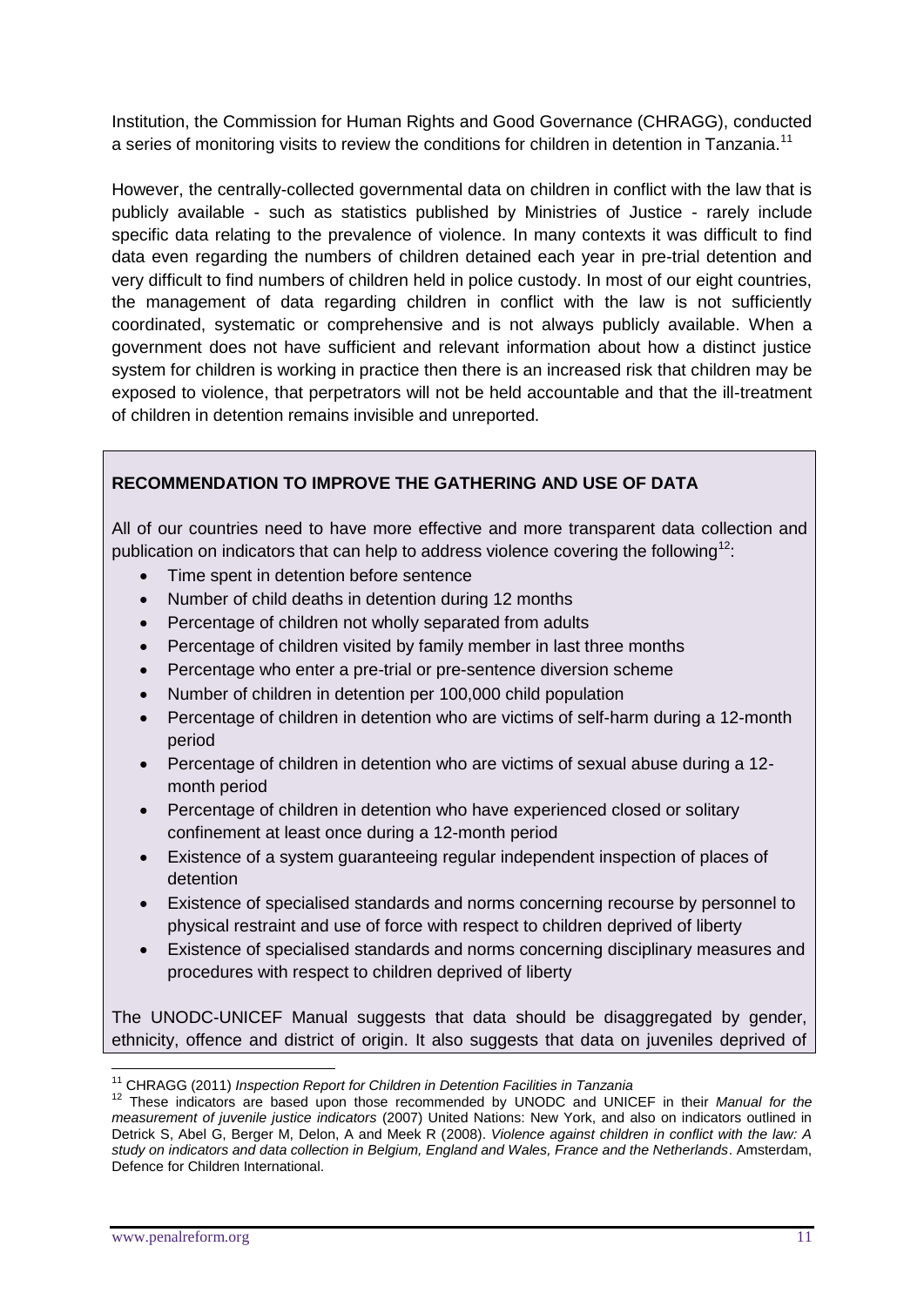liberty be disaggregated by the kind of facility in which they are confined. The proposed categories are police stations, juvenile detention facilities, 'juvenile rehabilitation facilities/schools' and 'prison', defined as 'detention facility housing both children and adults.'

# **3.2. COMPREHENSIVE LAW AND POLICY ON JUVENILE JUSTICE**

In their General Comment on Children's Rights in Juvenile Justice, the Committee on the Rights of the Child state that: *'*Children differ from adults in their physical and psychological development, and their emotional and educational needs. Such differences constitute the basis for the lesser culpability of children in conflict with the law. These and other differences are the reasons for a separate juvenile justice system and require a different treatment for children.'<sup>13</sup> The development of a comprehensive law and policy on juvenile justice in line with the core elements set out in the Committee on the Rights of the Child's General Comment No 10 can help to construct a climate where children in conflict with the law are defined as rights holders who are entitled to proportionate and fair treatment in line with international human rights standards. Such a policy can make it clear that violence against children in detention is unacceptable and that perpetrators will be held accountable.

Amongst our eight countries, Uganda comes closest to having a fully comprehensive policy on justice for children that ensures that children are separated and treated differently from adults at all stages of the criminal proceedings. For the rest, rehabilitation instead of punishment is yet to become the main aim and in the absence of a child-focused approach, most of our eight countries model their law and policy for children on that of adults with certain limited adaptations such as the notification of parents or guardians of arrest and reduced terms of detention relative to those handed to adults. The lack of a separate and defined policy makes it more difficult for different agencies with responsibility for children in conflict with the law such as the police, probation, social welfare and detention authorities to work together.

#### **RECOMMENDATION**

A comprehensive law and policy reforming justice for children should be developed and implemented that addresses all elements of the system from prevention of crime through to reintegration. An inter-agency approach should be adopted and clear responsibilities and timeframes allocated to each.

#### **3.3 USE OF DETENTION AS A LAST RESORT**

Keeping children out of police and pre-trial detention in the first place will reduce the numbers of children exposed to violence in these settings. There are a number of measures that are required for this to happen that are explored below.

### **Setting the age of criminal responsibility at 12 or higher**

<sup>1</sup> <sup>13</sup> General Comment No 10, para 10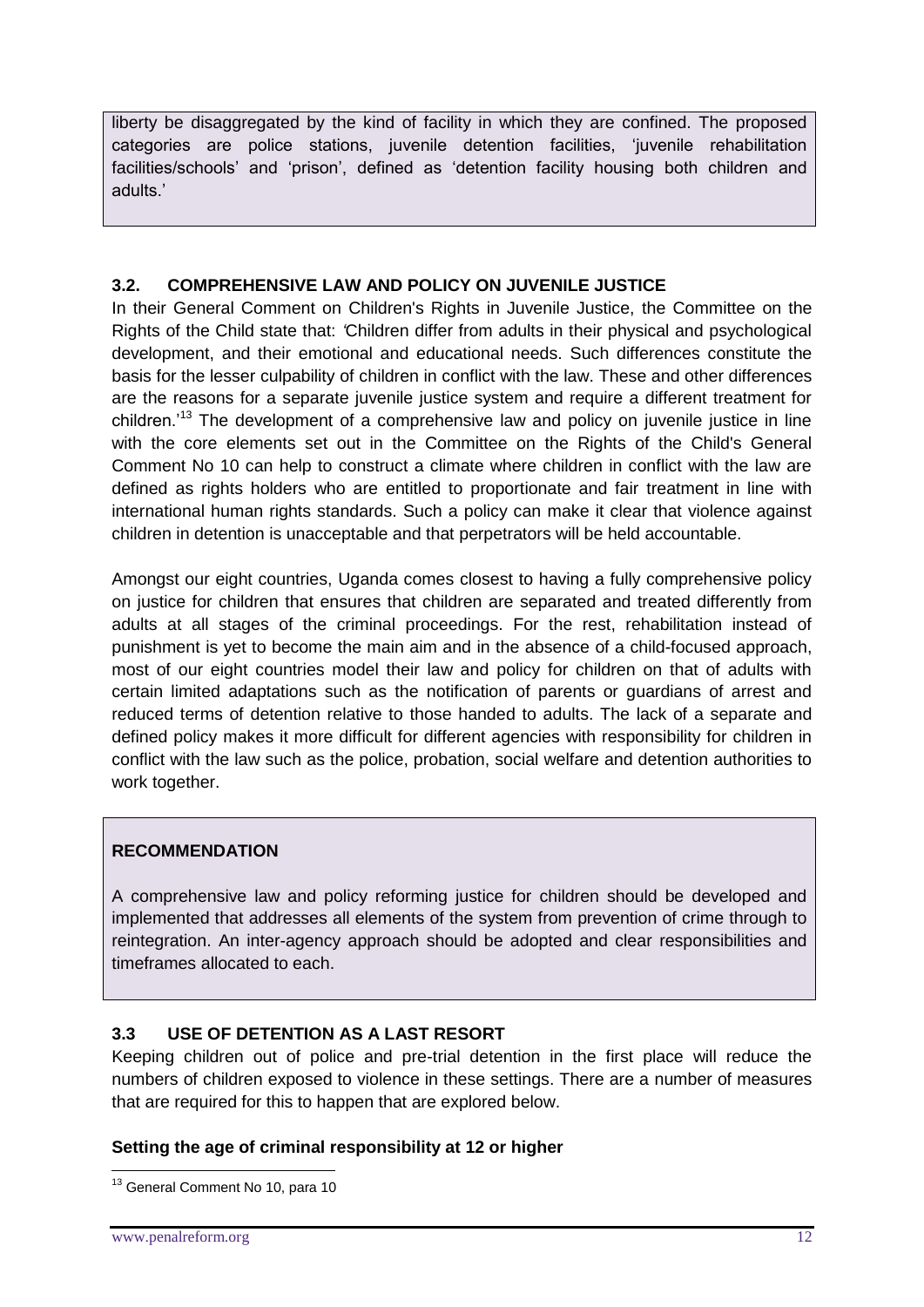Setting the age of criminal responsibility as high as possible and no lower than 12 years (as recommended by the UN Committee on the Rights of the Child<sup>14</sup>) is an important preventive measure since it reduces the number of children in detention overall. Legislation on this issue varies considerably with minimum ages of criminal responsibility ranging between seven in Jordan and Pakistan, nine in Bangladesh, 10 in Tanzania, 12 in Uganda, 14 in Georgia and 16 in Russia and Kazakhstan (14 for certain crimes in both countries). Bangladesh, Pakistan and Tanzania - which have a common-law tradition - still retain the principle of *doli incapax* (where it must be proved that children within a certain age bracket above the minimum age of criminally responsibility have the required maturity to be deemed criminal responsible). In many of the eight countries, children lack documents that can prove their age owing to inadequate birth registration procedures. Age determination procedures can be erratic and the methods used subjective.

#### **RECOMMENDATIONS**

- It is strongly recommended that Bangladesh, Jordan, Pakistan and Tanzania raise the age of criminal responsibility for all children to at least 12 years in line with guidance from the Committee on the Rights of the Child.
- Bangladesh, Tanzania and Pakistan should remove the *doli incapax* provision.
- Birth registration must be encouraged and proper age determination procedures established and implemented within police stations and within court systems.

#### **Diversionary measures**

Article 40 (3)(b) of the CRC requires States to promote laws and procedures for dealing with children in conflict with the law without resorting to judicial proceedings. Diverting children away from the formal criminal justice system is an important way of ensuring they are not exposed to violence within detention settings. The law and policy in place in our eight countries regarding diversion is inevitably variable. Some countries have little or no provision (Bangladesh and Pakistan); others have patchy provision that is largely implemented with the support of civil society (Jordan, Russia and Tanzania). Georgia has some successful pilot programmes to build upon, Kazakhstan has recently introduced some innovative mediation programmes and Uganda has perhaps the most extensive provision.

#### **RECOMMENDATION**

Far more attention must be given to developing and implementing measures for diverting children out of the formal justice system through the use of police cautions, mediation and alternative dispute resolutions. Police and prosecutors should be trained in these methods and judges should be involved in their development so they have confidence in their effectiveness.

<sup>&</sup>lt;sup>14</sup> General Comment No 10, para 32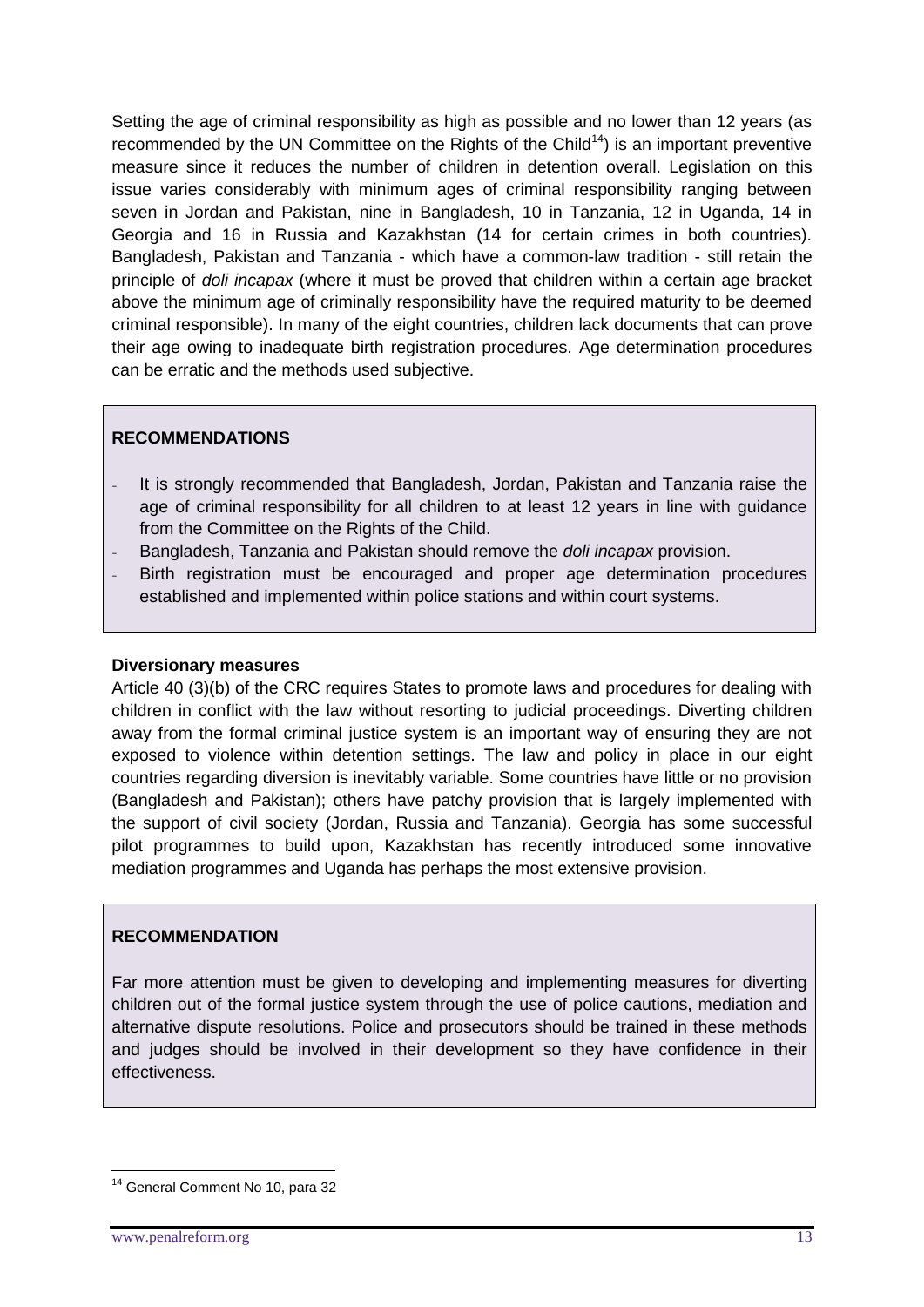#### **Having alternatives to pre-trial detention**

International law severely limits the circumstances in which children can be placed in detention either after being charged and awaiting trial or while under investigation precharge. Article 37(b) of the CRC provides that detention shall only be used as a last resort and for the shortest possible time. In addition, Rule 17 of the Beijing Rules provides that detention 'shall not be imposed unless the juvenile is adjudicated of a serious act involving violence against another person or of persistence in committing other serious offences and unless there is no other appropriate response'. Rule 2 of the Havana Rules add that 'deprivation of the liberty of a juvenile […] should be limited to exceptional cases.' Whenever possible, pre-trial detention should be avoided, and judges should consider alternative measures, such as close supervision, care or placement with a family or in an educational setting or home. Having alternatives to pre-trial detention will reduce the numbers of children exposed to violence in pre-trial detention.

The Committee on the Rights of the Child acknowledges that pre-trial detention can be considered where it is necessary to ensure appearance at court proceedings, or where the child is an immediate danger to himself or herself or others, but only where non-custodial alternatives are not sufficient. Any pre-trial detention should be subject to regular review. Law and policy in our eight countries is not generally in line with international standards and, with the exception of Georgia and Kazakhstan, pre-trial detention is largely over-used.

| <b>Country</b>    | Total no. of children held in<br>police detention, per annum or<br>at the time of assessment <sup>15</sup>                                       | Total no. of children held in pre-<br>trial detention, per annum or at<br>the time of assessment <sup>16</sup>                                                                     |
|-------------------|--------------------------------------------------------------------------------------------------------------------------------------------------|------------------------------------------------------------------------------------------------------------------------------------------------------------------------------------|
| <b>Bangladesh</b> | No figures available.                                                                                                                            | No figures available.                                                                                                                                                              |
| Georgia           | During the year 2010, 19 girls and<br>437 boys were detained in police<br>temporary detention isolators. <sup>17</sup>                           | As of 1 April 2012 <sup>18</sup> , there were just<br>seven children held in pre-trial<br>detention (one of them female). <sup>19</sup>                                            |
| <b>Jordan</b>     | No figures available.                                                                                                                            | During the year 2010, a total of<br>4,371 children <sup>20</sup> , were held in both<br>pre- and post-trial detention, (the<br>vast majority were boys in pre-trial<br>detention). |
| <b>Pakistan</b>   | 1 September 2009: 'At a given<br>approximately 9,000<br>time<br>to<br>10,000 children remain in criminal<br>litigation with the majority of them | As of December 2011 there were<br>1,256<br>children<br>pre-trial<br>in.<br>detention. <sup>22</sup>                                                                                |

<sup>&</sup>lt;sup>15</sup> Most recent figures available

<sup>16</sup> Most recent figures available

<sup>17</sup> Annual Report of the Public Defender of Georgia (2010) p.46 Available at <http://www.ombudsman.ge/files/downloads/en/rthhchgdjhxcwxayjhpx.pdf>

<sup>&</sup>lt;sup>18</sup> Source of information: Penitentiary Department

<sup>19</sup> Ministry of Justice statistics

<sup>&</sup>lt;sup>20</sup> Information provided from the Annual Report of the Directorate of Social Defence (2010) as translated by PRI consultant Dr Fawaz Ratrout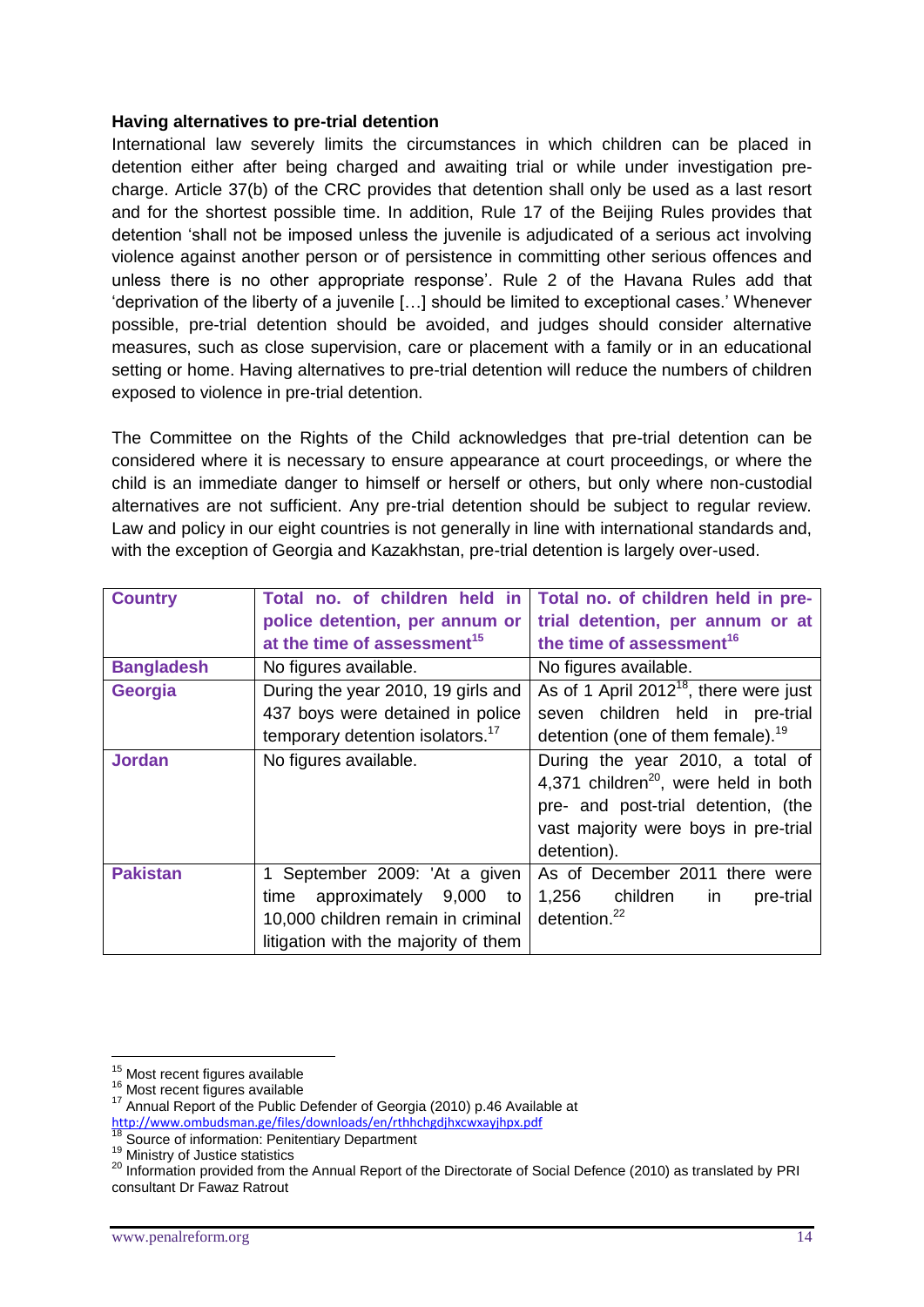|               | released on bail at their<br>appearance in the court. <sup>21</sup> | first       |                                                                                                                                                                                                                                                                 |
|---------------|---------------------------------------------------------------------|-------------|-----------------------------------------------------------------------------------------------------------------------------------------------------------------------------------------------------------------------------------------------------------------|
| <b>Russia</b> | No figures available for desk<br>review                             |             | The number of children in pre-trial<br>detention centres at the end of 2011<br>was 1,781. <sup>23</sup>                                                                                                                                                         |
| Tanzania      | available for<br>No figures<br>review                               | desk        | At the time of assessment in 2010,<br>there were a total of 80 children<br>being detained in pre-trial detention<br>Remand Homes and<br>in.<br>an<br>estimated 1,400 children held in<br>adult prisons in both pre- and post-<br>trial detention. <sup>24</sup> |
| <b>Uganda</b> | available<br>No figures<br>review                                   | for<br>desk | At the time of assessment in 2010,<br>a total of 316 children were found in<br>the four remand homes. <sup>25</sup>                                                                                                                                             |

# **RECOMMENDATION**

If not already in place then legislation should be introduced that imposes restrictions on the use of pre-trial detention so it is only used as a last resort and for the shortest possible period of time and where there is a risk of absconding and/or if a child is a danger to themselves or others.

#### **Abolishing status offences**

Status offences include truancy, running away, violating curfew laws or possessing alcohol or tobacco.<sup>26</sup> Such conduct would not be a criminal offence if committed by an adult but a child can be arrested and detained simply on the basis of their age. Status offences focus disproportionately on regulating the actions of girls as well as boys who are poor, disadvantaged or who work or live in the streets and therefore spend much of their time outside of the home. These offences should be abolished and the related conduct should be addressed instead through multi-agency child protection mechanisms. This will ensure that children are not held in detention and exposed to the risk of violence for behaviour which does not represent a serious risk to the child or others. In several countries, for example Bangladesh and Uganda, the police have broad discretionary powers to 'detain' children in

<sup>24</sup> CHRAGG (2011)*Inspection Report for Children in Detention Facilities in Tanzania* <sup>25</sup> African Prisons Project (2010) *Juvenile Detention in Uganda*, Table on p13, Available at: <http://www.africanprisons.org/research/juvenile-detention-in-uganda/>

<sup>&</sup>lt;sup>22</sup> Administration of Juvenile Justice in Pakistan SPARC (2011) Available at: <http://sparcpk.org/PA-JJ.html>

<sup>&</sup>lt;sup>21</sup> Written replies by the government of Pakistan to the list of issues (CRC/C/PAK/Q/3-4) prepared by the Committee on the Rights of the Child in connection with the consideration of the third and fourth periodic reports of Pakistan (CRC/C/PAK/3-4) para 87

<sup>&</sup>lt;sup>23</sup> Figures from Federal Service of Execution of Punishments of Russia, Available at <http://fsin.su/structure/inspector/iao/statistika/Xar-ka%20v%20CIZOiT/>

<sup>26</sup> See Child Rights Information Network (2010) *Global Report on Status Offenses*, Available from www.crin.org/docs/FileManager/Status\_Offenses.pubs\_final.pdf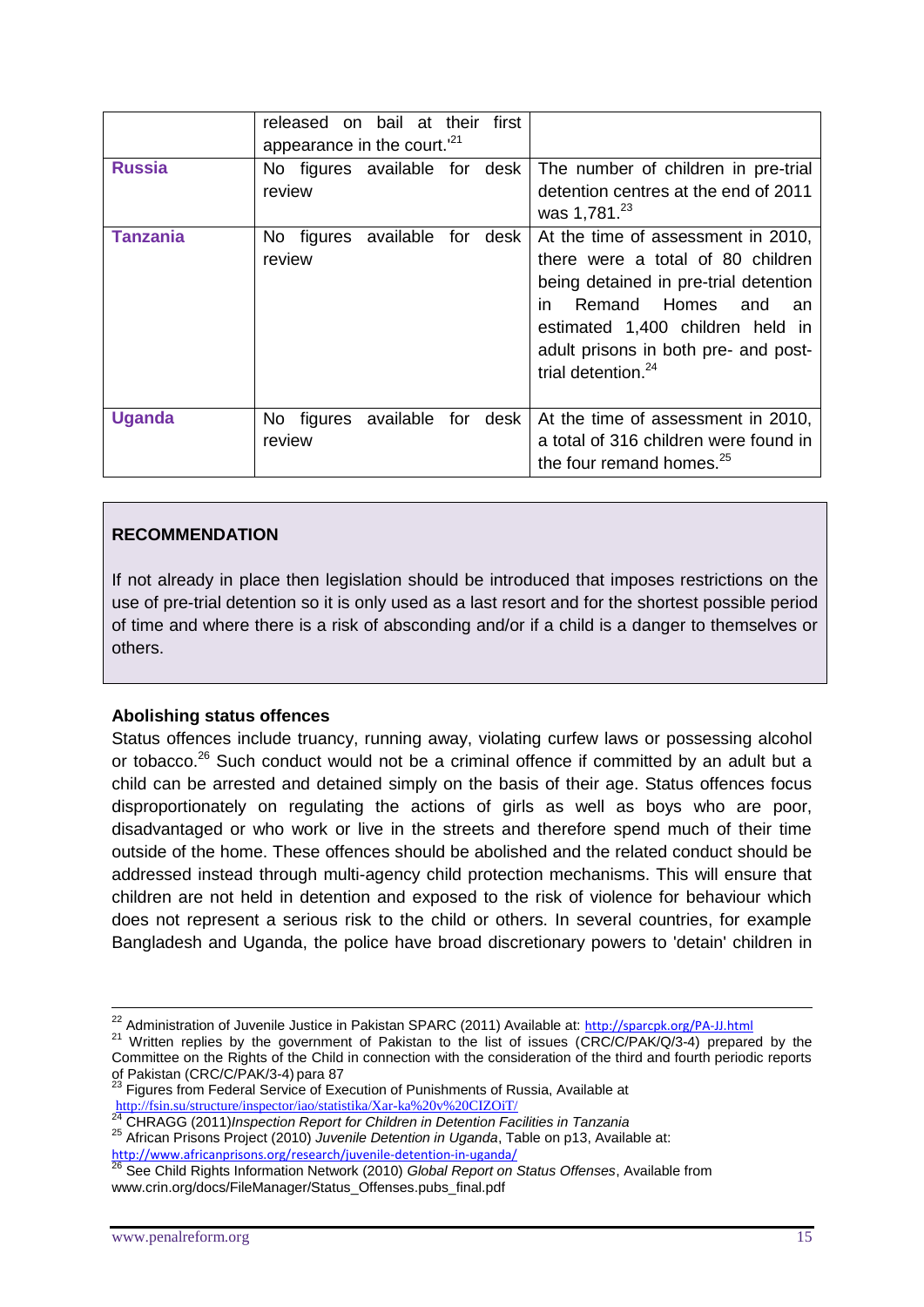need of protection, frequently children living or working on the street, who have committed status offences such as loitering or begging.

#### **RECOMMENDATION**

A clear distinction must be made between measures for children in need of protection and those in conflict with the law to ensure that those in need of protection are not taken through the criminal justice system. Similarly, status offences such as begging and prostitution should be identified as welfare issues and children engaging in these activities should be dealt with within a national child protection system.

# **3.4 DETENTION FOR THE SHORTEST POSSIBLE TIME**

#### **Limiting time in police detention**

The UN Committee on the Rights of the Child has indicated in General Comment No 10 that no child should be detained by the police for more than 24 hours without a judicial order. The longer the period spent in police custody without the knowledge of the court system (and possibly without the knowledge of family or guardian) the greater the risk of violence taking place.

Most of our countries do have an explicit provision that children should not be held for longer than 24 hours including Bangladesh, Jordan, Uganda, Tanzania and Pakistan. However, for all of these there is evidence that the legal time limit is not adhered to in practice; for example, in Tanzania the CHRAGG assessment found that 37% of the 179 children who were interviewed were held in detention in police stations for more than four days. A further 33% revealed that they had been held for between two to three days and only 30% said that they had been held within a 24-hour time period.<sup>27</sup> In Georgia, Russia and Kazakhstan the time limit for detaining a child in police custody is a maximum of 72 hours.

#### **RECOMMENDATIONS**

- Where already in place, the time limit of 24 hours for detaining a child in police custody must be strictly enforced.
- In Georgia, Russia and Kazakhstan, the time limit for detaining a child in police custody must be reduced from 72 hours to 24 hours for all children in line with the recommendations of the Committee on the Rights of the Child.

#### **Limiting time in pre-trial detention**

The maximum time spent in pre-trial detention should be no longer than six months. $^{28}$ Enforcing time limits will ensure that the numbers of children in pre-trial detention are

<sup>27</sup> CHRAGG (2011) *Inspection Report for Children in Detention Facilities in Tanzania*

<sup>28</sup> UN Committee on the Rights of the Child (CRC), *CRC General Comment No. 10 (2007): Children's Rights in Juvenile Justice*, 25 April 2007, CRC/C/GC/10, para 83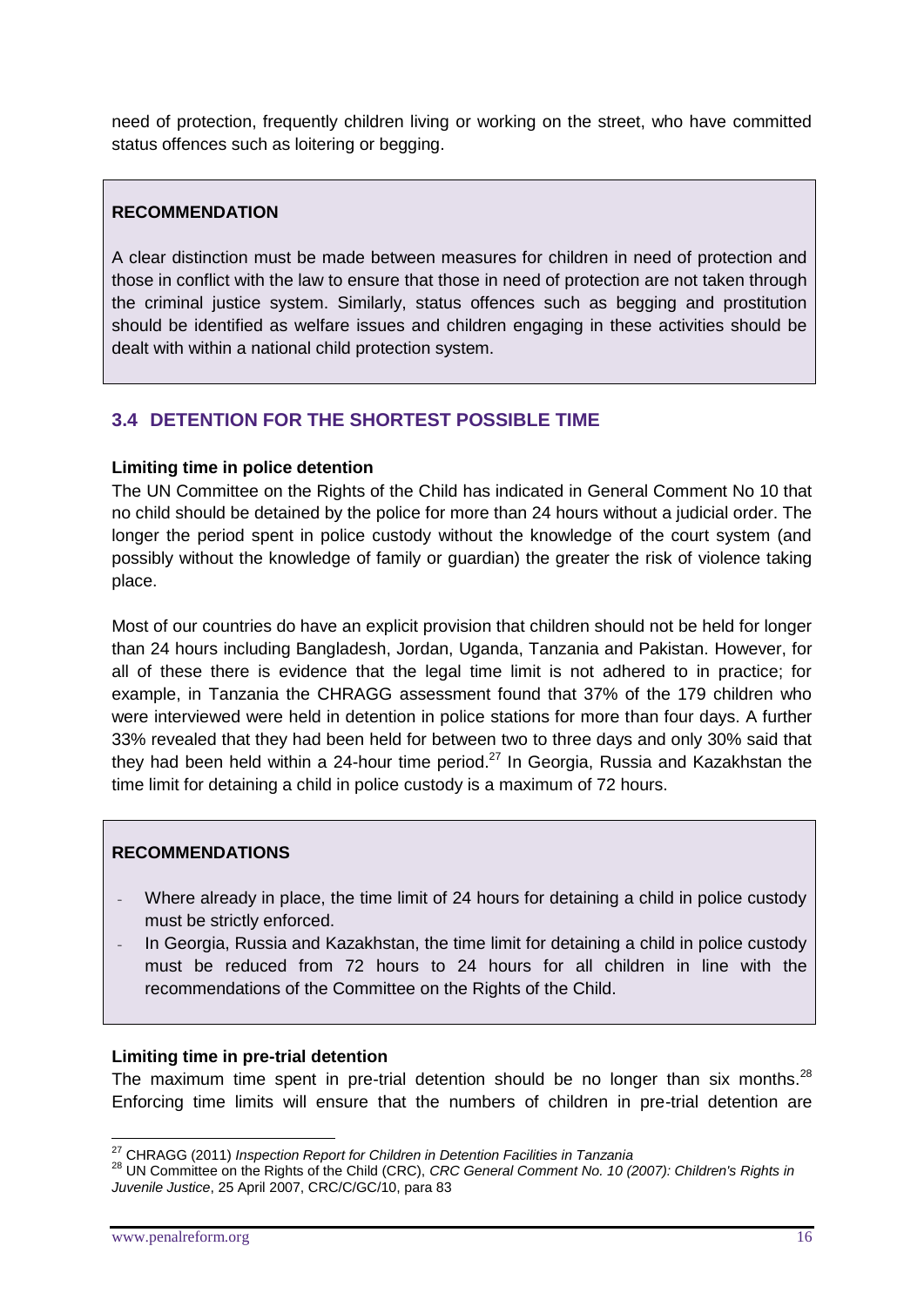reduced and therefore the risk of violence is lessened. Detention should be reviewed at least every 14 days. Some countries have no clearly defined limits at all (Bangladesh, Jordan and Kazakhstan). In Uganda and Pakistan the time limit is six months and in Georgia it is nine months from the point of arrest. In Russia it is 18 months in very exceptional circumstances and in Tanzania it can be a maximum of two years.

#### **RECOMMENDATION**

The length of time children can be held in pre-trial detention must be limited by legislation to a maximum of six months in order to ensure that they are only deprived of their liberty for the shortest possible period, in line with international standards. Provisions should be included that ensure the review of detention every 14 days by a judicial body.

#### **3.5 PREVENTION MEASURES AT THE POLICE STATION**

#### **Proper registering of detainees within a time limit**

Police stations should register a child's details (including age) and the time of arrest/apprehension and these registers should be open to inspection by lawyers, social workers and independent monitoring bodies. Registering of detainees is an important preventive measure since it establishes that the police station has responsibility and is accountable for the treatment of a child detainee. There is a mixed picture with some countries silent on the issue (Bangladesh and Tanzania) and others having it as a requirement but with evidence of it not being properly enforced (eg Kazakhstan).

#### **RECOMMENDATION**

Proper procedures for registering children and admissions at the police station should be developed and strictly implemented.

#### **Access to medical care at the police station**

Children should have access to medical treatment whilst in police detention if they have been injured or are in a state of psychological trauma. For most countries it was very difficult to obtain information on the policies followed should a child require medical attention whilst at the police station reflecting an absence of clear guidance overall on the treatment of children in police detention.

#### **RECOMMENDATION**

Proper procedures should be in place to ensure that a child is given access to medical care when required at the police station.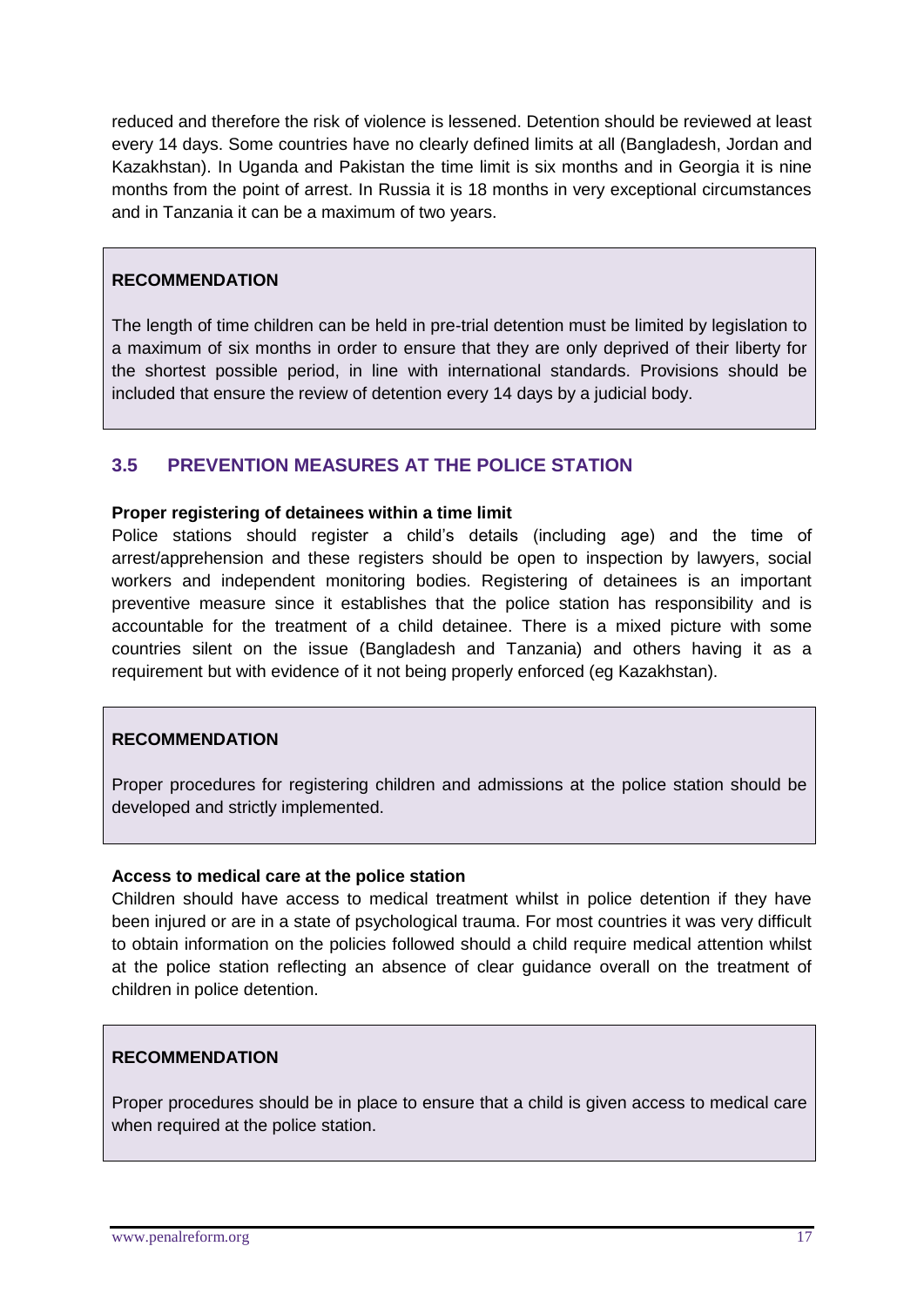#### **Specialist police officers to deal with children**

International standards $^{29}$  encourage specialisation within the police to deal with child offenders and a child should be referred to the relevant specialised officer as soon as possible following arrest. All of the countries except Pakistan have provision for some kind of specialised children's desks and trained police officers; however, in many countries this important requirement is very partially implemented at best with sporadic geographical coverage.

# **RECOMMENDATION**

All law enforcement agencies should have specialised child units and well-trained child justice personnel to deal with children who come into contact with law enforcers or law enforcement agencies.

#### **Protection from abuse when taking samples and during searches**

The process of taking samples and searching children in order to obtain evidence or for security purposes can be abused by police. The international instruments do not provide any specific protection for children in the course of searches although Rule 10.3 of the Beijing Rules requires contact between law enforcement officials and children to be managed in such a way as to respect the legal status of the child, promote the well-being of the child and avoid harm to him or her. Intimate searches (such as taking of blood, saliva or pubic hair) should only be taken in limited circumstances and carried out by a medical practitioner. No countries, aside from Georgia, have child-specific law and policy on this issue although some have provision in legislation for searches to be conducted by an officer of the same gender.

# **RECOMMENDATION**

Clear guidance for police should be enacted regarding the taking of samples and undertaking of searches ensuring that it promotes the well-being of the child and avoids harm to him or her. A child in detention should only be searched by a police officer of the same gender and intimate searches should only be carried out in limited circumstances and where safeguards are in place to protect the child.

#### **Separation from adults during police detention**

It is vitally important that there is law and policy in place that sets out the appropriate physical conditions for police holding cells that accommodate children and ensures separation from adults, particularly if the child may spend the night in police detention. All countries save for Pakistan have a formal principle in place of separation of adults and children but there is a range of different policies and practice in our eight countries and varying degrees of separation from adults in practice at the police station. In Tanzania, out of the 30 police stations visited during the CHRAGG assessment in 2011, only four had a

<sup>&</sup>lt;sup>29</sup> Beijing Rule 12.1; Riyadh Guideline 58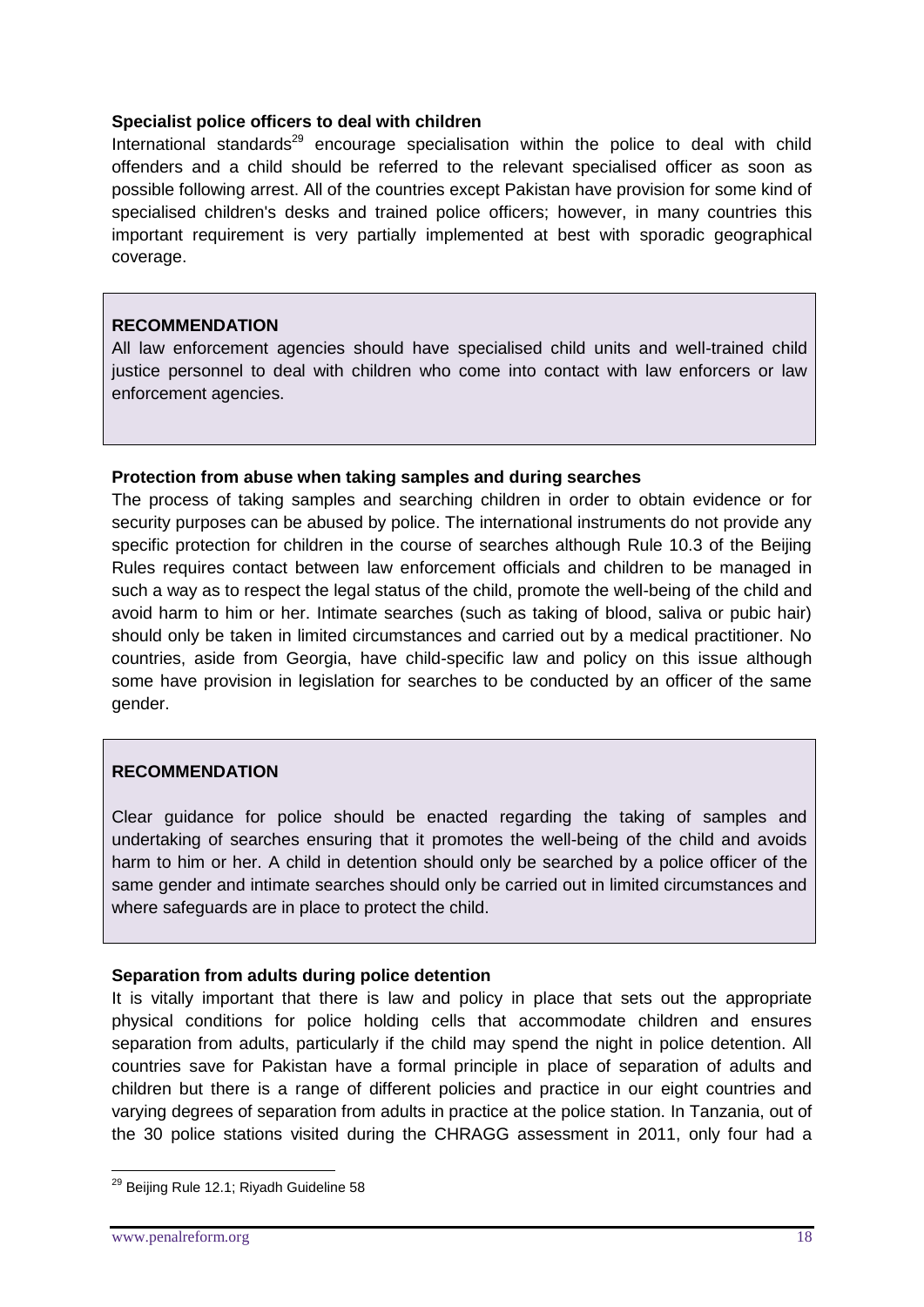separate cell where children could be detained. Uganda has a constitutional provision to the effect that 'A child offender who is kept in lawful custody or detention shall be kept separately from adult offenders.' (Article 34(6)). However, a report by the Foundation for Human Rights Initiative (FHRI) on juvenile justice in Uganda states that there are very few specialised cells in police stations and children are 'routinely' detained with adults.<sup>30</sup> This is confirmed by the Commissioner of Police and Community Affairs: 'The police have few detention facilities and in some cases children are detained with adults or at police posts where such detention is not allowed. It is not uncommon to find children remanded at police stations by courts. This may be due to lack of remand homes in some magisterial areas.<sup>31</sup>

There is no obligation in Pakistan for children to be detained separately from adults in police custody, and while the Prison Act and Prison Rules require the separation of male children from adults, and girls from male detainees in pre-trial detention, this is not extended to police facilities. UNICEF has reported that children are often kept in the same quarters as adults, usually locked up for 24 hours a day. $32$ 

#### **RECOMMENDATION**

Legislation should explicitly require the separation of children and adults at all points of detention or deprivation of liberty including during transportation to court/other facilities as well as during police and pre-trial detention.

#### **Notification of parents and others**

Rule 10.1 of the Beijing Rules provides that a child's parents or guardian shall be notified immediately if their child is apprehended. The Standard Minimum Rules for the Treatment of Prisoners states that an 'untried prisoner shall be allowed to inform immediately his family of his detention and shall be given all reasonable facilities for communicating with his family and friends'.<sup>33</sup> The CRC Committee in General Comment 10 recommends that: *'*To promote parental involvement, parents must be notified of the apprehension of their child as soon as possible.'<sup>34</sup>

In all eight of our countries, there is law requiring that parents/guardians and for some countries probation officers must be notified of a child's arrest. However, there is evidence of considerable difficulties in implementation. In 2008, the Bangladesh Police commissioned an independent piece of research during which 500 children in conflict with the law were interviewed across six divisional cities.<sup>35</sup> Their survey found that 55% of the time probation officers are not notified by the police of the arrest of a child. Furthermore, the authorities contact parents only 52% of the time and often allegedly to get money from them in exchange for the release of their children. In Tanzania, the CHRAGG assessment found that

<u>.</u>

<sup>30</sup> Foundation for Human Rights Initiative (2009) *Juvenile Justice in Uganda, January to July 2009*

<sup>31</sup> Commissioner of Police Affairs (undated) *Role of the police under diversion: an assessment, successes and failures*, Available

from<http://www.createsolutions.org/unicef/Documents/resources/country/africa/ugandapoliceroleindiversion.pdf> <sup>32</sup> UNICEF (2006) *Juvenile Justice in South Asia: Improving Protection for Children in Conflict with the Law*

<sup>33</sup> Standard Minimum Rules for the Treatment of Prisoners, Rule 92

<sup>34</sup> General Comment No 10, para 54

<sup>35</sup> *Bangladesh Police Assessment Study for Children* (2009) <http://www.police.gov.bd/index5.php?category=230>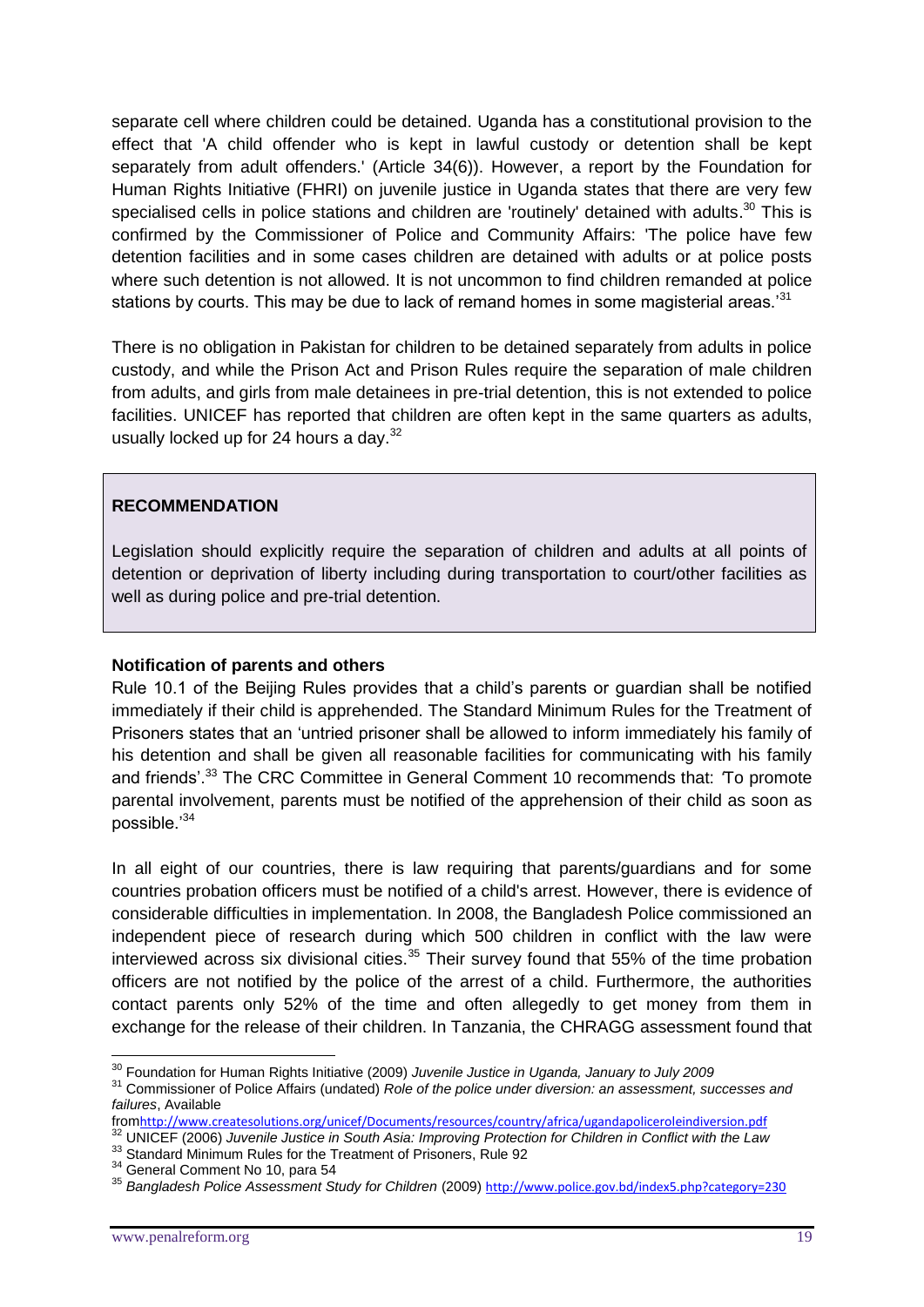42% of children said they were not given a chance to contact their relatives upon arrest whilst 44% said they were allowed to contact their relatives.<sup>36</sup> In Uganda, FHRI report that parents or guardians are often scared to accompany their children to police stations in case they themselves are arrested. As a consequence, children appear in court unaccompanied and the magistrate is forced to deny them bail and remand them since bail is conditional on being accompanied by an adult.<sup>37</sup>

#### **RECOMMENDATION**

Increased efforts should be made to ensure that existing policy and regulations are implemented that require the mandatory presence of a parent/guardian/legal representative/appropriate adult during the interrogation of a child at a police station.

#### **Legal representation**

Article 37(d) of the CRC states that every child deprived of his or her liberty shall have the right to prompt access to legal and other appropriate assistance. Article 40 (2)(b)(ii) further specifies that States shall ensure that every child shall have legal or other appropriate assistance in the preparation and presentation of his or her defence. The UN Principles and Guidelines on Access to Legal Aid in Criminal Justice Systems assert that states should establish child-friendly legal aid systems that 'enable children, who are arrested, deprived of personal liberty, suspected or charged with a crime, to contact their parents/guardians at once and to prohibit any interview in the absence of a parent/guardian, and lawyer or other legal aid provider'.<sup>38</sup> Such contact with the outside world can be a vital preventive mechanism and can also be an opportunity for children to report violence.

For several of our countries, legal representation is allowed but is not mandatory; Pakistan, Uganda, Tanzania and Bangladesh. In some countries their presence during interviews is obligatory; Russia, Kazakhstan, Jordan, Georgia. In all countries the systems for provision of legal representation for children in conflict with the law are problematic. In Pakistan, the Juvenile Justice System Ordinance of 2000 (JJSO) states that 'every child who is accused of the commission of an offence…shall have the right of legal assistance at the expense of the State'. However, it does not detail at what points of the criminal justice system this legal assistance should be provided, or who is responsible for informing a child of this right and ensuring it is fulfilled.

In Tanzania only 22.35% of the children interviewed during CHRAGG inspection visits said that they had legal representation whilst they were held in police detention. Nearly 59% said they did not have contact with a lawyer, whilst the remainder did not know.<sup>39</sup> To put these figures into context, 75% of Tanzania's population lives in rural areas and there are only 1,135 lawyers to service a population of 42 million.<sup>40</sup> The Tanzanian Women Lawyers

<sup>&</sup>lt;u>.</u> <sup>36</sup>CHRAGG (2011) *Inspection Report for Children in Detention Facilities in Tanzania*

<sup>37</sup> Foundation for Human Rights Initiative (2009) *Juvenile Justice in Uganda, January to July 2009,* p6

<sup>&</sup>lt;sup>38</sup> <sup>38</sup> UN Principles and Guidelines on Access to Legal Aid in Criminal Justice Systems, para 52(b)

<sup>39</sup> CHRAGG (2011) *Inspection Report for Children in Detention Facilities in Tanzania*

<sup>&</sup>lt;sup>40</sup> Figures cited in UNODC Survey report on access to legal aid in Africa (2011)

[http://www.unodc.org/pdf/criminal\\_justice/Survey\\_Report\\_on\\_Access\\_to\\_Legal\\_Aid\\_in\\_Africa.pdf](http://www.unodc.org/pdf/criminal_justice/Survey_Report_on_Access_to_Legal_Aid_in_Africa.pdf)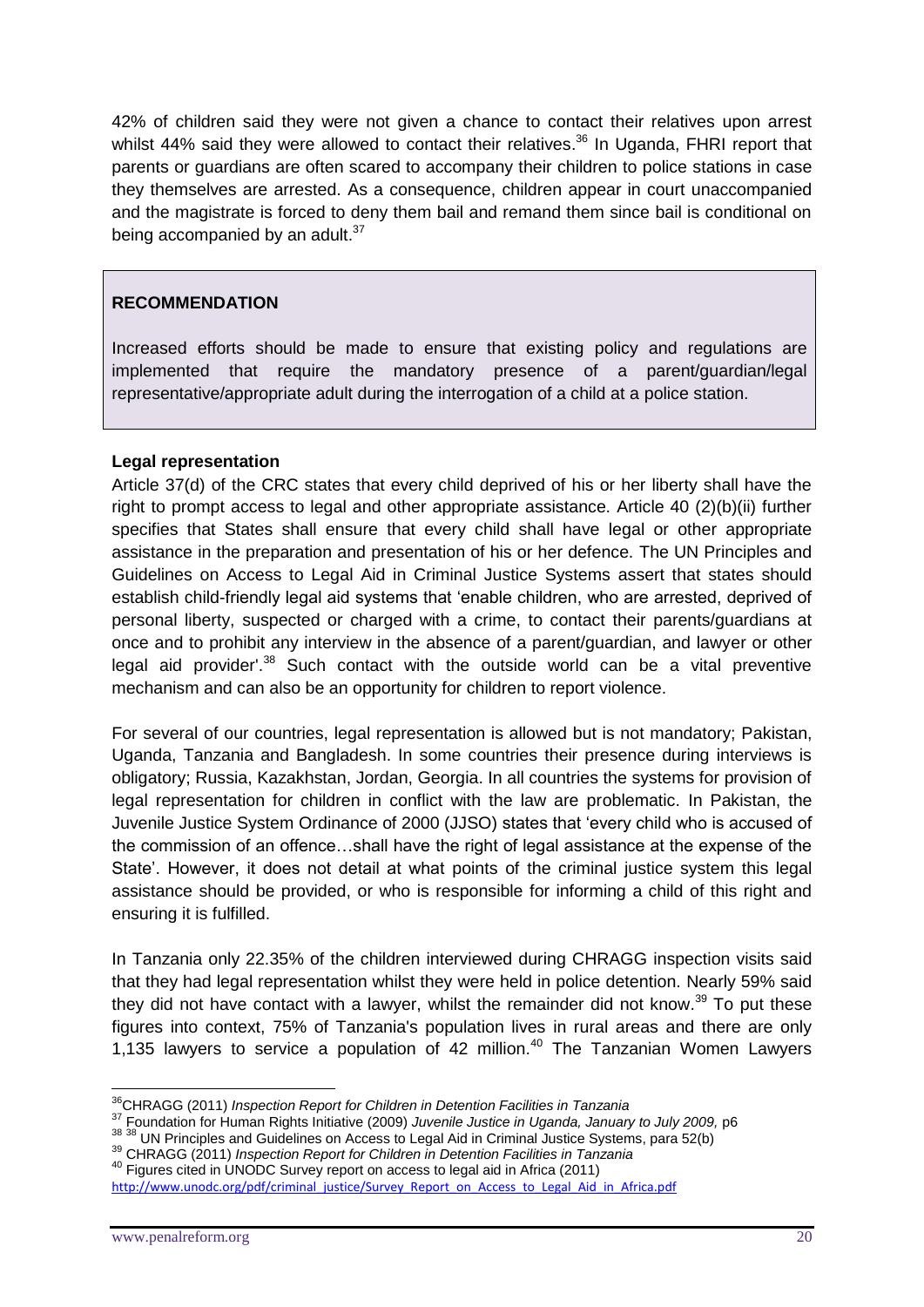Association estimates that 13 regions (out of 21) in Tanzania have no lawyers at all. At the same time there is growing demand for paralegals, of which there are 2,500 in Tanzania.<sup>41</sup> In Russia, there have been reports that police have obtained defence counsel friendly to the prosecution who have subsequently agreed to the interrogation of their clients in their presence while making no effort to defend their clients' legal rights.<sup>42</sup>

#### **RECOMMENDATION**

Policy and regulations should be developed that require the presence of legal assistance and the mandatory presence of a parent/guardian/legal representative/appropriate adult during the interrogation of a child at a police station.

# **3.6 PREVENTION MEASURES DURING COURT PROCEEDINGS**

# **Support from social workers/probation officers to identify alternatives to pre-trial detention**

Early involvement of social workers or probation officers in cases concerning children in conflict with the law can help to prevent violence as well as to respond to it. All of our countries, except Kazakhstan, have some provision for social workers/ probation officers to be involved in cases concerning children in conflict with the law but there are immense challenges in implementing this.

In Bangladesh, in many cases no attempt is made by the police to contact the Probation Officer to make a social inquiry report.<sup>43</sup> An additional problem is the lack of probation officers available (as of 2010 there were only 23 probation officers covering 64 districts). Where probation officers are not employed in a district, their responsibilities must fall on already-burdened social workers. For this reason, in many cases probation officers are not easily accessible or available at required times, particularly in the evenings or at weekends.<sup>44</sup>

In Jordan, the system of probation officers who are available at police stations and courts in order to provide assistance to children and their families is undermined by the lack of training and human resourcing underpinning their role: in 2007 there were 82 probation officers accredited by the Ministry of Social Development and the reports they tendered to judges have been described as 'rarely... of a sufficient standard and comprehensiveness' for judges' use.<sup>45</sup> These shortcomings are acknowledged in the Ministry of Social Development's Strategic Action Plan for the years 2011 to 2013, which aims to establish four dedicated juvenile courts and provide specialised training in juvenile justice and child protection.

<sup>&</sup>lt;u>.</u> <sup>41</sup> *Ibid.*

<sup>42</sup> US Department of State *Human Rights Report 2010: Russia,* Available at: <http://www.state.gov/j/drl/rls/hrrpt/2010/eur/154447.htm>

<sup>43</sup> Justice M Imman Ali (2010) *Towards a Justice Delivery System for Children in Bangladesh*

<sup>44</sup> Justice M Imman Ali (2010) *Towards a Justice Delivery System for Children in Bangladesh*

<sup>45</sup> Terre des hommes - Lausanne in Jordan, A*ssessment of the Juvenile Justice System in Jordan*, p39 2010 cited in Save the Children Sweden (2011) *Country Profile of Jordan*, available at: <http://www.ibcr.org/editor/assets/Jordan%20Country%20Profile.pdf>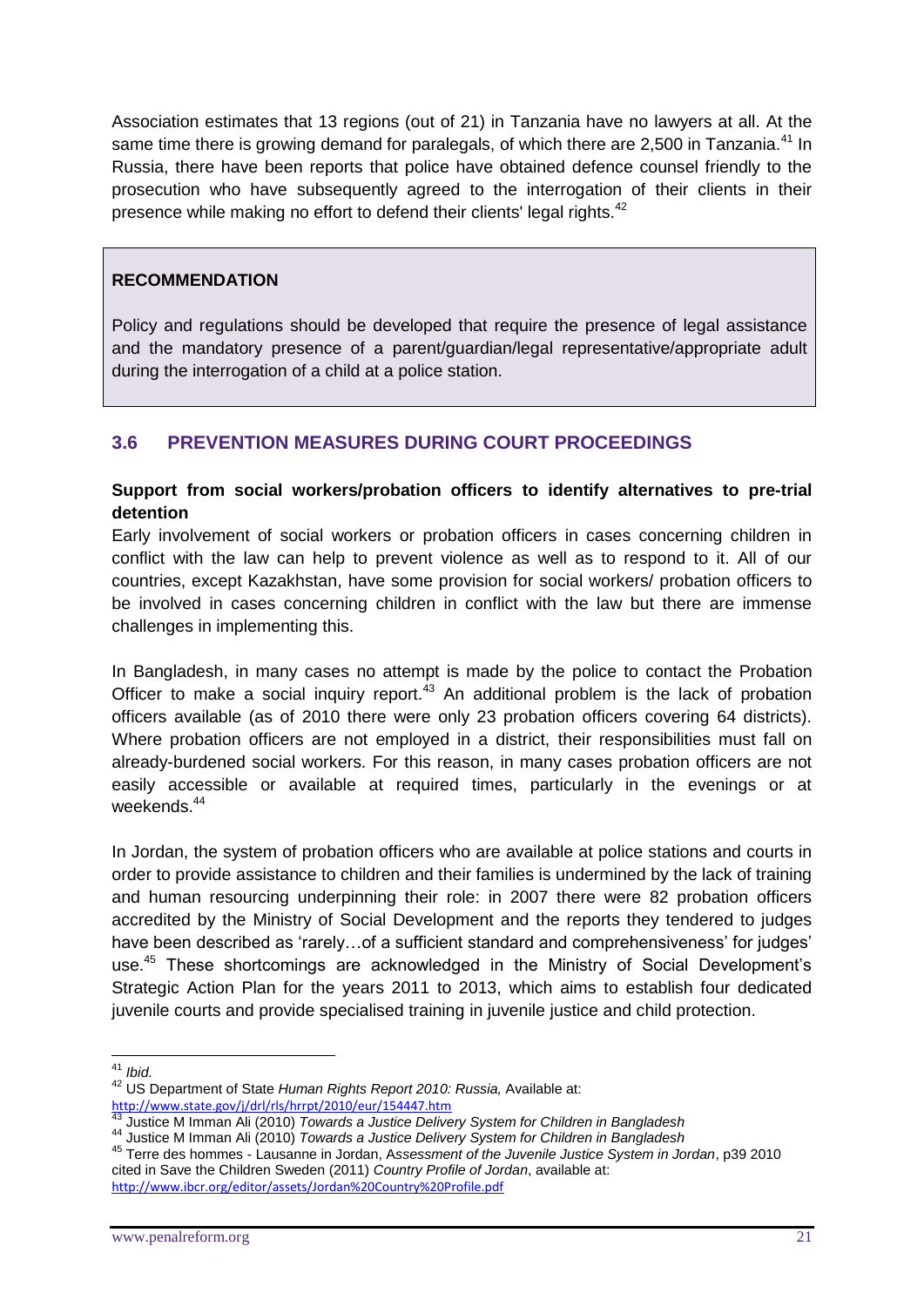In Tanzania, the CHRAGG inspection visits found that very few children had access to Social Welfare Officers who could be responsible for preparing a social investigation report to be used to inform sentencing or pre-trial detention decisions. They concluded that in most cases Magistrates are forced by circumstance to order custodial sentences owing to a lack of Probation Officers and Social Welfare Officers to deal with children.

#### **RECOMMENDATION**

Courts must be supported in their decision-making by social workers, probation officers or other suitable persons who can liaise with family and community and identify communitybased alternatives to pre-trial detention.

#### **Provision of legal assistance during court proceedings**

Article 40 (2)(b)(ii) of the CRC as well as Article 14 (3)(d) of the ICCPR refer to the right to 'legal or other appropriate assistance in the preparation and presentation of his or her defence'. The CRC Committee recommends that States provide, as much as possible, for adequate trained legal professionals, such as expert lawyers or paralegal professionals.<sup>46</sup> The CRC Committee recommends that legal assistance and representation should be free of charge to children, a recommendation also supported by the Council of Europe.<sup>47</sup>

Jordan does not have a clear policy on this issue and many children do not benefit from legal advice or representation during their interaction with the legal system although there are a limited number of NGOs able to provide access to legal assistance for children in conflict with the law. Similarly in Bangladesh there is no policy for providing children with free and proper access to legal representation for their trial and UNICEF has noted that children are frequently tried in adult courts without any legal representation.<sup>48</sup> When a child does have legal representation assigned through government funding, where parents of a child do not have adequate financial resources, it is reported that lawyers are often assigned on a very short notice and are even substituted for other lawyers throughout the trial and therefore have little knowledge of the case or the background of the child.<sup>49</sup>

However, in Kazakhstan, specifically in Almaty and Astana, specialised groups of lawyers defend juvenile suspects and accused juveniles who are not represented by a private lawyer. They work together with a psychologist and student volunteers, who assist in preparing information relevant to legal issues as well as providing basic psychosocial assistance. $50$  In Uganda, a draft policy on legal aid has been developed by the Justice, Law

50 Information obtained from UNICEF Regional Office for Central and Eastern Europe and the Commonwealth of Independent States April 2012, Juvenile Justice in Central Asia, Reform Achievements and Challenges in Kazakhstan, Kyrgyzstan, Tajikistan, Turkmenistan And Uzbekistan, p14, Available at:

<sup>&</sup>lt;u>.</u> <sup>46</sup> UN Committee on the Rights of the Child, General Comment No 10 CRC/C/GC/10 25 April 2007 para 49 47 See also Guidelines of the Committee of Ministers of the Council of Europe on Child Friendly Justice 1098<sup>th</sup>

meeting, 17 November 2010, www.coe.int/wcd

<sup>48</sup> UNICEF (2010) *Bangladesh: Justice for Children Factsheet*

<sup>49</sup> Justice M Imman Ali/UNICEF (2010) *Towards a Justice Delivery System for Children in Bangladesh*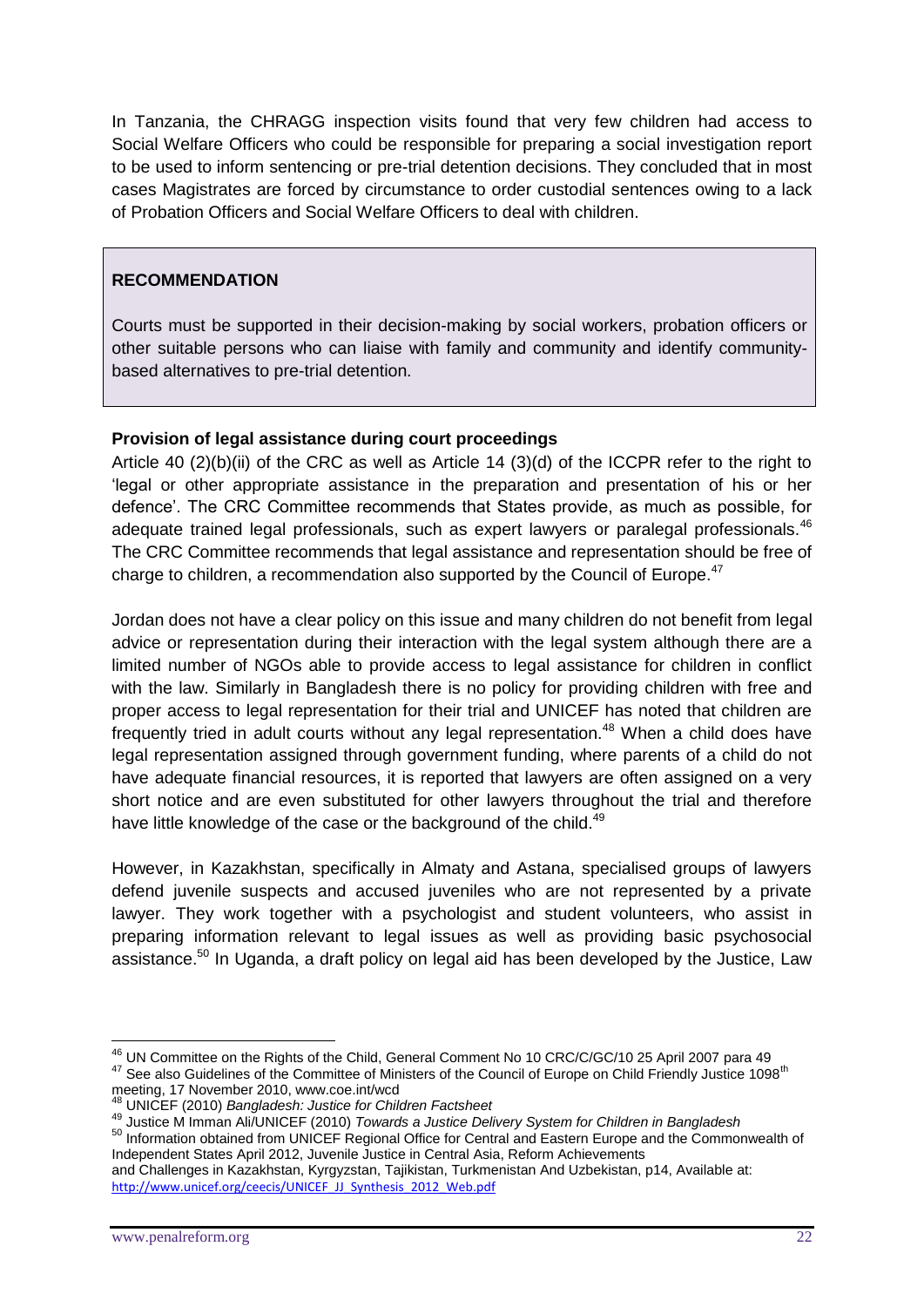and Order Sector which emphasises that children require legal representation from arrest onwards. This is currently undergoing consultation.<sup>51</sup>

#### **RECOMMENDATION**

Policy and regulations should be developed that require that every child is entitled to free and well-qualified legal representation for the duration of the legal proceedings.

#### **Exclusion of evidence obtained through torture or threats**

Courts which allow evidence that has been obtained through torture or threats add to the problems of impunity that make these practices so common for children during the investigation phase. This provision is well articulated amongst our eight countries. For example, in Georgia, the Constitution (Article 42.7) states that 'evidence obtained in contravention of law shall have no legal force', with torture and ill-treatment prohibited by Article 17 of the Constitution.

In Bangladesh, the High Court Division has held that confession made by children is of no legal effect.<sup>52</sup> In a later case it was felt by the High Court Division that 'prudence demands that when children are taken to record their confessional statements, they must be accompanied by a parent, guardian, custodian or legal representative.<sup>'53</sup> In Jordan too, if children do not have access to legal representation and do not have a parent or guardian present during questioning then evidence collected is inadmissible according to the 2007 Juvenile Justice Law.

What is lacking is clarity about how courts should respond to a finding that a confession that was a result of torture. In Russia, for example, the Committee against Torture found that in practice there is little guidance provided to the courts on how to rule that the evidence is inadmissible, or to order an immediate and independent investigation.<sup>54</sup> In Kazakhstan, the Committee against Torture noted reports that judges often ignore the complaints of torture and ill-treatment, do not order independent medical investigations, and often proceed with the trials, therefore not respecting the principle of non-admissibility of such evidence in every  $instance<sup>55</sup>$ 

#### **RECOMMENDATION**

Clear legal provisions should be adopted that prescribe measures to be taken by courts should evidence appear to have been obtained through torture or ill-treatment. It should be ensured that confessions made under duress are not used as evidence in trials.

<sup>&</sup>lt;sup>51</sup> Uganda Draft National Legal Aid Policy (November 2011) Presented to JLOS by the Governance and Justice Group, Available at: [http://jlos.go.ug/uploads/Policy\\_Final\\_\\_Uganda\\_\\_draft\[1\]%20NOV%202011.pdf](http://jlos.go.ug/uploads/Policy_Final__Uganda__draft%5b1%5d%20NOV%202011.pdf)

 $52$  Bangladesh Legal Aid and Services Trust vs. Bangladesh and others, 22 BLD 206.

<sup>53</sup> per Md. Imman Ali, J. in *Jaibar Ali Fakir v. The State*, 28 BLD 627

<sup>54</sup> Concluding Observations for the Russian Federation of the Committee against Torture CAT/C/RUS/CO/4 (2007) Para 21

Concluding Observations for Kazakhstan of the Committee against Torture, CAT/C/KAZ/CO/2 (2008) Para 29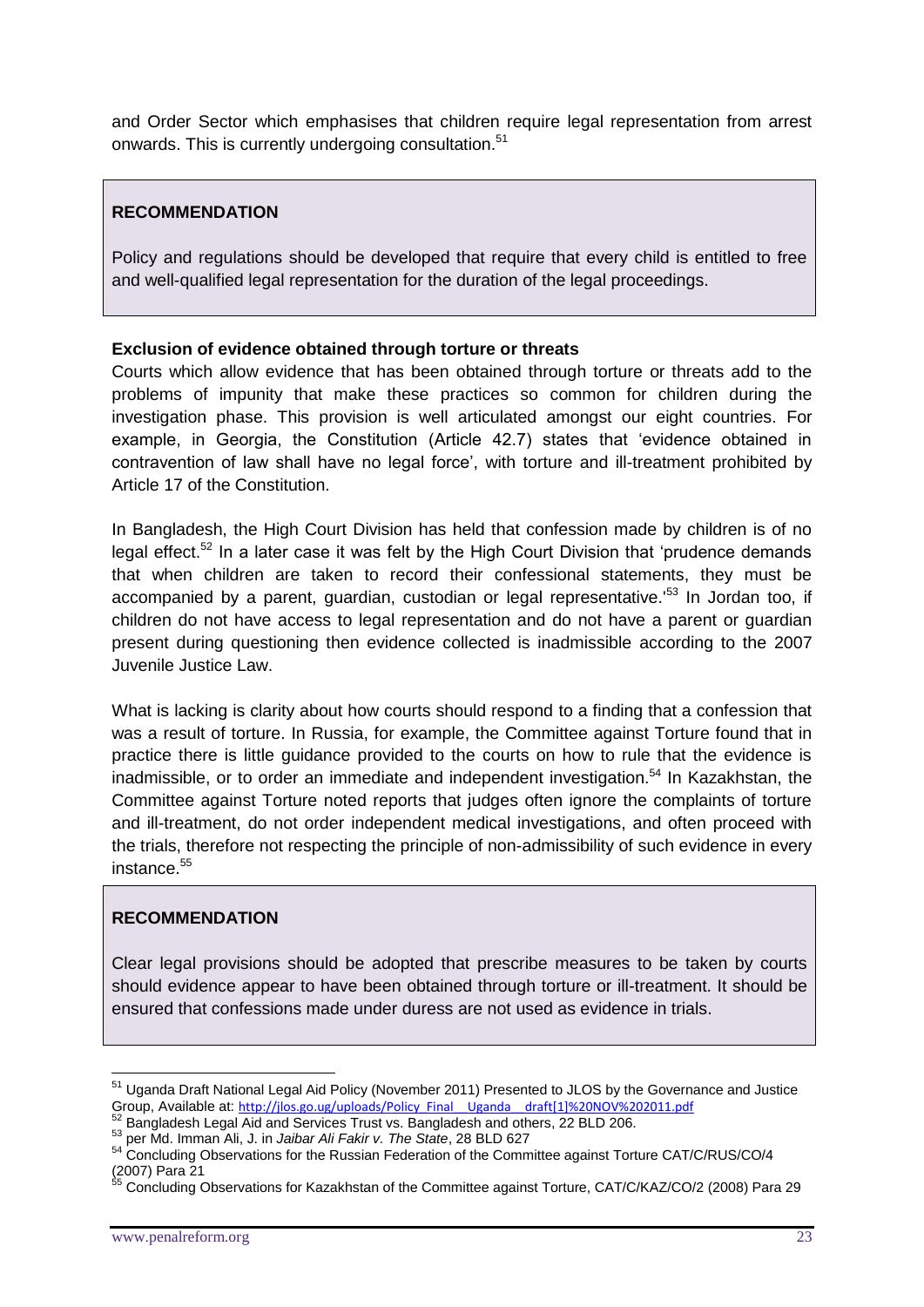# **3.7 PREVENTION MEASURES IN PRE-TRIAL DETENTION FACILITIES**

#### **Separation from adults in pre-trial detention**

International standards, including the  $CRC^{56}$  and the ICCPR $^{57}$ , are clear that children must be separated from adults when deprived of their liberty, unless it is in the child's best interests not to do so.<sup>58</sup> General Comment no 10 states that 'There is abundant evidence that the placement of children in adult prisons or jails compromises their basic safety, wellbeing and their future ability to remain free of crime and to reintegrate'.<sup>59</sup> The CRC Committee recommends that girls are held separately from women even where States have low rates of female child offending.<sup>60</sup> Children in pre-trial detention should be held separately from children in post-trial detention.

In all of the eight countries the law is clear that children must be held separately from adults. In Jordan the Juveniles Act includes a prohibition of the detention of juveniles in centres for adults; juveniles may only be detained in juvenile welfare centres run by the Ministry of Social Development and there is no evidence to suggest that this is not observed. In Russia, Article 33 of the Federal Law 'On the detention of suspects and accused of committing crimes' states that children must be held in separate cells from adults in pre-trial detention centres of the Federal Penitentiary Service (FSIN). However, 'in exceptional circumstances' with the consent of a prosecutor, children may be housed with adults of 'positive character', convicted for the first time of a minor or average offence, the Ministry of Justice Order of 2005 states that the judgment of this 'positive character' must be made by an inspector for education and a psychologist.

In the other countries in practice separation is not always observed either owing to inadequate provision of detention facilities for children or lack of knowledge and awareness by magistrates and judges at the point of remanding children to pre-trial detention.

In Uganda, a stakeholder report to the UPR found that 'there are inadequate separate detention spaces for children: There are 4 remand homes nationwide and one reception centre in Naguru which have not been able to adequately handle the number of cases leading to continued detention of juveniles with adults'.<sup>61</sup> In its 14th annual report, the Uganda Human Rights Commission (UHRC) reported that they had found 64 children detained with adults during monitoring missions.<sup>62</sup> In Tanzania, children may not be imprisoned according to the Law of the Child Act and so in theory the issue of mixing with adults should not arise. In practice the CHRAGG assessment revealed that approximately

 $56$  CRC, Article 37(c)

<sup>&</sup>lt;sup>57</sup> ICCPR, Article 10(3).

<sup>58</sup> CRC, Article 37(c); United Nations Standard Minimum Rules for the Administration of Justice (Beijing Rules) GA Res 40/33 of 29 November 1985 Rule Rule 13.4; Internatioal Covenant on Civil and Political Rights Article 10(2)(b), UN Standard Minimum Rules on the Treatment of Prisoners, ECOSOC 663(c) (xxiv) of 31 July 1957 and 2076 (LX11) 13 May 1977 Rule 8(d).

<sup>&</sup>lt;sup>59</sup> General Comment No. 10, para 85

<sup>60</sup> See for example CRC Committee, *UN Committee on the Rights of the Child: State Party report: Canada*, 12 March 2003, CRC/C/83/Add.6; CRC Committee*, UN Committee on the Rights of the Child: Concluding Observations: Canada*, 27 October 2003, CRC/C/15/Add.215, CRC Committee*, UN Committee on the Rights of the Child: Concluding Observations: Iceland*, 13 February 1996, CRC/C/15/Add.50.

<sup>61</sup> African Prisons Project (2010) *Juvenile Detention in Uganda*

<sup>62</sup> UHRC 14th Report (2011) p27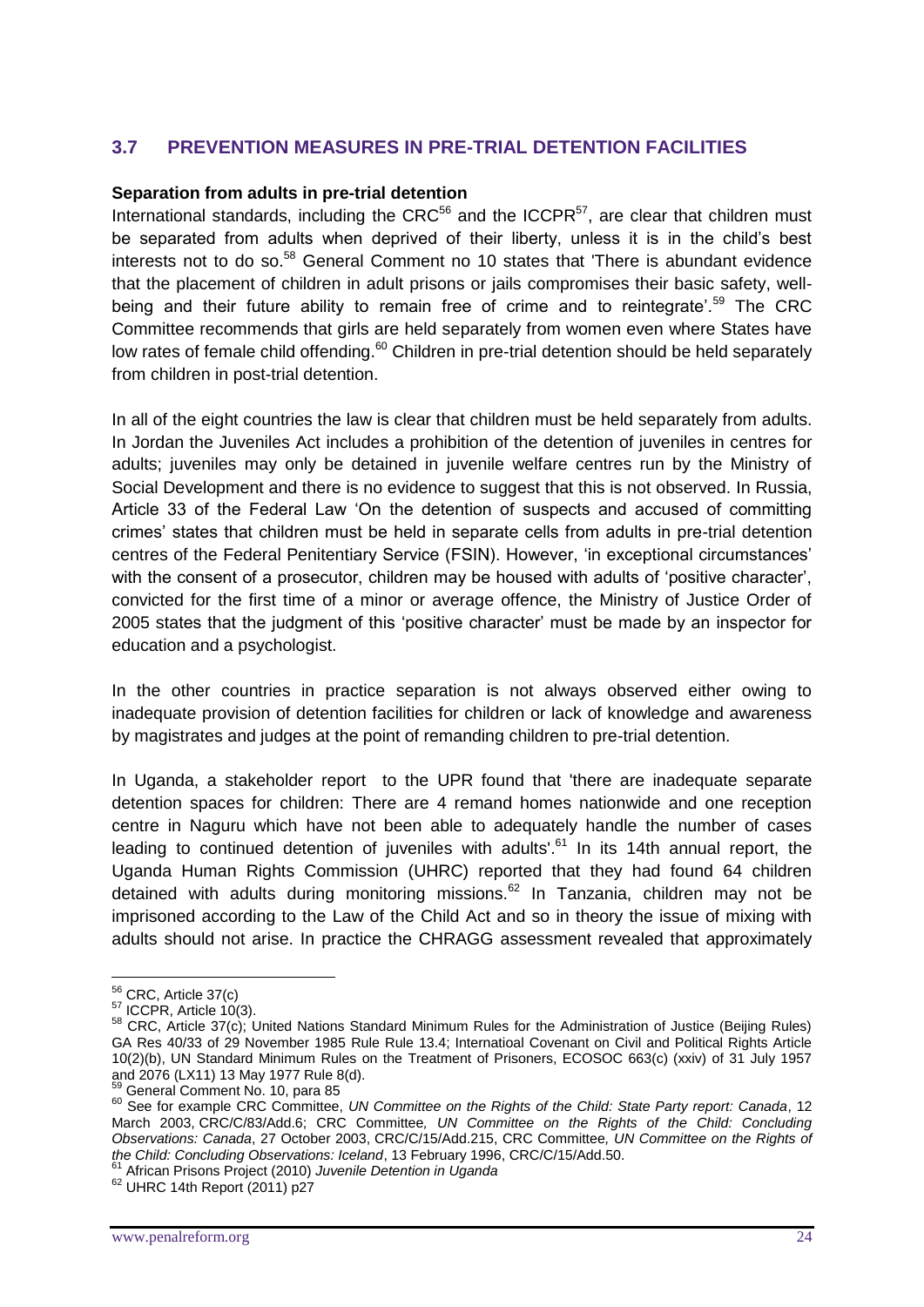1,400 children are held in adult prisons. Over 90 percent of these children were in pre-trial detention and the vast majority were boys. They have no legal protections since in theory they should not be in prison at all.

In Bangladesh, the Children Act, Article 51(2) states 'a youthful offender sentenced to imprisonment shall not be allowed to associate with adult prisoners'. Nothing is mentioned explicitly regarding their separation from adults in pre-trial detention on the assumption that children are detained pre-trial in children-only institutions ('places of safety'). It is often the case however, that parents request that their child be held in the local District jail since that is more accessible for them (the jails have children wings for persons up to 18 years of age). The High Court Division has held such custody to be illegal and ordered the children to be removed from the jail. Another judgement has also been issued to provide places of safety for children in every district.<sup>63</sup> In addition, children detained in 'certified institutes' are required by the Children's Rules, rule 22 (11) to be separated at night on the basis of age, with those over the age of 14 years separated from those at or below the age of 14.

In recent years Bangladesh has established a National Taskforce for Releasing Children from Jails which includes six government ministries and UNICEF, and works to find alternative options to imprisoning children in adult jails including referring them to Child Development Centres (specialised institutions for detaining children in conflict with the law as well as those in contact with the law) or reintegrating them back to their families.<sup>64</sup> The numbers of children held in adult jails has fallen significantly. According to UNICEF, in 2009, there were still 205 children aged under 18 years being held in adult jails in Bangladesh, 98 of whom were under the age of 16.<sup>65</sup> More recently, following a decision of the High Court Division<sup>66</sup> the figure has now fallen to below 10. $67$ 

In Pakistan, the Prison Act and Prison Rules require the separation of male children from adults but there is no requirement in this legislation that girls must be separated from adult female detainees.<sup>68</sup> In the Punjab region, AGHS have observed a lack of separate wards for girls who are detained alongside adult women.<sup>69</sup> Furthermore, UNICEF have reported that there is only one specific juvenile remand home in Pakistan (in Karachi) and that the majority of children are held in pre-trial detention in adult facilities, often not adequately separated from adults.<sup>70</sup> According to the NGO SPARC, detained children are kept in separate barracks (on the same detention site) to adults and there is an on-going problem of child prisoners being sexually abused by the older inmates in the same living quarters, and sometimes by the adult prisoners, as during their imprisonment children are mixed with the general prison population and adult prisoners have easy and frequent access to juvenile wards. $71$ 

<u>.</u>

<sup>69</sup> AGHS Child Rights Unit (2011) *Children in Prisons: Punjab Report, January to December 2010* <sup>70</sup> *Ibid.*

<sup>&</sup>lt;sup>63</sup> Information provided by Justice Muhammad Imman Ali, Judge of the Appellate Division, Supreme Court of Bangladesh

<sup>64</sup> UNICEF (2010) *Bangladesh: Justice for Children Factsheet*

<sup>65</sup> *Ibid.*

<sup>66</sup> *The State- versus-The Secretary, Ministry of Home Affairs, 19 BLT 376(Suo Motun Rule No.15 of 2010)*

<sup>&</sup>lt;sup>67</sup> Information provided by Justice Muhammad Imman Ali, Judge of the Appellate Division, Supreme Court of Bangladesh

<sup>68</sup> UNICEF (2006) *Juvenile Justice in South Asia: Improving Protection for Children in Conflict with the Law*

<sup>71</sup> Abdullah Khoso (2012) *Administration of Juvenile Justice in 2011 (draft)* in SPARC (2012) State of Pakistan's Children in 2011 (draft)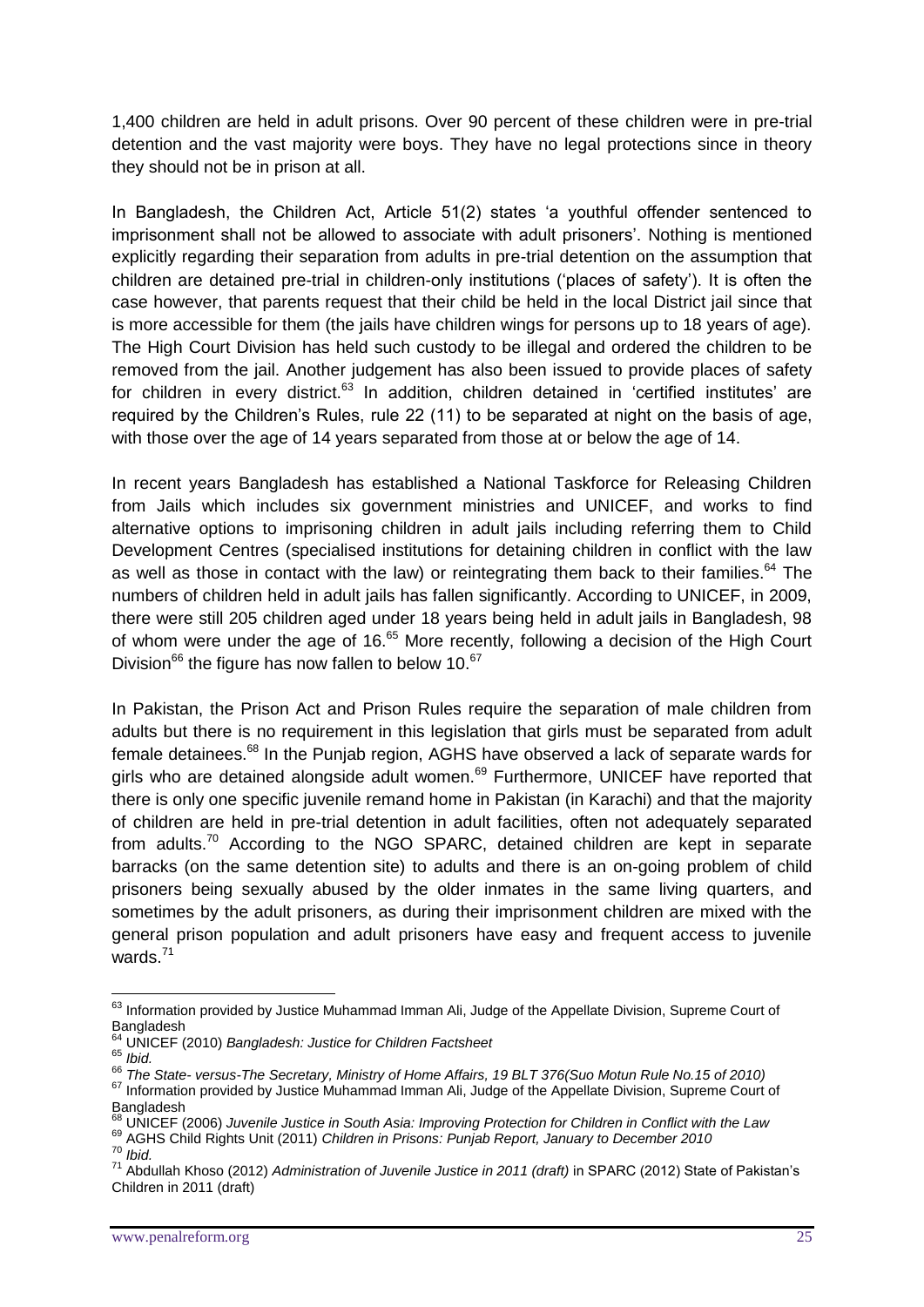Kazakhstan also faces the challenge that children can be detained separately but in the same building and sharing facilities with adults. The internal regulations for remand centres specify that minors must be placed in cells taking into account their age, physical development and educational neglect. A report on conditions in an isolator in Astana prepared by UNICEF $^{72}$  staff in 2009 indicated that the four male juveniles confined there at the time of the visit were housed in a separate cell but on a floor where there are cells for adults. As there was no separate area outside the cell, either indoors or outdoors, reserved for the use of juvenile detainees, they were confined in their cell for most of the day.

In Georgia, the Criminal Procedural Code, Article 323 specifically refers to the separation of children in pre-trial detention: 'The juvenile defendant, to whom detention is applied as a preventive measure, shall be held separately from adult defendants, convicts, and juvenile convicts'. Article 68 of the Imprisonment Code states that a child may stay in a juvenile establishment until the age of 20, although doesn't state whether or not those who have reached the age of maturity will be separated from those under the age of 18.

Georgia has a very small number of children in pre-trial detention and currently they are usually held in pre-trial detention facilities, isolated from adult inmates.<sup>73</sup> However, the Public Defender has highlighted the fact that girls, both those on remand and sentenced, are rarely separated fully from women prisoners. For example, the newly-separated renovated unit for female girls on the territory of the General and Prison Regime Penitentiary Establishment No. 5 for Women and Juveniles is only formally separated from the unit for women and there is a shared yard which means that, in practice, girls stay for a fair period of the day with sentenced women. During one monitoring visit, the establishment was overcrowded and due to this, female juveniles were living with adults in one cell. $<sup>74</sup>$ </sup>

# **RECOMMENDATIONS**

- Amendments to legislation should be made that explicitly require the separation of girls and boys and adults at all points of detention or deprivation of liberty including during transportation to court/other facilities and during both police and pre-trial detention. Boys must be held separately from girls and children in pre-trial detention should be held separately from children who have been convicted.
- Efforts should be made to separate older and younger children whilst held in detention.

<u>.</u>

 $72$  UNICEF Regional Office for Central and Eastern Europe/Commonwealth of Independent States (2009) *Assessment of juvenile justice reform achievements in Kazakhstan*

 $^{73}$  IJJO Interview with PRI Georgia's Regional Director on the evolution of the Juvenile Justice system, 28 March 2012 found at: [http://www.penalreform.org/news/ijjo-interview-pri-georgias-regional-director-evolution-juvenile-justice](http://www.penalreform.org/news/ijjo-interview-pri-georgias-regional-director-evolution-juvenile-justice-system)[system](http://www.penalreform.org/news/ijjo-interview-pri-georgias-regional-director-evolution-juvenile-justice-system)

<sup>74</sup> Public Defender of Georgia *Annual Report of the Public Defender of Georgia: The Situation of Human Rights and Freedoms in Georgia 2010*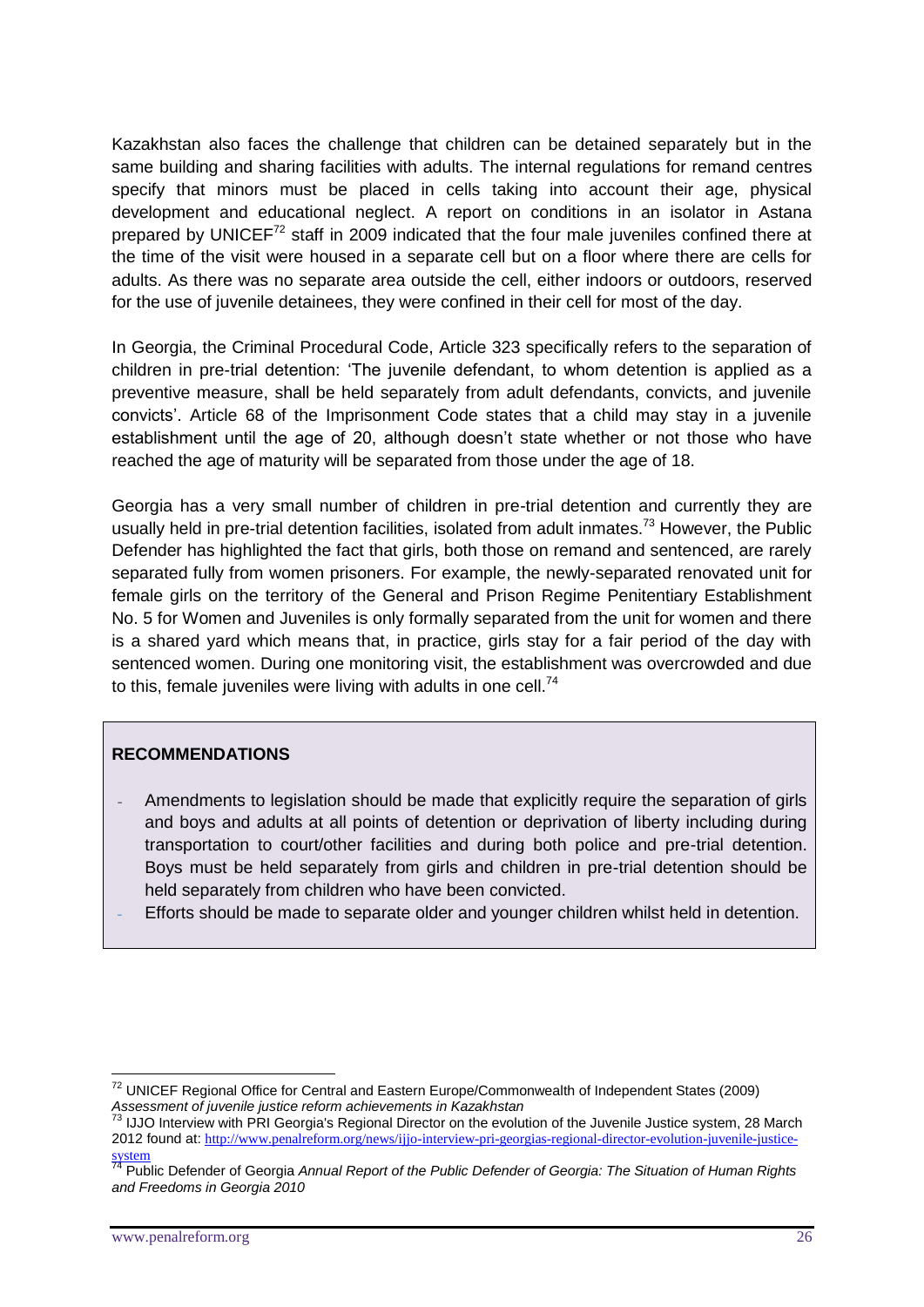#### **Regular visits by parents, guardians, family members and others**

Article 37(c) of the CRC provides that: 'Every child deprived of liberty … shall have the right to maintain contact with his or her family through correspondence and visits.<sup>75</sup> while the Beijing Rules provide that parents or guardians shall have a right of access 'in the interests and well-being of the institutionalised juvenile<sup>'.76</sup> The Havana Rules state 'Every juvenile should have the right to receive regular and frequent visits, in principle once a week and not less than once a month, in circumstances that respect the need of the juvenile for privacy, contact and unrestricted communication with the family and the defence counsel' and 'Every juvenile should have the right to communicate in writing or by telephone at least twice a week with the person of his or her choice, unless legally restricted, and should be assisted as necessary in order effectively to enjoy this right. Every juvenile should have the right to receive correspondence'.<sup>77</sup> Such contact is an important preventive measure since it ensures oversight of children's treatment by family and friends.

Jordan's law and policy do meet these requirements and children in pre-trial detention are allowed to leave the institution for up to a week to visit their families for holidays or other occasions if necessary.<sup>78</sup> They may also leave to attend academic or vocational training courses, on condition they return to the institutions when the courses are over for the day. In Georgia children are allowed 'four short visits per month, one additional short-term visit as an incentive; have 3 long-term visits per year, and as a form of incentive – two additional long-term visits per year with the length of  $1 - 2$  days'.<sup>79</sup> In Uganda, the remand homes and national centre have an open policy on visits from family and parents, although according to the APP research, they are not always able to visit.

In Pakistan, the Juvenile Justice Rules allow for each child to be allowed to meet with relatives, friends or legal counsel at least twice a week and in 'reasonable facilities'. $80$ However, SPARC reports that the time allocated for these meetings is usually short and that, as opposed to the reasonable facilities required under the legislation, the child is separated from family members by bars and wire gauze.

There are also challenges in Tanzania because while children are allowed to receive visits on a weekly basis in general and to receive and write letters, in practice many children rarely if ever see their family while detained, as children are often held in facilities far from their homes and their families and friends cannot afford the time and money to travel. When families do make the journey, visits are often not private and there are rarely dedicated visitors' areas. While community-based organisations and religious institutions are also allowed to visit with the consent of detention centre authorities, the frequency of such visits is highly variable depending on both the presence and willingness of those organisations in each area and the attitudes of prison management in different facilities.

 $75$  See also Rule 61 Havana Rules which provide that '[e]very juvenile should have the right to receive correspondence'

<sup>&</sup>lt;sup>76</sup> United Nations Standard Minimum Rules for the Administration of Justice (Beijing Rules) GA Res 40/33 of 29 November 1985 Rule 26.5

<sup>&</sup>lt;sup>77</sup> Havana Rules, Rules 60 and 61

<sup>78</sup> Juveniles Act of 2002, Article 27 in Jordan

<sup>79</sup> Imprisonment Code, Article 70 in Georgia

<sup>80</sup> Juvenile Justice Rules 2001, Section 11 in Pakistan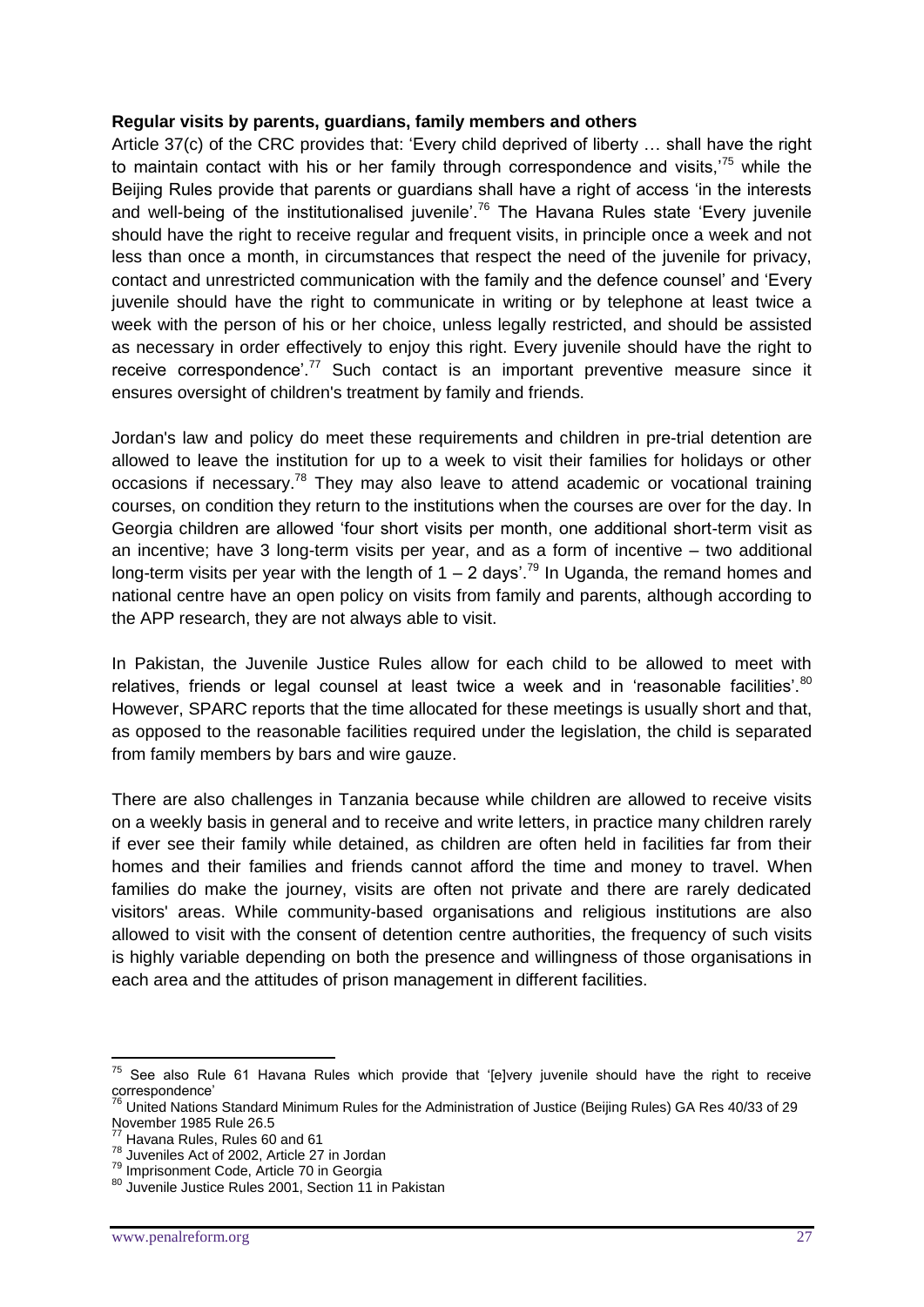In Russia, children face several restrictions on their contact with family and friends. The Federal Law 'On detention of persons suspected or accused of committing a crime' allows for two visits per month of a pre-trial (adult) detainee from relatives or other persons for up to three hours. However, it does require the detainee to obtain written permission from the body or person overseeing the criminal case. According to the Ministry of Justice Order 'On the rules of procedure of remand prison system' (2005), children suspected or accused of committing a crime have no limit to the number of letters, telegrams or packages they are allowed to receive or send. However, the post is subject to censorship and all stationery must be purchased by the detainee.

The Havana Rules are clear that while family visits need to be regulated in order to ensure the effective running of the institutions, family visits/contact should not be withheld or granted as a measure of discipline or encouragement.<sup>81</sup> In Bangladesh this is not upheld and the regularity of visits by parents/guardians to children is dictated by rule 22 of the Children's Rules, which categorises children into three 'Grades' dependent on their behaviour and conduct. Those on General Grade (where all children begin when detained) may write and receive one letter and have two meetings with his/her parent or guardian each month. A child on Star Grade (for good behaviour) may write and receive two letters and meet with his/her parents or guardian every 10 days. Those on Penal Grade (for bad conduct) 'shall forfeit all privileges', which implies they are not allowed any correspondence or meetings with parents or guardians. Even those who are on the enhanced grade for good behaviour may only meet with their parent or guardian once every ten days, which is less than suggested by international guidelines. In addition, the distance of the remand homes from family members make the possibility of visits for the children very difficult. Attempts are being made to introduce video-conferencing in the Child Development Centres to facilitate more regular communication between children and their families.<sup>82</sup>

#### **RECOMMENDATIONS**

- Regulations relating to visits by parents, family members and others to children in detention should be developed taking into account the following issues:
	- The Havana Rules state that they should occur 'in principle once a week and not less than once a month'.  $83$
	- Children should have access to appropriate facilities to maintain contact with relatives and significant others such as comfortable private space to conduct visits.
	- Children should be placed in a facility that is as close as possible to the place of residence of his or her family. $84$  To ensure that children are able to be placed near their families, the Havana Rules encourage States to decentralise institutions.<sup>85</sup>
	- Children should be provided with help in communicating with their families and their right to privacy should be respected.<sup>86</sup>

<u>.</u>

<sup>81</sup> Havana Rules, Rule 67

<sup>82</sup> Information provided by Justice Muhammad Imman Ali, Judge of the Appellate Division, Supreme Court of **Bangladesh** 

<sup>83</sup> Havana Rules, Rule 60

<sup>84</sup> General Comment No 10, para 60

<sup>85</sup> Havana Rules, Rule 30

<sup>86</sup> Havana Rules, Rule 61 and 87 (e)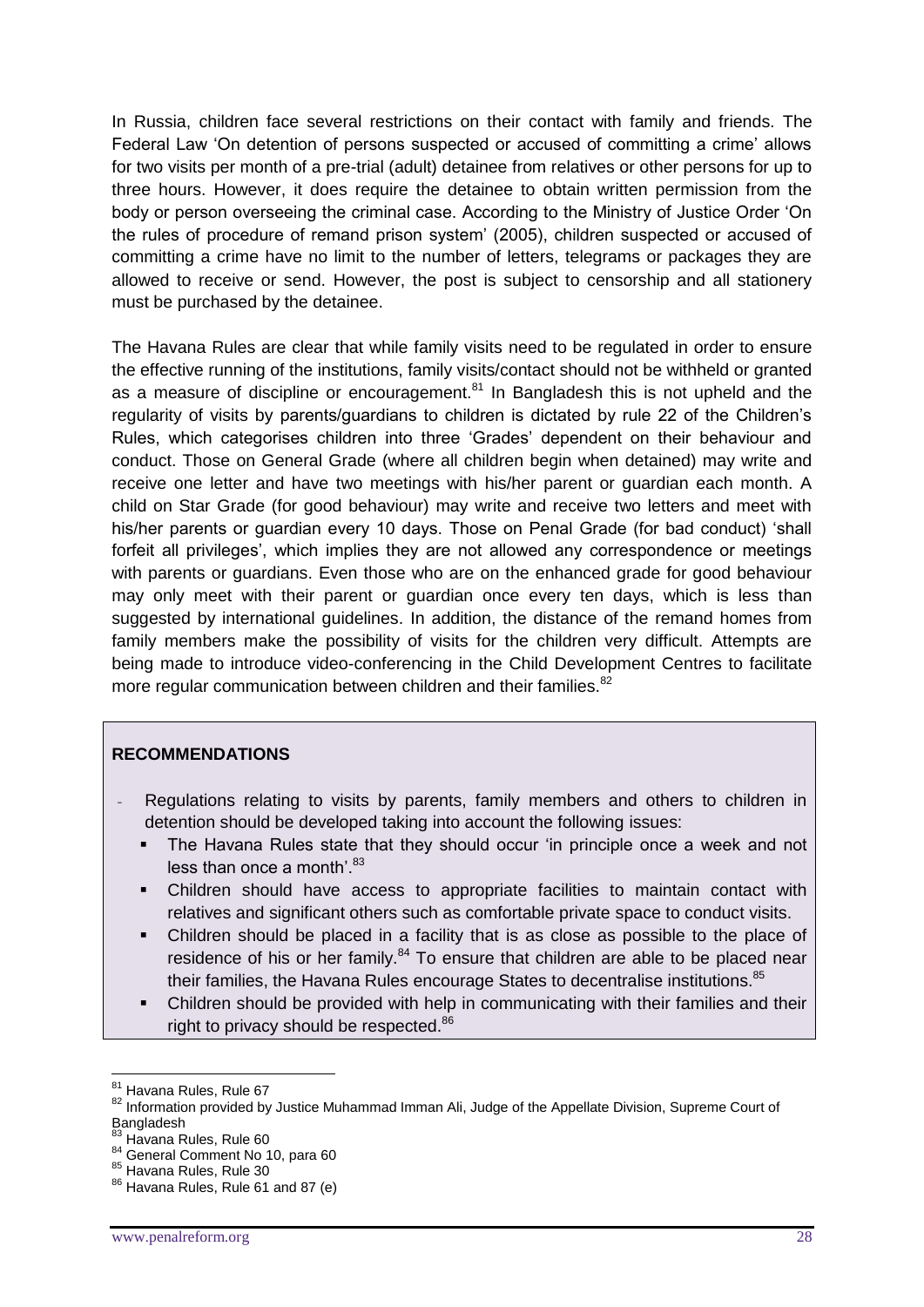Children should be allowed to communicate with other persons or representatives of reputable outside organisations who can help to expand the range of activities and support that the child can access while detained, supporting their development and encouraging their reintegration into society.

# **Specialised standards and norms concerning disciplinary measures and procedures with respect to children in pre-trial detention**

Pre-trial detention facilities should ensure that there are written rules on measures of discipline used in institutions<sup>87</sup> which are 'consistent with the upholding of the inherent dignity of the juvenile and the fundamental objective of institutional care, namely, instilling a sense of justice, self-respect and respect for the basic rights of every person<sup>'88</sup> Such written rules should be in line with international standards such as the Havana Rules which specifically prohibit corporal punishment as a disciplinary measure for children deprived of their liberty as well as placement in a dark cell; closed or solitary confinement; reduction of diet; and restriction or denial of contact with family members.<sup>89</sup> The written rules should be known about by children and staff alike and implemented effectively.

Attention should also be paid to the use of restraints on children. The Havana Rules provide that measures of restraint and the use of force should be prohibited in all but exceptional circumstances and only used 'when all other means of control have been exhausted'.<sup>90</sup> The CRC Committee in its General Comment 10 further narrows the circumstances in which restraint and force can be used to 'only when the child poses an imminent threat of injury to him or herself or others, eliminating the use of restraint for serious destruction of property' and states that the use of force or restraint should be under the direct and close control of a medical and/or a psychological professional. $91$  The Committee on the Rights of the Child recommends training for staff on the rules and standards governing the use of force and restraint. Where staff violate these rules, they should be subject to disciplinary measures.<sup>92</sup>

It was not easy to obtain comprehensive information on the use of disciplinary measures and the use of restraints in the eight countries. This reflects an absence of publicly available guidance and regulations on this issue which is specific for children rather than for the general adult prison population. However, the desk review revealed that corporal punishment is prohibited as a disciplinary measure in detention in Georgia, Jordan, Kazakhstan, Russia and Uganda whilst it is still not prohibited in Bangladesh, Pakistan and Tanzania.<sup>93</sup> Challenges with implementation of prohibition remain.

<sup>&</sup>lt;sup>87</sup> Havana Rules, Rule 68

<sup>88</sup> Havana Rules, Rule 66

<sup>89</sup> Havana Rules, Rule 67. See also General Comment No 10 which states that disciplinary measures in violation of Article 37 CRC must be strictly forbidden, including corporal punishment, placement in a dark cell, closed or solitary confinement, or any other punishment that may compromise the physical or mental health or well-being of the child concerned.

<sup>90</sup> Havana Rules, Rule 64

<sup>91</sup> See General Comment No 10, para 89

<sup>92</sup> General Comment No 10, para 89

<sup>93</sup> End Corporal Punishment, [Online global table: legality of corporal punishment](http://www.endcorporalpunishment.org/pages/progress/table_a-d.html), (2012) Available at: <http://www.endcorporalpunishment.org/pages/frame.html>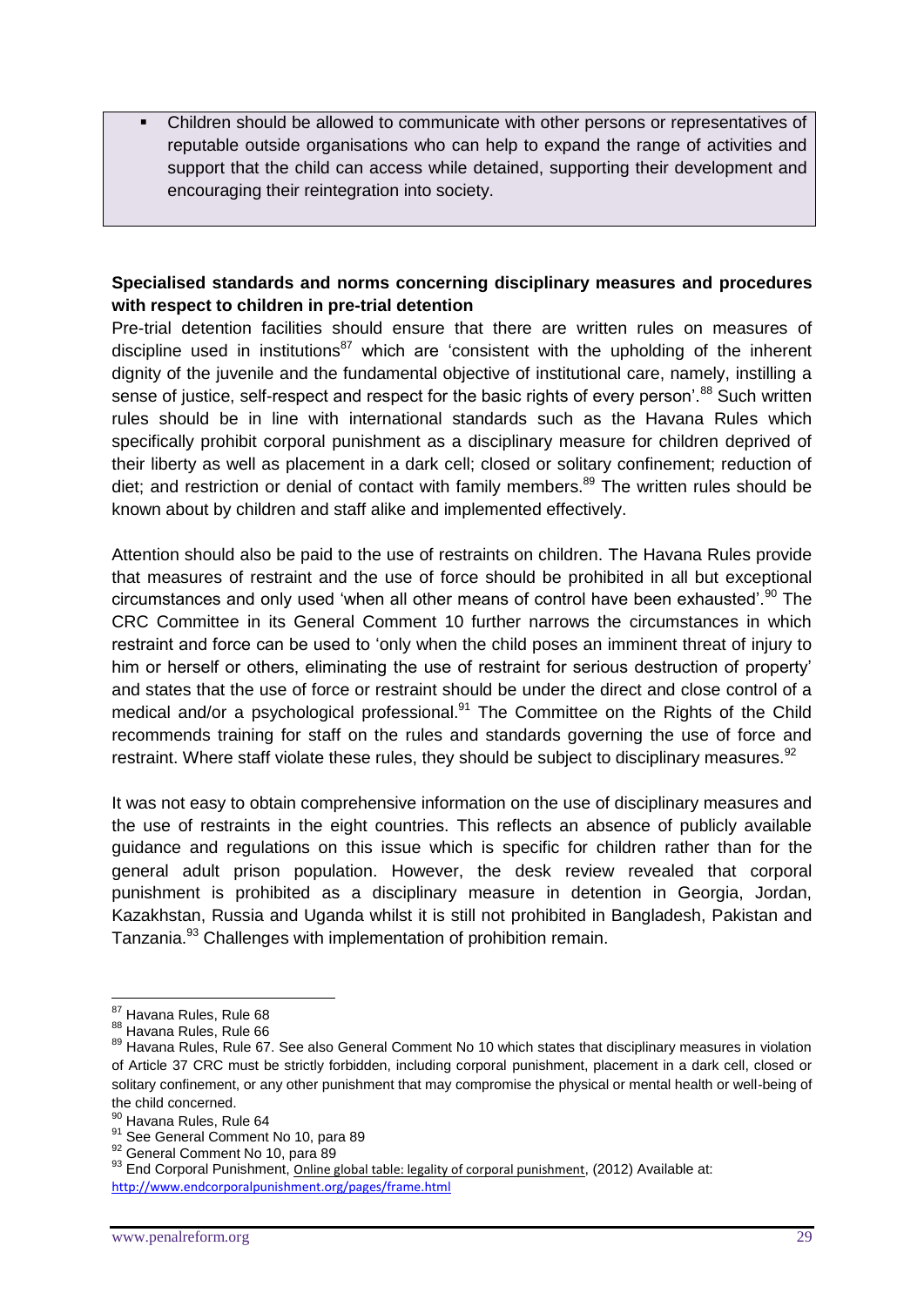In Uganda, corporal punishment is prohibited as a disciplinary measure in penal institutions in the Prisons Act (2003, in force May 2006) and the APP report found that in the majority of remand homes there was no recourse to physical discipline and children who misbehaved were verbally reprimanded. However in both Mbale Remand Home and Kampiringisa National Rehabilitation Centre, corporal punishment in the form of caning was routinely used for disciplinary reasons. Kampiringisa had an isolation cell used for punishment.<sup>94</sup> FHRI has also noted that a form of punishment was detention in a 'batanga cell'- a dark cell where children could be detained for up to a week and given one meal a day.<sup>95</sup>

In Pakistan, the JJSO states that no child may be given corporal punishment whilst in custody. However, the JJSO does not override contradictory legislation and is not implemented throughout the country and corporal punishment is still currently used as a disciplinary measure; for example, Article 46 of the Prisons Act allows for whipping as a punishment within the prison system for male prisoners, and the only difference for children is stated that 'in case of prisoners under the age of sixteen…in the way of school discipline, with a lighter ratton' (Article 53). Regionally, in the Punjab (the most populous region in Pakistan), the Borstal Act also permits corporal punishment for males in the institutions under its jurisdiction.<sup>96</sup>

In Georgia, corporal punishment is prohibited as a disciplinary measure under the Law of Imprisonment which also prohibits the use of placement of a child in solitary confinement. $97$ In Russia, corporal punishment is considered unlawful as a disciplinary measure in penal institutions, but there appears to be no explicit prohibition. Article 44 of the Federal Code allows for the use of physical force in detention against accused or suspected persons to prevent them committing an offence or to overcome their opposition to the 'legitimate demands of detention', if non-violent ways do not stop the actions of the detainee.

Furthermore, in Russia under the Federal Law 'On detention of those persons suspected or accused of committing a crime' children may be sanctioned to a reprimand, or placement in solitary confinement for a period of up to seven days for a range of infractions including: abuse of other detainees; attacking staff; disobedience; possession of alcohol or drugs; possession of prohibited items; gambling; and disorderly conduct. During solitary confinement visits with all except their counsel is prohibited.

In Bangladesh, there are no specific rules regarding the discipline of children in pre-trial detention and corporal punishment is still considered lawful as a disciplinary measure in detention in certified institutes and prisons. The Children Rules allow for punishment by 'caning not exceeding ten stripes' which should be inflicted 'on the buttocks or on the palm of the hand', with the requirement that a medical officer be present. Similarly, 'separate confinement' may be used as a disciplinary measure, although with no more details as to the conditions of this confinement or the length of time allowable available. Legislation is being reviewed to end these practices and while the Children Bill of 2010 states children should

<sup>1</sup> <sup>94</sup> African Prisons Project (2010) *Juvenile Detention in Uganda,* p4

<sup>95</sup> Foundation for Human Rights Initiative (2009) *Juvenile Justice in Uganda, January to July 2009,* p26 96 Global Initiative to End Corporal Punishment of Children,

<http://www.endcorporalpunishment.org/pages/frame.html>

<sup>97</sup> Imprisonment Code of Georgia, Article 57, Article 82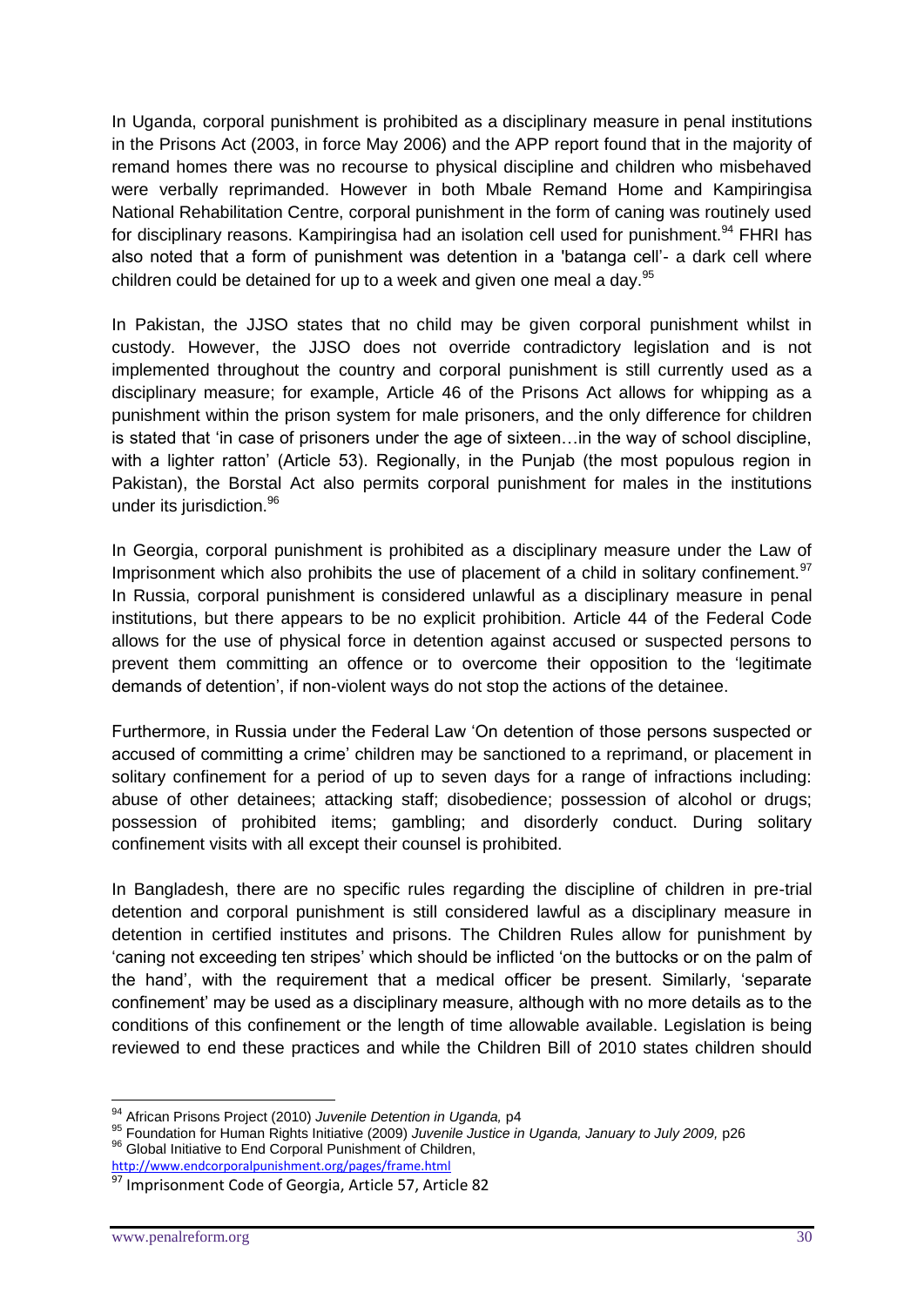not be subject to inhuman and degrading punishment, it does not expressly prohibit corporal punishment.<sup>98</sup>

The High Court Division of Bangladesh in a judgement banned corporal punishment in educational institutions and also observed as follows: 'We are of the view that laws which allow corporal punishment, including whipping under the Penal Code, Code of Criminal Procedure, Railways Act, Cantonment Pure Food Act, Whipping Act, Suppression of Immoral Traffic Act, Children Rules, 1976 and any other law which provides for whipping or caning of children and any other persons, should be repealed immediately by appropriate legislation as being cruel and degrading punishment contrary to the fundamental rights guaranteed by the Constitution'.<sup>99</sup>

Under the Children Rules 1976, there are three grades of detained children which also work as a disciplinary system: the Star Grade, General Grade and Penal Grade. For the purpose of discipline a child may be placed in Penal Grade where he must be employed in 'hard and laborious work' and forfeits privileges such as correspondence with his parents/guardians. The Superintendent must record the punishment in the register with the reasons for the punishment and the duration. Punishments are given for acts covered in rule 23 of the Children Rules, namely omitting to do work or education; doing anything with intent to cause himself or others injury; causing insubordination, disorderly conduct, violence or rioting; taking part in an attack upon a detainee or officer; indecent behaviour; or refusing to submit to medical examination or vaccination.

In Tanzania's Retention Homes and Approved School, discipline is controlled by the facilities authority.<sup>100</sup> The available disciplinary measures in the Approved School and Retention Homes differ with those in adult prisons. In Upanga Retention Home it was stated that where the offender is a fellow child, then common punishments are to clean the dormitory, wash dishes or perform harder exercises. At Segerea prison three punishment facilities were observed in the boys' dormitories where children are placed in solitary confinement.

#### **RECOMMENDATIONS**

- Specific regulations must be drawn up and implemented concerning the use of positive discipline measures in all detention facilities where children are held. These must be in line with the Havana Rules and in particular must prohibit corporal punishment, solitary confinement and restriction or denial of contact with family members as disciplinary measures. These regulations must be known about by children and staff.
- Measures of restraint and the use of force should be prohibited in all but specified exceptional circumstances and only used when all other means of control have been exhausted.

<sup>98</sup> Global Initiative to End Corporal Punishment (2012) *Country Report: Bangladesh*

<sup>99</sup> per Md. Imman Ali, J. in Bangladesh Legal Aid and Services Trust (BLAST), and another v Secretary, Ministry of Education, and others, 31 BLD 201

 $100$  Under S.122 of the Child Act, the Minister established a Board of Visitors whose duty is to maintain discipline as stipulated under S.123(1)(e)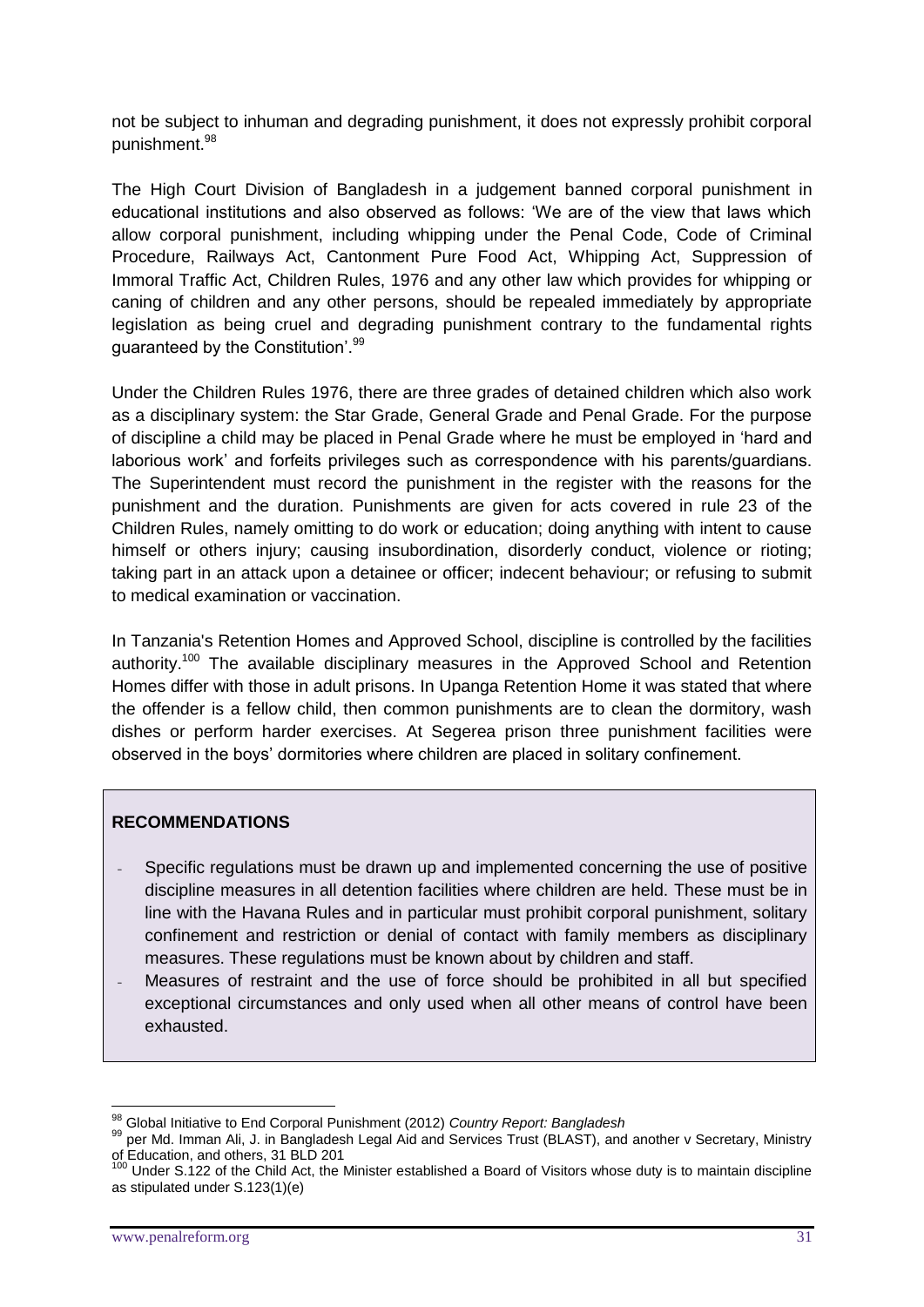#### **Appropriately qualified, trained and remunerated staff**

According to the UN Study: 'Unqualified and poorly remunerated staff are widely recognised as a key factor linked to violence within institutions.' Article 10 of CAT requires that education and information regarding the prohibition against torture is included in training of law enforcement personnel. Additionally, Section V of the Havana Rules sets out detailed standards for detention centre staff: only appropriately qualified and trained staff should work with children in detention. In particular, the Director/Head of a facility should be adequately qualified for his or her task, with administrative ability and suitable training and experience, and should carry out his or her duties on a full-time basis.<sup>101</sup> Centres should have specialists such as teachers, vocational instructors, counsellors, social workers, psychiatrists and psychologists. Staff should be trained in order for them to carry out their responsibilities effectively; in particular, staff should receive training in child psychology, child welfare and international standards and norms of human rights and the rights of the child, including the Havana Rules. Staff also need to be trained in behaviour management techniques.

The overall impression is that staff in all eight countries have a low status, are poorly qualified and do not operate within the context of a clear code of conduct regarding child protection. No evidence was found of institutions where children are detained having an overarching child protection policy that includes a clear statement that every child has the right to be protected from all forms of violence, abuse, neglect and exploitation, and it is the duty of every police officer and detention facility employee to ensure that children are so protected.

In Tanzania for example, the CHRAGG inspection revealed that there is a scarcity of professionals trained to deal with children and little coordination between District Social Welfare Officers, District Medical Officers and Prison Officers. In the Retention Homes and the Approved School there were few Social Workers and sometimes none at all; for example there was just one Social Worker at lrambo Approved School and three Para-social workers. In Uganda, the APP report found that there is generally a lack of specialist staff training in the facilities for juveniles. In an interview with the APP, the Commissioner for Youth and Children noted that there are no psychologists in any of the homes or any psychological training given. Also, although the wardens of remand homes had child protection training, this had not been disseminated to the guardians/social workers. They had been trained in social work, but had received no specific training on working with children in conflict with the  $law.<sup>102</sup>$ 

A number of countries have programmes in place to improve this. In Kazakhstan, the Juvenile Justice System Development Concept calls for postgraduate programmes for the training of judges and other staff of the juvenile justice system. In Jordan, there is currently no code of conduct for staff working in juvenile detention centres; however, the development of a code of conduct is one of the proposals being considered by the Ministry of Social Development as part of its Juvenile Justice Reform Programme for the years 2011 to 2013. Included in the same programme are plans to deliver psychosocial capacity-building training to workers at juvenile detention centres, as well as training on child protection issues.

<u>.</u>

<sup>101</sup> Havana Rules, Rule 86

<sup>102</sup> African Prisons Project (2010) *Juvenile Detention in Uganda,* p22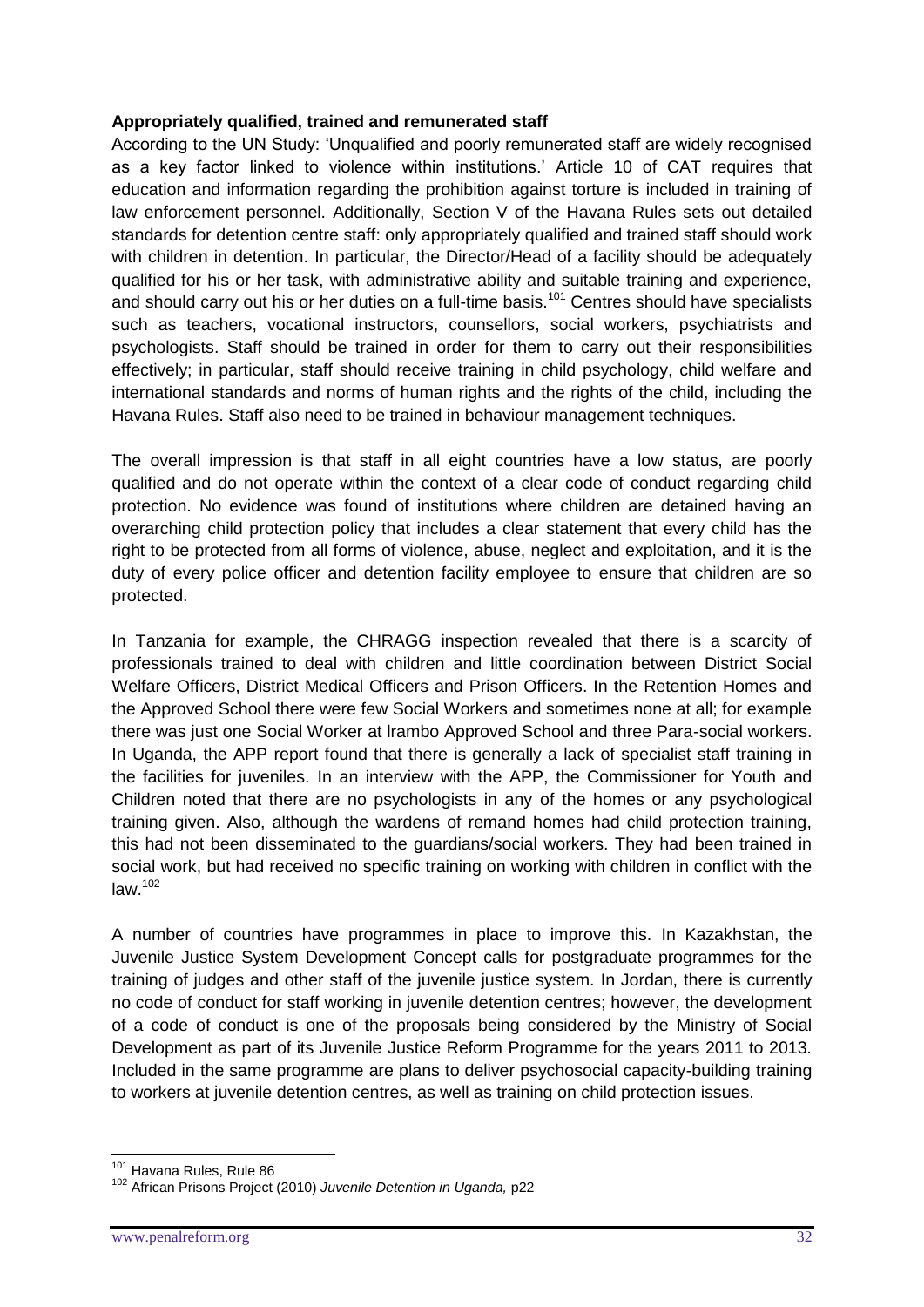#### **RECOMMENDATIONS**

- Staff should be carefully selected, undergo criminal record checks, receive appropriate training and necessary supervision, be fully qualified, and receive adequate wages.
- Staff must be trained in child rights and non-violent disciplinary measures.
- Efforts should be made to improve the status of individuals working with children in detention to ensure high-calibre employees.
- They must be trained to immediately report any concerns, suspicions or disclosures of violence against children to the appropriate authorities.

# **3.8 INDEPENDENT MONITORING OF POLICE AND PRE-TRIAL DETENTION FACILITIES**

The international standards are clear that independent inspections and monitoring of detention facilities by qualified bodies should take place on a regular basis, at times unannounced, with full access to the facilities, and freedom to interview children and staff in private.<sup>103</sup> Furthermore, qualified medical officers should participate in these inspections to evaluate the physical environment, medical services and other aspects regarding children's physical and mental health. Where girls or women are detained, then women should participate in the investigations. These monitoring bodies should have the capacity to evaluate treatment and conditions, and to investigate any allegations in a timely manner. Such bodies can include ombudspersons, independent commissions, members of the public, or police review boards. They should not be attached to the detention facility concerned. Their reports should be available to the assessor or to the public.

There is a very mixed picture of monitoring mechanisms amongst our eight countries. Only Georgia has established a National Preventive Mechanism (NPM) which is located within the Public Defender's Office. The Imprisonment Code (Article 60) gives the Public Defender of Georgia and the Special Preventive Group the right to access all pre-trial detention and custodial establishments without special authorisation. However, NGO groups have found that one consequence of the creation of the NPM is that other public oversight in places of detention has disappeared, including public committees mandated by the Ministry of Justice to enter prisons and conduct monitoring. Kazakhstan is in the process of developing a NPM.

In some countries, National Human Rights Institutions play a dynamic role: the Uganda Human Rights Commission visited all five remand homes where children are held in 2011; CHRAGG in Tanzania conducted a monitoring visit in 2010; in Jordan the National Centre for Human Rights (NCHR) has a specific mandate to 'visit the reform and rehabilitation centers, detention centers and shelters for juveniles in accordance with followed procedures'<sup>104</sup> and began this work in 2004 visiting centres without giving prior notice to the Ministry of Social Development. Pakistan's National Human Rights Commission conducts some prison monitoring, receives complaints regarding prisoner abuse and also documents

<sup>&</sup>lt;sup>103</sup> Eg Havana Rules 72 and 73, General Comment No 10 para 89 ('Independent and qualified inspectors should be empowered to conduct inspections on a regular basis and to undertake unannounced inspections on their own initiative; they should place special emphasis on holding conversations with children in the facilities in a confidential setting')

Code of the National Center for Human Rights No. 51 of 2006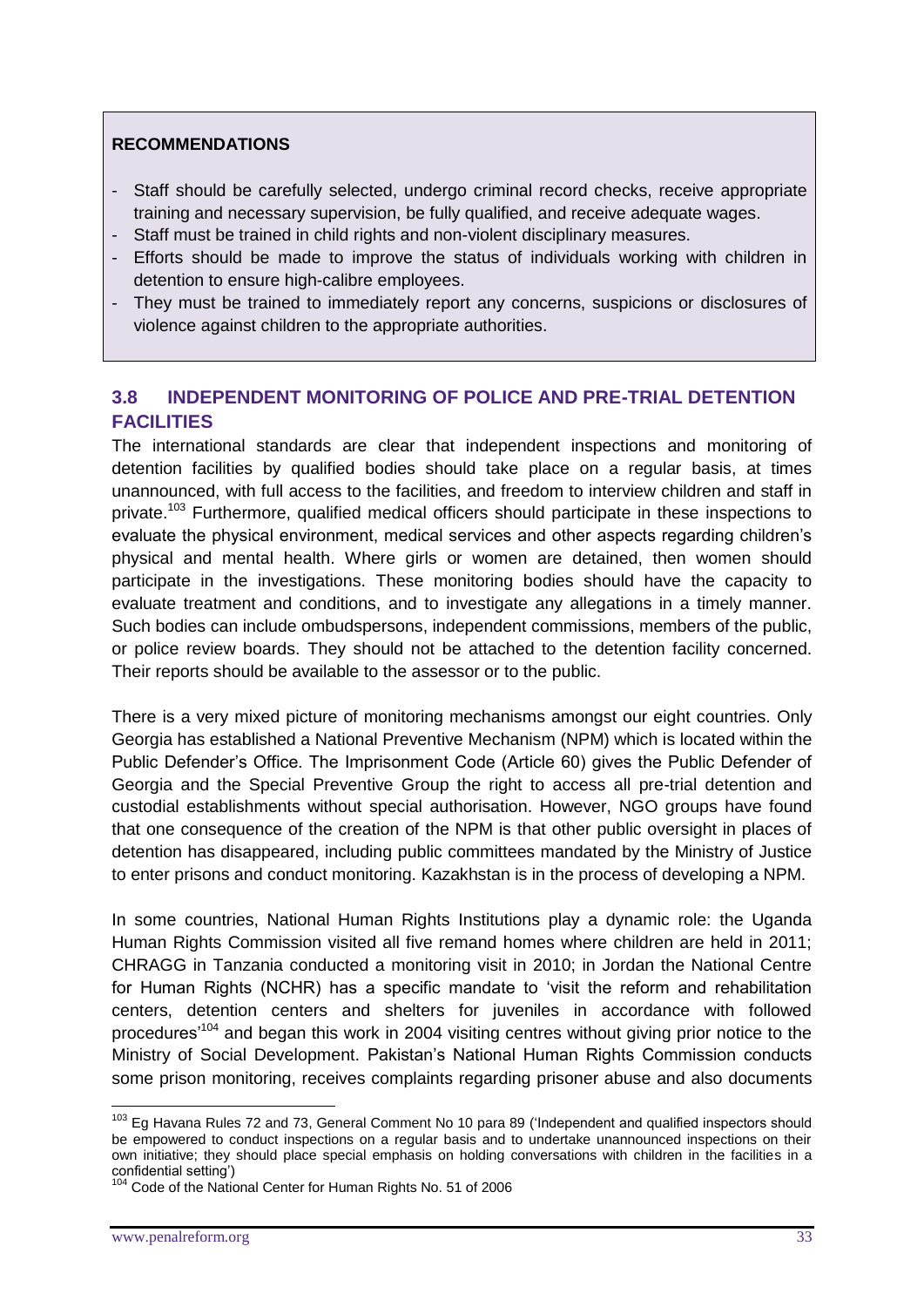cases of police abuses. The 'Child Protection Officer' appointed by the Ministry of Human Rights, who must be a lawyer and is appointed to deal with matters relating to children in conflict with the law, is obligated to visit the children's barracks of jails on a monthly basis to gather information and data on detained children.<sup>105</sup>

In others there is openness to civil society; for example, Uganda allowed international NGOs, foreign diplomats, and local NGOs, principally the FHRI and the Uganda Prisoners' Aid Foundation, to conduct prison visits during 2010 but required advance notification.<sup>106</sup> In Pakistan, some human rights groups have been permitted by local, provincial and national authorities to monitor conditions specifically for children and female prisoners.<sup>107</sup> However, the International Committee of the Red Cross (ICRC) has reported difficulties in accessing detention sites, in particular those detaining persons for security-related offences.<sup>108</sup> Russian NGOs have reported that the penitentiary system overall has become less transparent than previously and national NGO representatives are now not allowed to visit prisons in many regions.<sup>109</sup> The European Committee for the Prevention of Torture (CPT) has made regular visits to Russia (most recently in 2012 and 2010) although the latest report to be made public was from a 2001 visit. The Committee against Torture has noted that representatives of international organisations (other than the CPT) are only permitted to talk to prisoners when accompanied by representatives of the administration. In many countries, the judiciary plays a role in visiting detention facilities where children are held although frequently their findings are not made public (for example in Bangladesh and Tanzania).

Overall, provision is sporadic and lacks coordination. Monitoring of police detention is often neglected; for example in Bangladesh, it has been reported that monitoring mechanisms to supervise police conduct are poor and that police are rarely held accountable for any alleged abuses.<sup>110</sup>

# **RECOMMENDATIONS**

- Ensure that independent inspections and monitoring of detention facilities by qualified bodies take place on a regular basis, at times unannounced, with full access to the facilities and freedom to interview children and staff in private.
- It is recommended that Bangladesh, Jordan, Pakistan, Russia, Tanzania and Uganda take steps to sign and ratify the OPCAT and establish an effective, transparent National Preventive Mechanism (NPM) that is allowed to access and carry out regular and unannounced monitoring activities in pre-trial facilities and police cells, and that they are sufficiently staffed and resourced to implement such activities.

<sup>1</sup> <sup>105</sup> Information provided by DOST Welfare Foundation

<sup>106</sup> US Department of State *Human Rights Report, Uganda, 2010*

<sup>107</sup> US Department of State *Human Rights Report, Pakistan 2010*

<sup>108</sup> US Department of State *Human Rights Report, Pakistan 2010*

<sup>109</sup> Stakeholders Submission to the UPR 2009

<sup>110</sup> Adolescent Development Fund (2008) *Alternative Report to the CRC*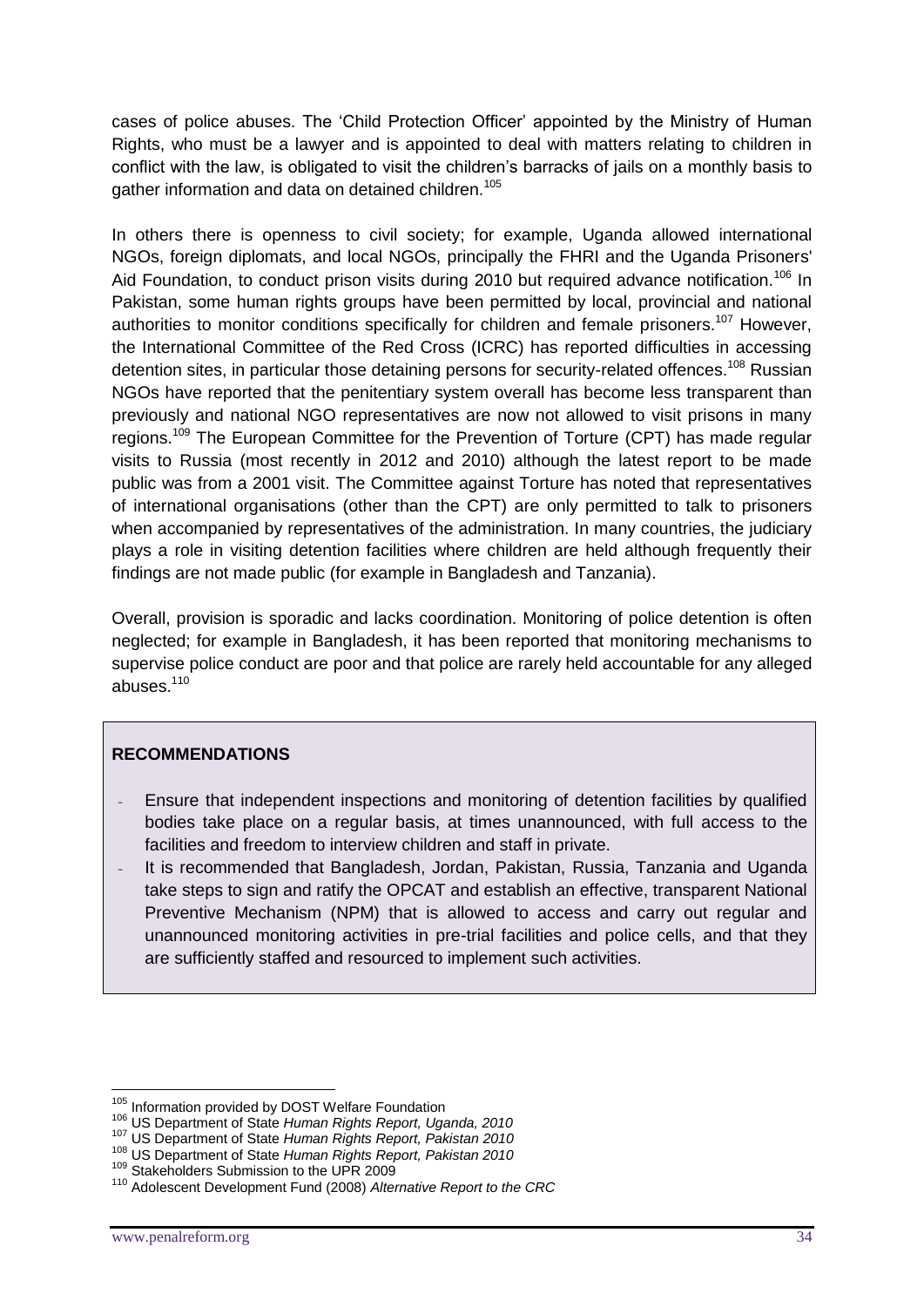# **3.9 MEASURES TO ENSURE ACCOUNTABILITY**

Under international human rights law, states are obliged to thoroughly and promptly investigate allegations of violence (including the use of torture) against children in police and pre-trial detention, prosecute those implicated by the evidence, and, if their guilt is established following a fair trial, impose proportionate penalties. Implied in this is that the children concerned should have the opportunity to assert their rights and receive a fair and effective remedy, that those responsible stand trial, and that the victims themselves obtain reparations.

However, in many countries those responsible, whether law enforcement officers or other detainees, are not investigated or prosecuted because of ineffectiveness and a lack of resources in the criminal justice system, but also because these acts are tolerated and sometimes even encouraged by the state.

#### **Mechanisms of complaint**

Children should have the right to make requests or complaints to the director of the detention facility, the central administration, judicial authorities and other independent authorities about any matter that affects them while in detention.<sup>111</sup> Such complaints should not be censored either in terms of content or substance.<sup>112</sup> In order to exercise their right to make complaints, children must be aware of their rights and the relevant complaints procedure.<sup>113</sup> Rule 35(1) of the Standard Minimum Rules on the Treatment of Prisoners provides that every prisoner on admission shall be provided with written information on the authorised methods of seeking information and making complaints and on his rights and obligations. Children must be given this information in a child-friendly manner, which also takes into consideration any learning difficulties, illiteracy or language barriers.<sup>114</sup>

Complaints might be made to an independent monitoring body either in person during an inspection or through alternative measures such as telephone, mail or email. Many of our countries have active National Human Rights Institutions that could theoretically fill this role; for example children may make complaints to the Public Defender (Ombudsman) of Georgia. The Children's Commission in Russia is also mandated to receive complaints directly from children in detention (although children in detention is a very small part of the ombudsman's work and therefore often not identified as a priority), however there are seldom complaints lodged by children in detention either due to their lack of knowledge about procedures to do so or their fear of reprisals.

In Jordan, the NCHR is mandated to receive complaints sent by email or through the NCHR hotline or reported in person in the course of visiting a detention facility. On receipt of a complaint, the NCHR gathers information, prepares a summary and reports to the Public Security Directorate with recommendations which might, for example, include referring a perpetrator of torture or inhuman treatment to the Police Court. The NCHR will follow up on implementation of these recommendations. The NCHR tries to make detainees aware of this independent complaints mechanism through distribution of pamphlets and through

<sup>&</sup>lt;sup>111</sup> Havana Rules, Rule 75. Standard Minimum Rules for Prisoners, Rule 35(3) and Rule 36(1) which provides that detainees should have this opportunity each week day

<sup>&</sup>lt;sup>112</sup> Havana Rules, Rule 76

<sup>113</sup> General Comment 10, para 89

<sup>&</sup>lt;sup>114</sup> Standard Minimum Rules for the Treatment of Prisoners, Rule 36 (1)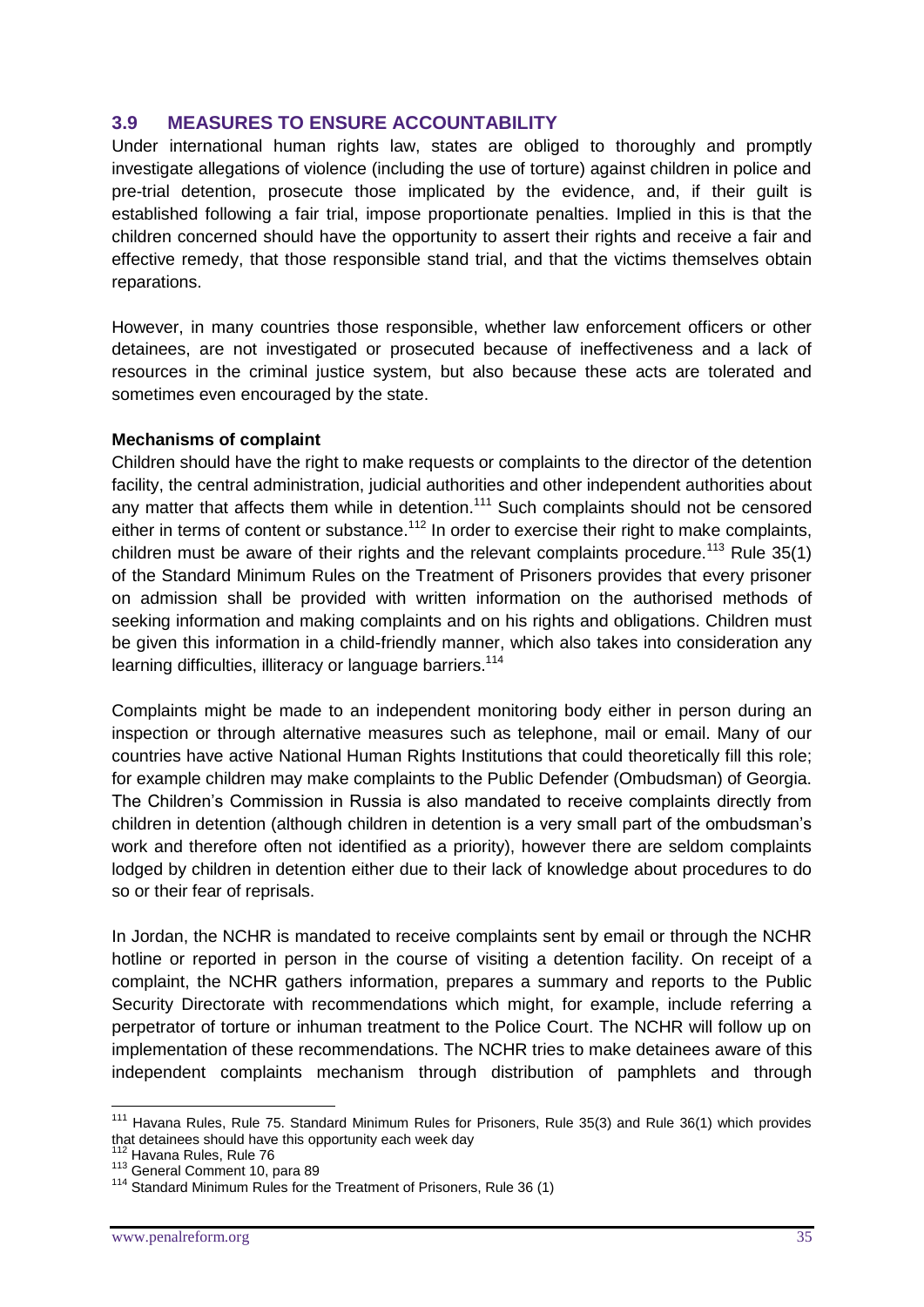information-sharing during visits to detention facilities. In 2008, the NCHR received more than 100 complaints directly from detained children on violations committed against them - 37 of these were allegations of torture against Criminal Investigation Department personnel.<sup>115</sup> It should be noted that the ICCPR Committee found that: 'The Committee....notes with concern the absence of a genuinely independent complaints mechanism to deal with cases of alleged torture or ill-treatment by public officials, as well as the low number of prosecutions of such cases.<sup>'116</sup>

In Pakistan, Child Complaint Offices (CCO) were established at the Federal Ombudsman's Office in Islamabad in 2009, to hear complaints of child rights violations by any government authority but the National Human Rights Commission reports that their progress has been very slow and during 2011, they only received 85 complaints.<sup>117</sup> CCOs were also set up at the provincial level at the offices of the Provincial Ombudsman. The Punjab CCO in Lahore released its 2010 annual report in December 2011, according to which it had only received 274 applications in two years despite having been allocated a substantial budget; of these complaints, 18 were against police.

Other mechanisms include making complaints to detention officials. For example, in Pakistan, according to the NGO SHARP, a complaints system does exist and by law authorities must allow those detained to submit complaints without censorship and to request an investigation into allegations of inhumane conditions. However, in practice it does not function effectively.<sup>118</sup> In Russia, the Federal Law 'On detention of persons suspected or accused of committing a crime' allows for the submission of requests and complaints by suspects and defendants to the prosecutor, the court and other public authorities who have the right to monitor places of detention (e.g. Commission for Human Rights or the European Court of Human Rights) through the administration of the detention facility without being subject to censorship. It also outlines how and when responses to complaints must be made by the administration, ranging from 5 to 10 days. However, the Committee against Torture have expressed concern at the documented reports which state that those who do lodge complaints are often subject to abuse and reprisals.

#### **RECOMMENDATIONS**

- Establish effective, confidential and child-friendly complaint procedures for children and their families and ensure that complaints are promptly and thoroughly investigated by an independent authority.
- In cases where violence is alleged, children should be immediately examined by health professionals in order to document the violation and to provide appropriate care and redress to the children.<sup>119</sup>

<sup>&</sup>lt;u>.</u>  $115$  National Centre for human Rights  $5<sup>th</sup>$  Report (2008) Para 30 [http://www.carim.org/public/polsoctexts/PO3JOR1123\\_945.pdf](http://www.carim.org/public/polsoctexts/PO3JOR1123_945.pdf)

<sup>116</sup> ICCPR (2010) Concluding Observations of the Human Rights Committee, CCPR/C/JOR/CO/4, para 9

<sup>117</sup> NHRC (2011) <http://www.hrcp-web.org/pdf/AR2011/Complete.pdf>

<sup>118</sup> US Department of State *Human Rights Report 2010*

<sup>&</sup>lt;sup>119</sup> A valuable source of guidance for this is the UN Office of the High Commissioner for Human Rights (ed.). Istanbul Protocol : manual on the effective investigation and documentation of torture and other cruel, inhuman or degrading treatment or punishment /. rev.ed. New York: United Nations; 2004.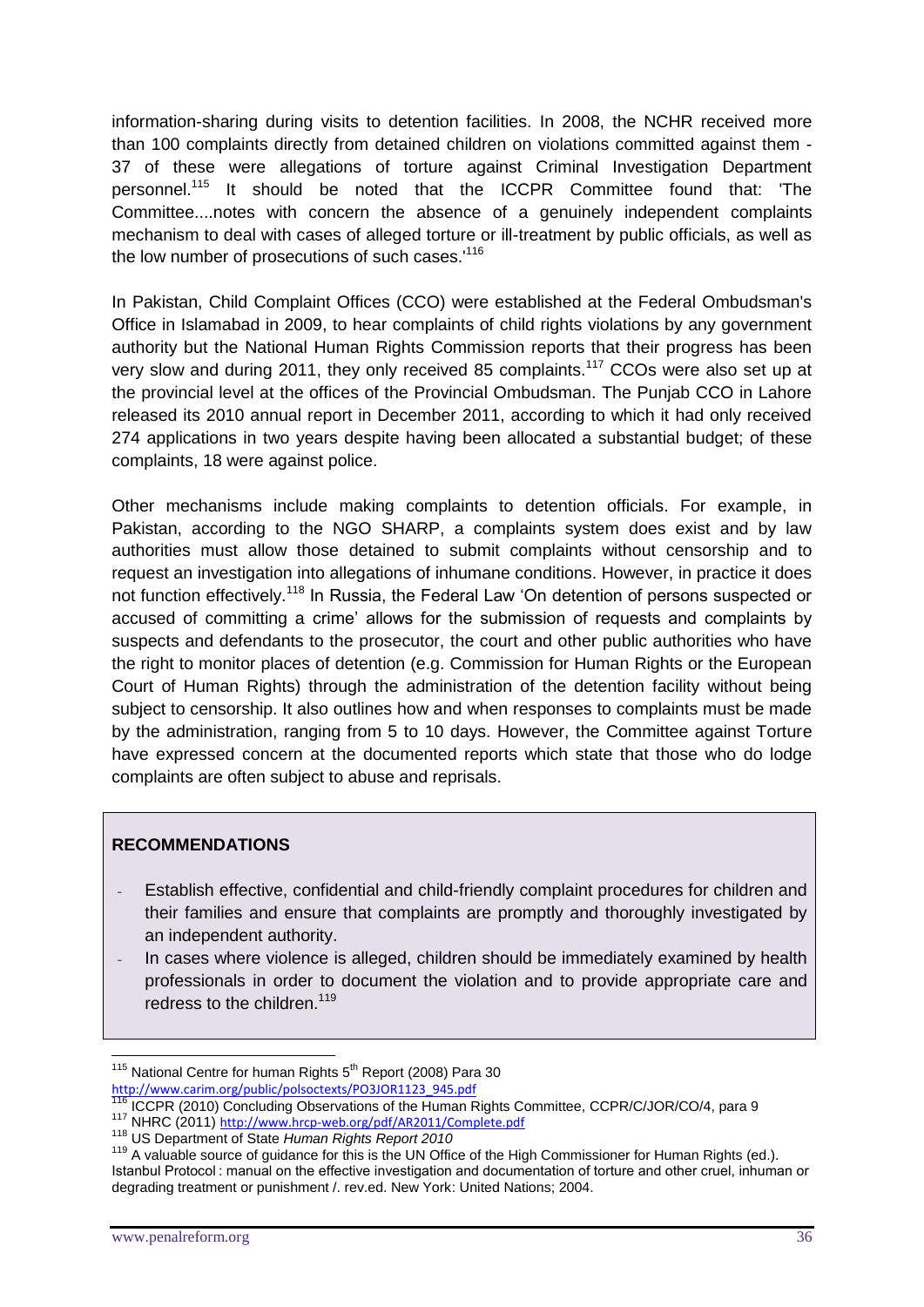### **Criminal prosecution**

In all of our countries, acts of violence against children in detention, like any violent crime against a person, are punishable under the provisions of the regular criminal law. If the victim is a child then this is often an aggravating factor when it comes to sentencing. However, in practice, in contexts where the perpetrator of violence in detention is a peer or adult detainee, then the child concerned may face enormous challenges in bringing this to the attention of prosecuting authorities such that the allegation is properly investigated and, if appropriate, prosecuted criminally. Child victims or witnesses of abuse are often scared to come forward because of a well-founded fear of reprisals by other detainees. Perpetrators are therefore rarely held accountable, allowing high rates of violence to continue unchecked, thereby perpetuating tolerance of violence against children. Where investigations are carried out, children and young people can be viewed as unreliable witnesses leading to the collapse of the case. It can be very difficult for children to obtain the medical evidence required to establish the abuse. The European Court of Human Rights found in 2010 that Russia had violated Article 3 in the case of an 18-year-old who was arrested and beaten whilst in police detention and that the police failed to properly investigate the ill-treatment owing to delay and loss of crucial medical evidence.<sup>120</sup>

When the perpetrators of violence against children are law enforcement officials and there is the possibility that the violence can be defined as torture or cruel, inhuman or degrading treatment, these challenges become even more exaggerated. For children who suffer police violence, reporting is seriously hampered by the fact that they must complain directly to the police about police abuse. The threat of repercussions by police is a serious deterrent to any child coming forward to make complaints or testify. Corruption in the police force may also be a disincentive to filing a criminal complaint against a police officer or detention centre employee. The cases that are reported to the police are often only superficially investigated.

# **RECOMMENDATIONS**

- Bangladesh, Pakistan, Russia and Uganda should legislate for the definition of torture and ill-treatment in line with the definition in the CAT.
- Deliver a firm message of 'zero tolerance' of ill-treatment, including through on-going training activities, to all police and prison staff. As part of this message, it should be made clear that the perpetrators of ill-treatment and those condoning or encouraging such acts will be subject to severe sanctions.
- Ensure that allegations of violence and ill-treatment including torture are impartially and adequately investigated and take appropriate action against those responsible including criminal prosecution, suspension and termination.

# **Provision of remedy for victims of violence**

Very few countries have a clear law on provision of remedy for child victims of violence. There is no legal obligation in Kazakh domestic legislation for financial compensation or rehabilitation of torture victims. Under the existing legal framework in Pakistan, claims for reparation for an act of torture would be settled under Shari'ah law. The Asian Human Rights Commission note that the possibility of using civilian court proceedings to obtain

<sup>1</sup> <sup>120</sup> Tigran Ayrapetyan v. Russia ECHR (2010)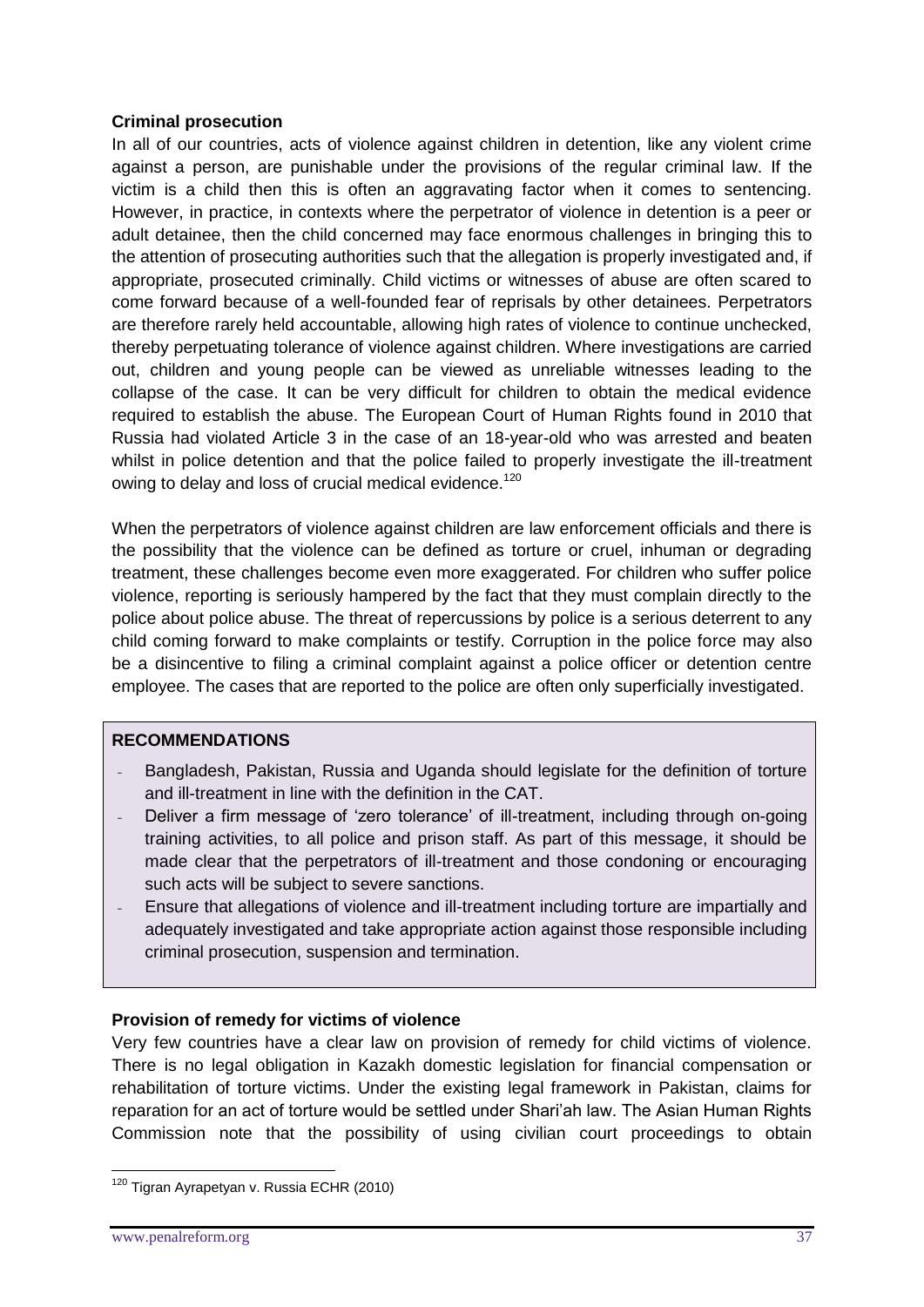compensation is undermined as often the proceedings require a police report to substantiate a claim against torture, which is understandably very difficult for victims, especially children, to obtain.<sup>121</sup> In Russia, the Committee against Torture have also expressed concern at the lack of proper compensation for victims of torture and ill-treatment as well as an absence of proper rehabilitation measures.

#### **RECOMMENDATION**

Develop and implement a policy on the provision of adequate compensation and rehabilitation programmes for children who have been subject to violence whilst in contact with the criminal justice system.

<sup>&</sup>lt;sup>121</sup> Asian Human Rights Committee: <http://www.humanrights.asia/countries/pakistan/torture-in-pakistan>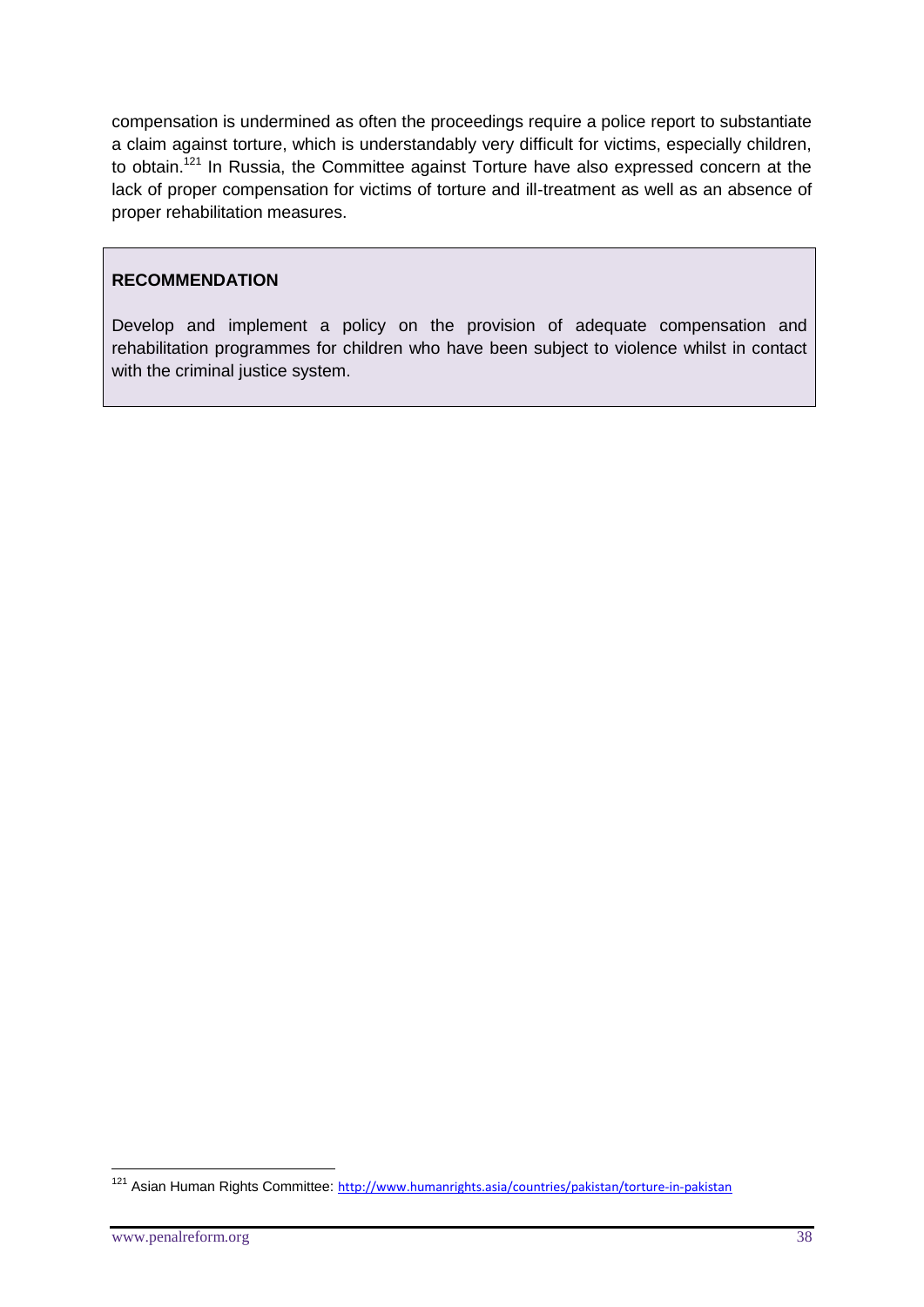# **ANNEX 1**

# **COUNTRY STUDY TEMPLATE**

# INFORMATION REQUIRED FOR COUNTRY STUDIES ON LAW AND POLICY MEASURES TO PREVENT AND REMEDY VIOLENCE AGAINST CHILDREN DURING POLICE AND PRE-TRIAL DETENTION

# **1. Baseline information**

# **NB where possible this information should be disaggregated by gender**

- The number of children arrested within 12 months per 100 000 child population
- The number of children in detention per 100 000 child population
- The number of children in pre-trial detention per 100 000 child population
- Time spent in detention before sentence
- Time spent in detention after sentence
- Number of child deaths in detention during 12 months
- Percentage of children not wholly separated from adults
- Percentage of children visited by family member in last 3 months
- Percentage of children receiving a custodial sentence
- Percentage who enter a pre-trial or pre-sentence diversion scheme
- Percentage of children in detention who are victims of self-harm during a 12-month period
- Percentage of children in detention who are victims of sexual abuse during a 12 month period
- Percentage of children in detention who have experienced closed or solitary confinement at least once during a 12-month period
- Percentage of children released from detention receiving confidential exit interviews by independent authority

# **2. Overarching law and policy**

 Is there a comprehensive law and policy on juvenile justice in line with the core elements set out in Committee on the Rights of the Child General Comment no 10?

# **3. Measures in place to reduce the number of children in detention overall**

- Are status offences and minor offences such as begging or loitering decriminalised?
- Are there any status offences/ minor offences which particularly impact on girls?
- What is the age of minimum criminal responsibility?
- What is the minimum age at which children can be detained in custody?
- What provision is there for children with mental health problems to be dealt with outside the criminal justice system?
- What is the availability and use of pre-trial and pre-sentence diversion
- Does the use of pre-trial and pre-sentence diversion differ for girls and boys?

# **4. Measures in place to protect children from violence at the police station**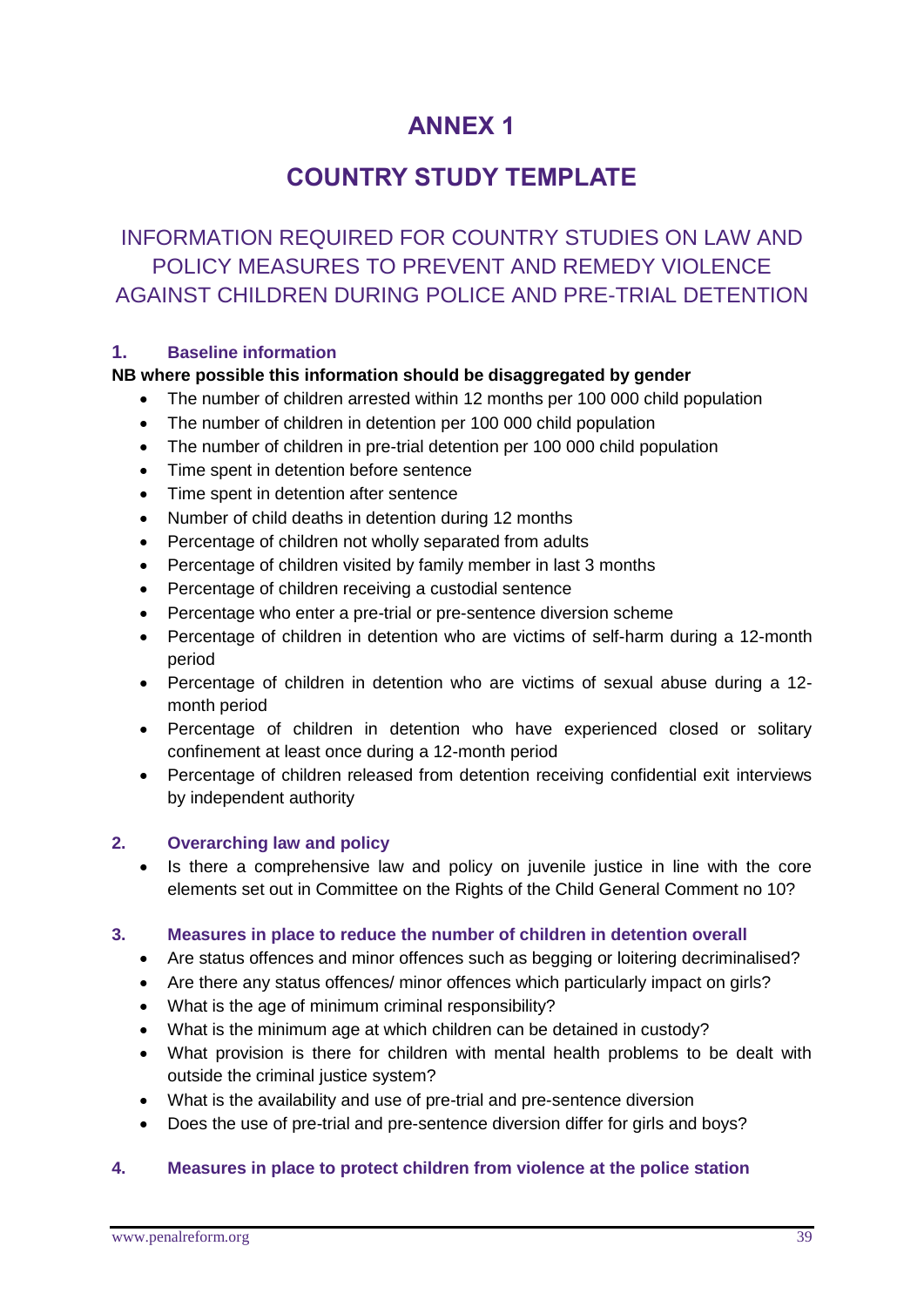- Are there alternatives to arrest such as issuing a police warning/caution or written notice to appear?
- What are the legal requirements regarding the presence of lawyers, appropriate adults, parents or guardians during questioning in a police station? What are the sanctions for breach of these requirements?
- Does the law limit the period that a child may be held by the police for questioning without a judicial order to 24 hours, as recommended by the Committee on the Rights of the Child? If not, how long may the police keep a child in detention for purposes of questioning without a court order?
- What are the legal provisions for children to have access to medical care whilst detained by the police?
- Is there provision for a child to be handed over to a specialised police official as soon after arrest or apprehension as possible?
- Do procedural rules regarding searches of children respect their privacy and dignity, and ensure that intimate searches are only authorised in narrow circumstances and carried out by a medically trained person of the same sex unless delay would cause harm to the child?
- Do procedural rules regarding the taking of intimate and non-intimate samples for evidence include rules relating to consent, and to the retention of such evidence?
- What do rules of evidence say regarding the submission of any statements or evidence that are not gathered in compliance with law or policy, and what are sanctions for officers regarding failures arising from this?
- Is there law and policy setting out appropriate physical conditions for police holding cells that accommodate children and which take into account the requirements of boys and girls?
- Do police station registers indicate the child's details (including age) and the time of arrest/apprehension and are these registers open to inspection by lawyers, social workers and independent monitoring bodies?

# **5. Measures for protecting children being brought before the court for the first time**

- Are children brought before a court/tribunal (or the appropriate forum) for consideration of release as soon as possible but within 24 hours of arrest or apprehension?
- What are the sanctions against those responsible if there is a delay in coming before court?
- Law and policy regarding transporting children to court (ie separate from adults, girls separate from boys, and not handcuffed except in tightly-prescribed exceptional circumstances).
- Law and policy regarding accommodation of children at court, ie kept separate from adults and girls separate from boys.
- What are the legal requirements regarding the presence of lawyers, appropriate adults, parents or guardians during court appearances? What are the sanctions for breach of these requirements?
- Is the possibility of diversion or other alternative measures considered at the first appearance?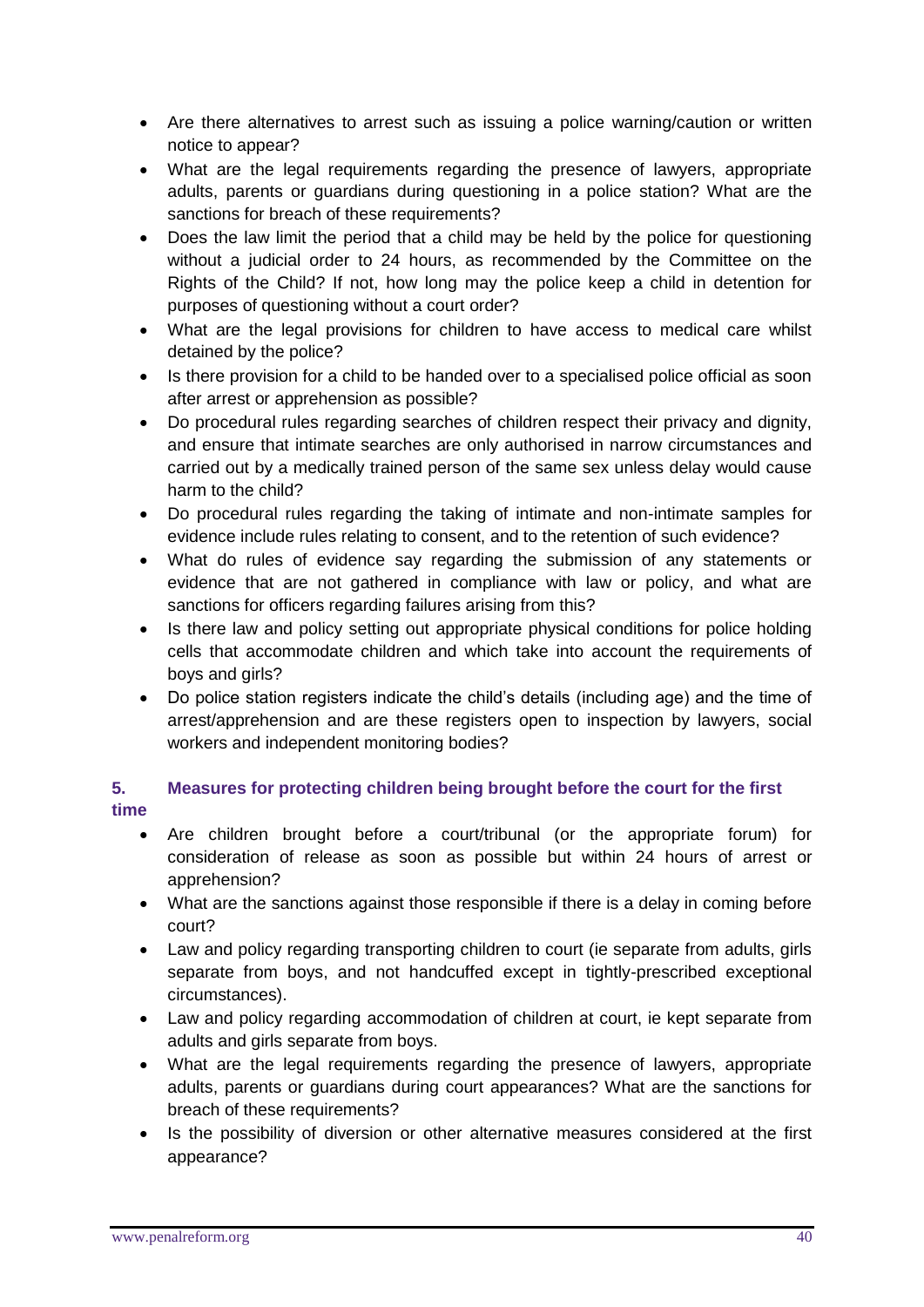- If the case is not to be diverted, then are alternative measures to detention considered eg unconditional or conditional release into the care of parent/guardian/other appropriate adult, close supervision in the community, foster care etc?
- Are courts allowed to use evidence that has been obtained through torture or threats to be presented to the court or used against a child to lead to a conviction?

#### **6. Measures to reduce the numbers in pre-trial detention**

- Law and policy regarding use of alternative measures to detention eg diversion/ referral to restorative justice programmes.
- Alternatives to pre-trial detention eg care of parent/guardian/suitable adult, close supervision, foster care etc.
- Law and policy regarding maximum period in pre-trial detention (Committee on the Rights of the Child recommends no longer than six months).
- Frequency that detention is reviewed.
- Support from social workers/probation officers to identify alternatives to pre-trial detention
- Are regular visits to the child in detention by parents/guardians/responsible adults permitted?

### **7. Measures to control and reduce the use of restraint by staff members working in institutions where children are detained**

- Are there specialised standards and norms concerning disciplinary measures and procedures with respect to children in police and pre-trial detention? What are they?
- What is the percentage of children in detention who have experienced a disciplinary measure at least once during a 12-month period? (disaggregate by sex where possible)
- What are the sanctions for use of prohibited measures or where measures are used outside the restrictions used by law?

# **8. Measures to control the use of illegal violence by staff members**

- What are the sanctions, including criminal charges, civil claims for damages and dismissal proceedings, for any prohibited use of violence against children?
- Are staff appropriately qualified, eg are they carefully selected and recruited/ is there professional recognition of child care work/ are there specialist staff members such as psychologists available to children?
- Are staff directed to undertake their duties in a humane, committed, professional and fair manner, and without resort to violence or unlawful use of force or restraint?

# **9. Measures to prevent violence by adult detainees**

- Are children prohibited from mixing with adults in any form of detention? (exceptions may be made for children who reach the age of majority whilst in detention, subject to appropriate supervision and risk management)
- What measures are taken to ensure girls are held separately from women?

#### **10. Measures to prevent violence by other children**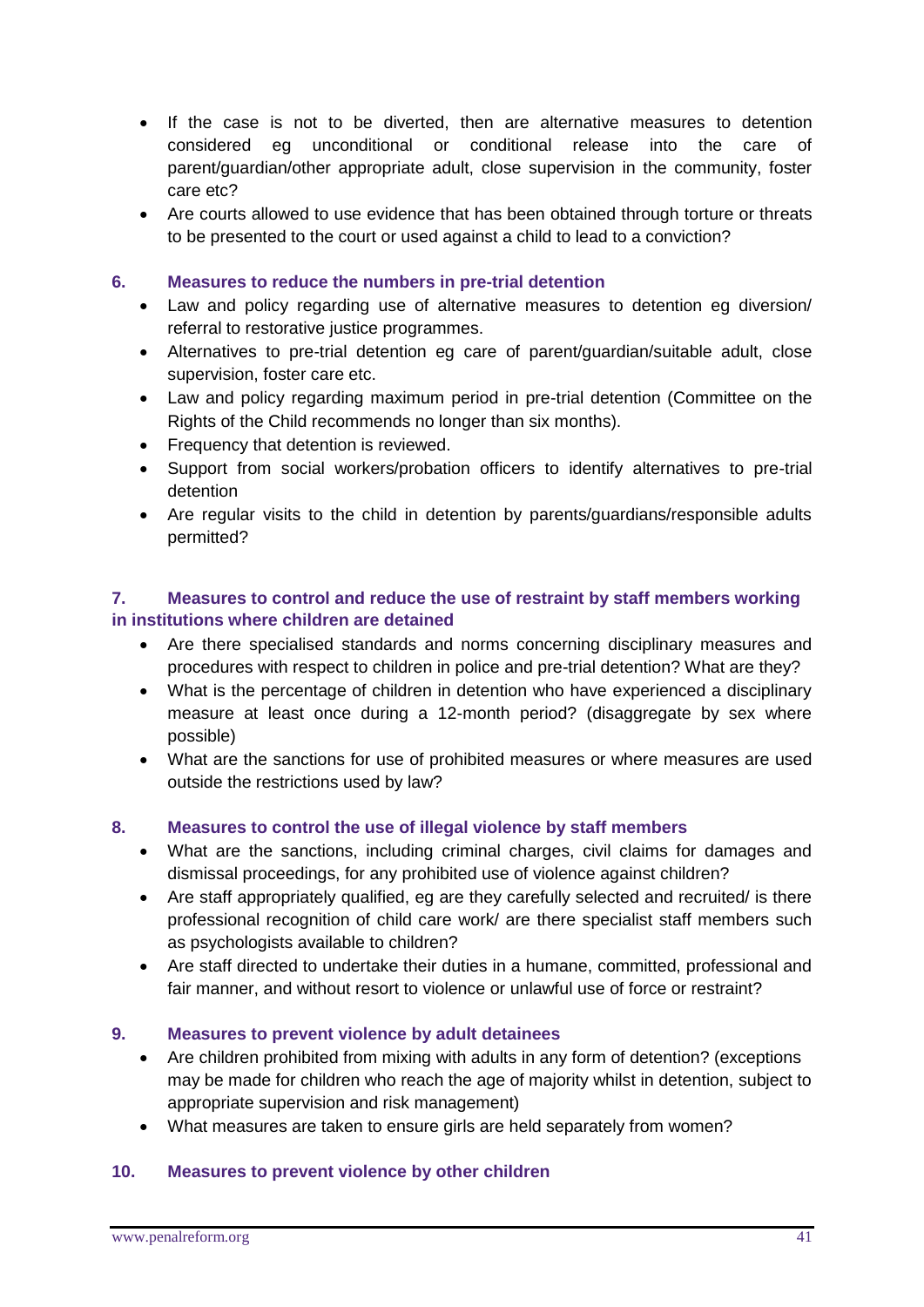- Are children assessed on admission to determine the type and level of care required for each child?
- Are children placed within the facility according to the outcome of the assessment, in accordance with their particular needs, status and special requirements?

# **11. Measures to ensure accountability**

- Do the staff of police or detention facilities, or other persons having access to them, have a legal obligation to report complaints or evidence of ill-treatment of children confined in the facility or police station?
- Which agencies or officials are responsible for investigating cases of violence against children in police and pre-trial detention? What are their responsibilities and obligations?
- What are the sentences attached to the offences of violence against children in detention?
- Does the law recognise the responsibility of the State to pay damages, or provide any other forms of compensation, to victims of violence?
- Are there gender-specific procedures for girls and boys who have been victims of torture and other ill-treatment, including with regard to access to redress for victims of rape and other sexual abuse?
- Does a child who claims to be a victim of violence have the right (standing) to take legal action in person, if his or her parents are unwilling to do so?

#### **12. Provision for complaints**

- What provision is made for children to make formal complaints regarding their treatment in police and pre-trial detention?
- Can others make complaints on their behalf? (parent/guardian/ appropriate adult etc)
- Do mechanisms ensure there are no reprisals against those who bring the complaint?
- Are there sanctions attached when breaches of law or policy are found via complaints?

#### **13. Inspection and monitoring**

- Is there a system quaranteeing regular independent inspection of places of detention?
- What is the percentage of police stations and pre-trial detention facilities that have received an independent inspection visit in the last recorded 12 months?
- Do children have confidential access to the team carrying out the inspection?
- Do inspection teams include women as well as men?

#### **14. Data collection**

 Is data relevant to violence against children collected in line with the recommended UNODC and UNICEF indicators, and disaggregated by gender?<sup>122</sup>

<u>.</u>

<sup>&</sup>lt;sup>122</sup> UNODC and UNICEF Manual for the measurement of juvenile justice indicators (2007) United Nations: New York and also indicators outlined in.Detrick S, Abel G, Berger M, Delon, A and Meek R (2008). *Violence against children in conflict with the law: A study on indicators and data collection in Belgium, England and Wales, France and the Netherlands*. Amsterdam, Defence for Children International